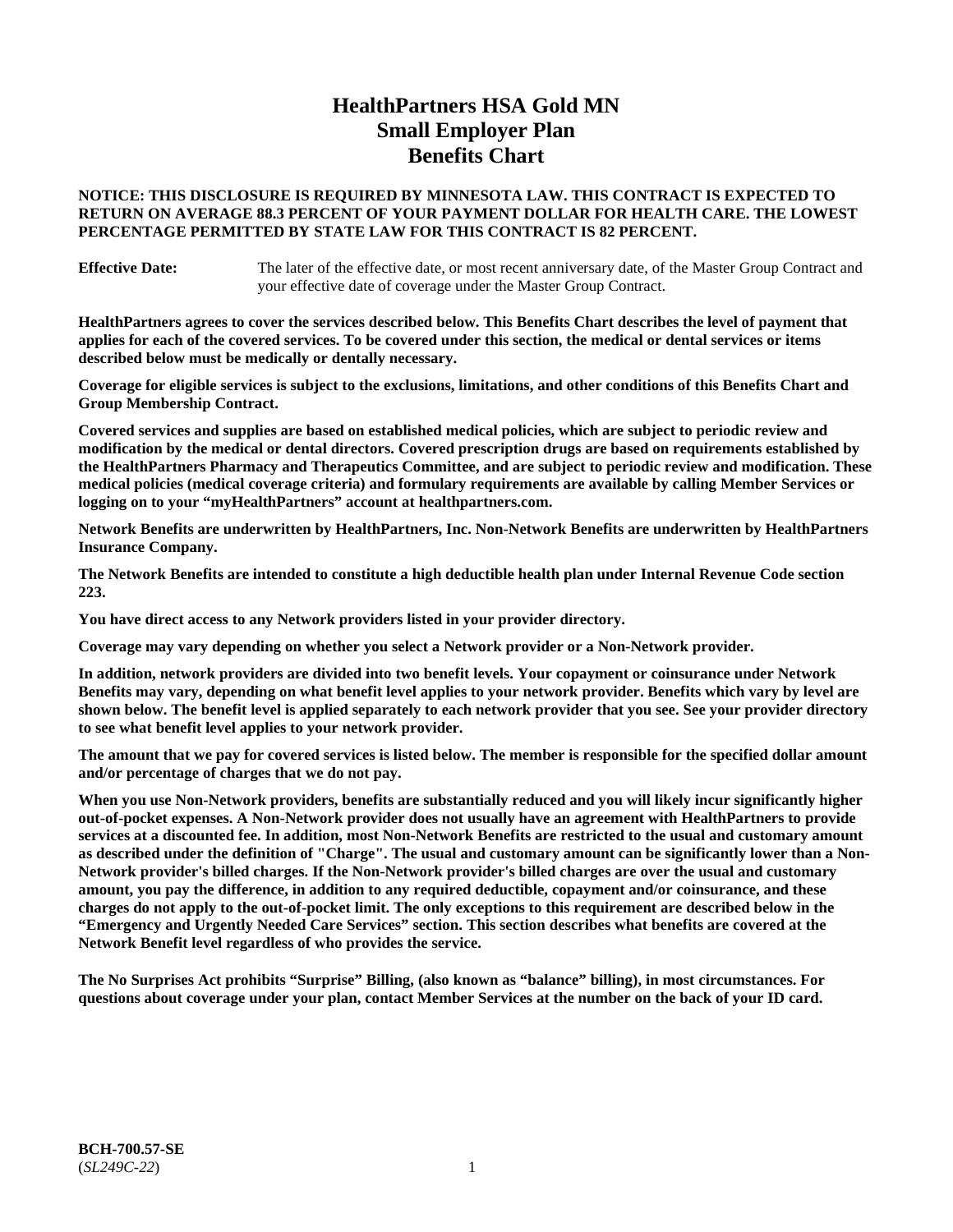# **These definitions apply to this Benefits Chart. They also apply to the Contract.**

| <b>Biosimilar Drugs:</b> | A prescription drug, approved by the Food and Drug Administration (FDA), that the FDA has<br>determined is biosimilar to and interchangeable with a biological brand name drug. Biosimilar<br>drugs are not considered generic drugs and are not covered under the generic drug benefit.                                                                                                                                                                                                                                                                                                                                           |
|--------------------------|------------------------------------------------------------------------------------------------------------------------------------------------------------------------------------------------------------------------------------------------------------------------------------------------------------------------------------------------------------------------------------------------------------------------------------------------------------------------------------------------------------------------------------------------------------------------------------------------------------------------------------|
| <b>Brand Name Drug:</b>  | A prescription drug, approved by the Food and Drug Administration (FDA), that is manufactured,<br>sold, or licensed for sale under a trademark by the pharmaceutical company that originally<br>researched and developed the drug. Brand name drugs have the same active-ingredient formula as<br>the generic version of the drug. However, generic drugs are manufactured and sold by other drug<br>manufacturers and are generally not available until after the patent on the brand name drug has<br>expired. A few brand name drugs may be covered at the generic drug benefit level if this is<br>indicated on the formulary. |
| <b>Calendar Year:</b>    | This is the 12-month period beginning 12:01 A.M. Central Time, on January 1, and ending 12:00<br>A.M. Central Time of the next following December 31.                                                                                                                                                                                                                                                                                                                                                                                                                                                                              |
| <b>Charge:</b>           | For covered services delivered by participating network providers, this is the provider's discounted<br>charge for a given medical/surgical service, procedure or item.                                                                                                                                                                                                                                                                                                                                                                                                                                                            |
|                          | For covered services delivered by non-network providers, a contracted rate may apply if such<br>arrangement is available to HealthPartners.                                                                                                                                                                                                                                                                                                                                                                                                                                                                                        |
|                          | For the Usual and Customary charge for covered services delivered by non-network providers, our<br>payment is calculated using one of the following options to be determined at HealthPartners'<br>discretion: 1) a percentage of the Medicare fee schedule; 2) a comparable schedule if the services<br>is not on the Medicare fee schedule; 3) a commercially reasonable rate for such service.                                                                                                                                                                                                                                  |
|                          | The Usual and Customary Charge is the maximum amount allowed that we consider in the<br>calculation of the payment of charges incurred for certain covered services. You must pay for any<br>charges above the usual and customary charge, and they do not apply to the out-of-pocket limit.                                                                                                                                                                                                                                                                                                                                       |
|                          | A charge is incurred for covered ambulatory medical and surgical services, on the date the service<br>or item is provided. A charge is incurred for covered inpatient services, on the date of admission to<br>a hospital. To be covered, a charge must be incurred on or after the member's effective date and<br>on or before the termination date.                                                                                                                                                                                                                                                                              |
| Copayment/Coinsurance:   | The specified dollar amount, or percentage, of charges incurred for covered services, which we do<br>not pay, but which a member must pay, each time a member receives certain medical services,<br>procedures or items. Our payment for those covered services or items begins after the copayment<br>or coinsurance is satisfied. Covered services or items requiring a copayment or coinsurance are<br>specified in this Benefits Chart.                                                                                                                                                                                        |
|                          | For services provided by a network provider:                                                                                                                                                                                                                                                                                                                                                                                                                                                                                                                                                                                       |
|                          | An amount which is listed as a flat dollar copayment is applied to a network provider's discounted<br>charges for a given service. However, if the network provider's discounted charge for a service or<br>item is less than the flat dollar copayment, you will pay the network provider's discounted charge.<br>An amount which is listed as a percentage of charges or coinsurance is based on the network<br>provider's discounted charges, calculated at the time the claim is processed, which may include an<br>agreed upon fee schedule rate for case rate or withhold arrangements.                                      |
|                          | For services provided by a non-network provider:                                                                                                                                                                                                                                                                                                                                                                                                                                                                                                                                                                                   |
|                          | Any copayment or coinsurance is applied to the lesser of the provider's charges or the usual and<br>customary charge for a service.                                                                                                                                                                                                                                                                                                                                                                                                                                                                                                |
|                          | A copayment or coinsurance is due at the time a service is provided, or when billed by the<br>provider. The copayment or coinsurance applicable for a scheduled visit with a network provider<br>will be collected for each visit, late cancellation and failed appointment. Services may not be<br>withheld for failure to pay a deductible or coinsurance at or prior to the time of service.                                                                                                                                                                                                                                    |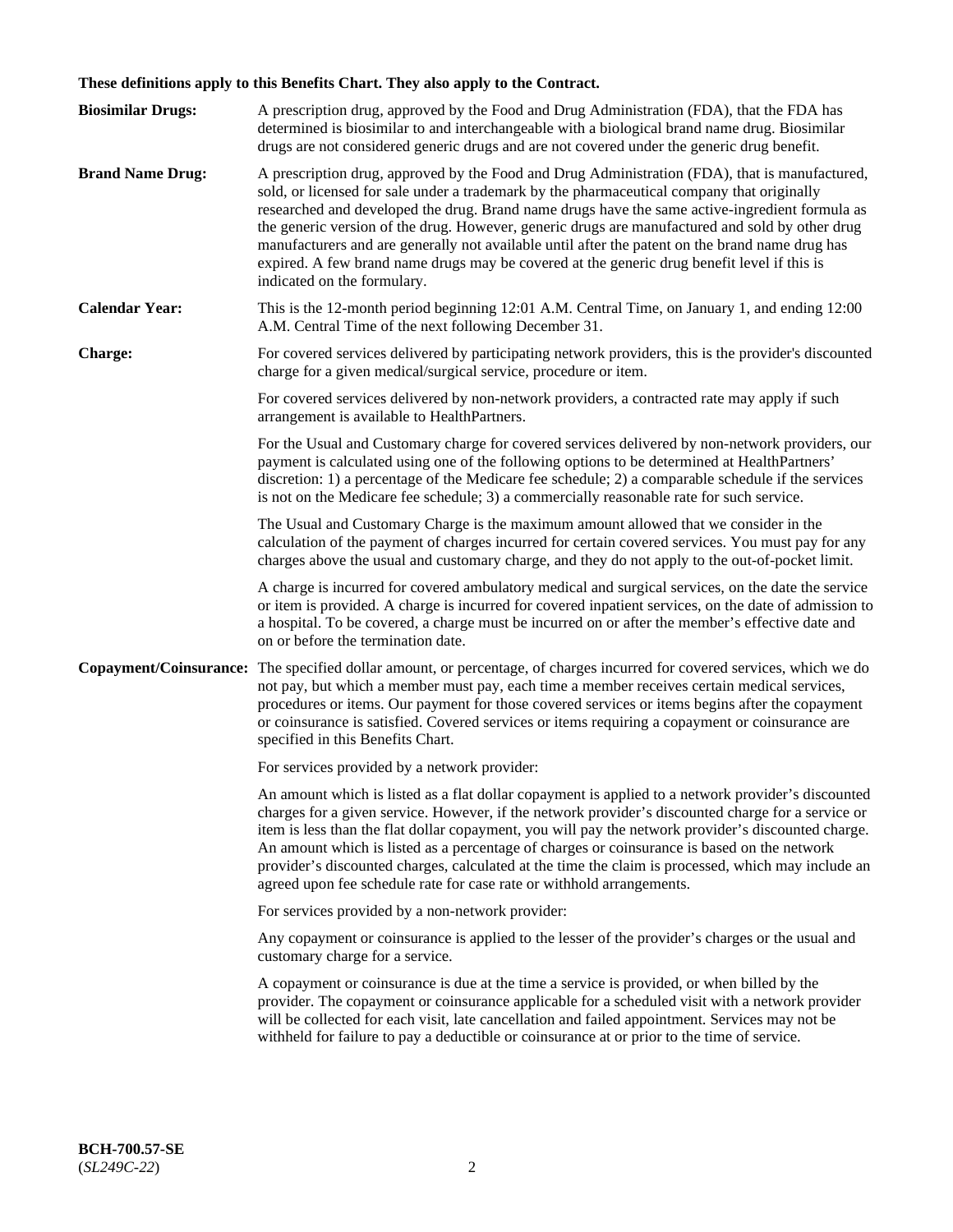| Deductible: | The specified dollar amount of charges incurred for covered services, which we do not pay, but a<br>member or a family has to pay first in a calendar year. Our payment for those services or items<br>begins after the deductible is satisfied. For network providers, the amount of the charges that apply<br>to the deductible are based on the network provider's discounted charges, calculated at the time<br>the claim is processed, which may include an agreed upon fee schedule rate for case rate or<br>withhold arrangements. For non-network providers, the amount of charges that apply to the<br>deductible are the lesser of the provider's charges or the usual and customary charge for a service.                                                                                                                                                                                                                                                                                                                                                                                                                                                                                                                                             |
|-------------|------------------------------------------------------------------------------------------------------------------------------------------------------------------------------------------------------------------------------------------------------------------------------------------------------------------------------------------------------------------------------------------------------------------------------------------------------------------------------------------------------------------------------------------------------------------------------------------------------------------------------------------------------------------------------------------------------------------------------------------------------------------------------------------------------------------------------------------------------------------------------------------------------------------------------------------------------------------------------------------------------------------------------------------------------------------------------------------------------------------------------------------------------------------------------------------------------------------------------------------------------------------|
|             | Any amounts paid or reimbursed by a third party, including but not limited to: point of service<br>rebates, manufacturer coupons, manufacturer debit cards or other forms of direct reimbursement to<br>a member for a product or service, will not apply toward your deductible, to the extent permitted<br>under state and federal law.                                                                                                                                                                                                                                                                                                                                                                                                                                                                                                                                                                                                                                                                                                                                                                                                                                                                                                                        |
|             | All services are subject to the deductible unless otherwise indicated below in this Benefits Chart.                                                                                                                                                                                                                                                                                                                                                                                                                                                                                                                                                                                                                                                                                                                                                                                                                                                                                                                                                                                                                                                                                                                                                              |
| Formulary:  | This is a current list, which may be revised from time to time, of formulary prescription drugs,<br>medications, equipment and supplies covered by us as indicated in the Benefits Chart which are<br>covered at the highest benefit level. Some drugs may require prior authorization to be covered as<br>formulary drugs. You may be granted an exception to the formulary that is available to you upon<br>request. These guidelines and procedures include exceptions to the formulary for anti-psychotic<br>prescription drugs prescribed to treat emotional disturbances or mental illness if your health care<br>provider (1) indicates to the dispensing pharmacist, orally or in writing, that the prescription must<br>be dispensed as indicated and (2) certifies in writing to us that the prescribed drug will best treat<br>your condition. Also, you may continue to receive certain non-formulary prescription drugs for<br>diagnosed mental illness or emotional disturbance when our formulary changes or you change<br>health plans for up to one year following the change. We also have written guidelines and<br>procedures for granting formulary exceptions for other drugs that are available to you upon request<br>or on our website. |
|             | HMO Formulary Exception Process (including antipsychotic drugs). If you are prescribed a<br>drug, we must promptly grant you an exception to our formulary when your health care provider<br>indicates to us that:                                                                                                                                                                                                                                                                                                                                                                                                                                                                                                                                                                                                                                                                                                                                                                                                                                                                                                                                                                                                                                               |
|             | (1) the formulary drug causes an adverse reaction to the patient;<br>(2) the formulary drug is contraindicated for the patient; or<br>(3) the health care provider demonstrates that the prescription drug must be dispensed as written<br>to provide maximum medical benefit to the patient.                                                                                                                                                                                                                                                                                                                                                                                                                                                                                                                                                                                                                                                                                                                                                                                                                                                                                                                                                                    |
|             | The formulary, and information on drugs that require authorization, are available by calling<br>Member Services or logging on to your "myHealthPartners" account at healthpartners.com.                                                                                                                                                                                                                                                                                                                                                                                                                                                                                                                                                                                                                                                                                                                                                                                                                                                                                                                                                                                                                                                                          |
|             | Formulary Changes. The formulary may change throughout the year. If you are affected by a<br>formulary change, you will receive at least 30 days' advanced notice of that change, and you<br>may request a formulary exception.                                                                                                                                                                                                                                                                                                                                                                                                                                                                                                                                                                                                                                                                                                                                                                                                                                                                                                                                                                                                                                  |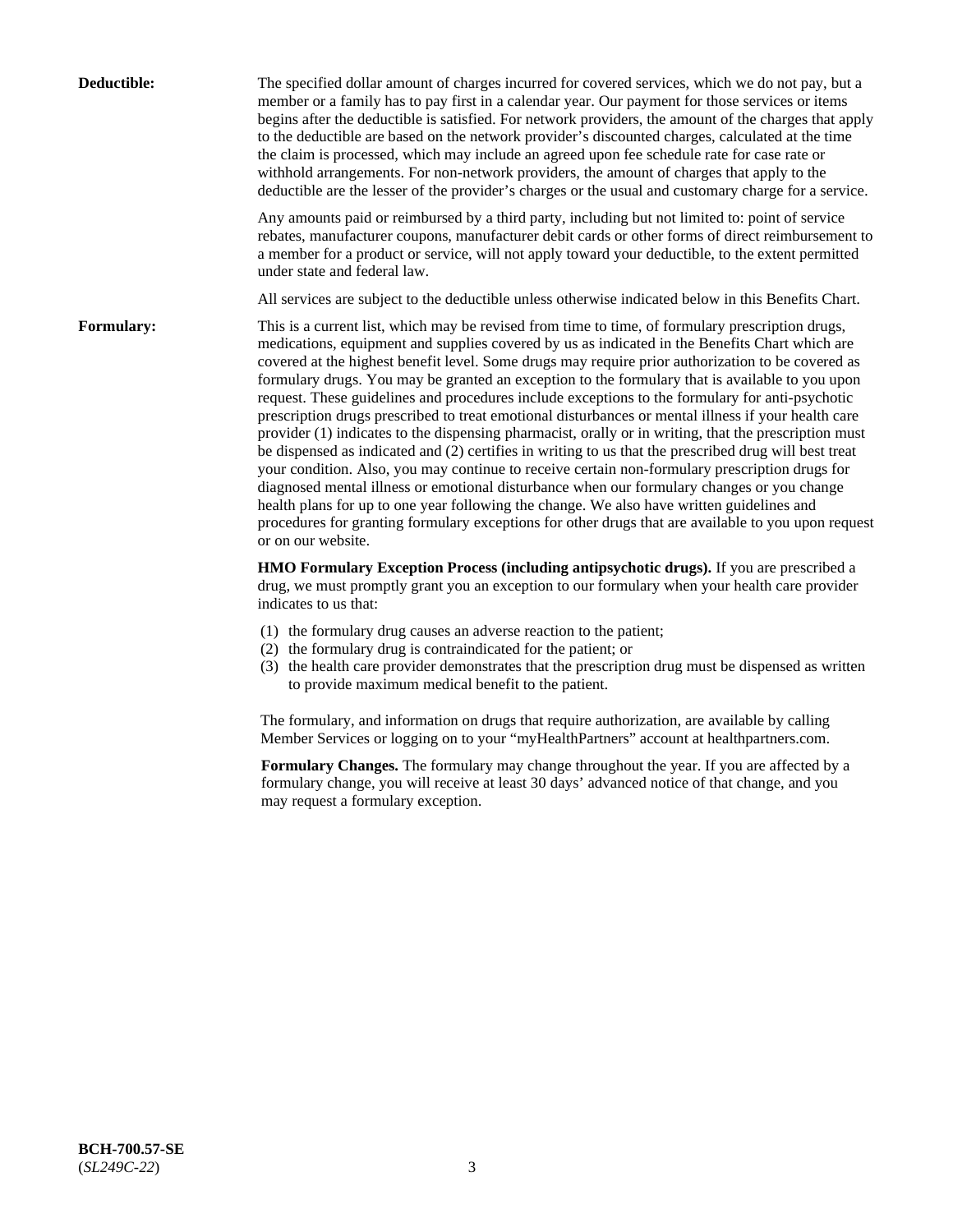### **Federal Formulary Exception Process:**

If you are prescribed a drug that is not included on the formulary and your plan does not cover nonformulary drugs, you, your designee or your prescribing physician may request a review through our formulary exception process, which includes external review. This process is described below.

- **1. Standard Exception Request.** If your provider prescribes a drug that is not on our formulary, you may submit a standard exception request. If you, your designee or your prescribing provider submit a standard exception request, we must make our coverage determination and notify you within 72 hours of our receipt of the request. If we grant the exception to cover the drug, we are required to cover the drug for the duration of the prescription, including refills.
- **2. Expedited Exception Request.** If your provider prescribes a drug that is not on our formulary, you may submit an expedited exception request if there are exigent circumstances. Exigent circumstances exist when you are suffering from a health condition that may seriously jeopardize your life, health, or ability to regain maximum function or when you are undergoing a current course using a nonformulary drug. If you, your designee or your prescribing provider submit an expedited exception request, we must make our coverage determination and notify you within 24 hours of our receipt of the request. If we grant the exception to cover the drug, we are required to cover the drug for the duration of the prescription, including refills. If we grant an exception based on exigent circumstances, we must cover the drug for the duration of the exigency.
- **3. Federal External Review Exception Request.** If coverage of a drug is denied after an exception request review under items 1. or 2. above, you, your designee, or your prescribing provider may request an external review exception request. If the initial request was a standard exception request, we must notify you or your designee and the prescribing provider of the coverage determination within 72 hours of our receipt of your request for external review. If the initial request was an expedited exception request, we must notify you or your designee and the prescribing provider of the coverage determination within 24 hours our receipt of your request for external review. If you are granted an exception after the external review exception request, we are required to cover the drug for the duration of the prescription, if the initial request was a standard exception request. If the initial request was an expedited exception request, we must provide coverage for the duration of the exigency.
- **4. State External Review Request.** If coverage of the drug is denied after a federal external review exception request under item 3. above, you may request an external review under the "Disputes and Complaints" section, "External Complaints Procedures" in the Group Membership Contract.
- **Generic Drug:** A prescription drug, approved by the Food and Drug Administration (FDA) that the FDA has determined is comparable to a brand name drug product in dosage form, strength, route of administration, quality, intended use and documented bioequivalence. Generally, generic drugs cost less than brand name drugs. Some brand name drugs may be covered at the generic drug benefit level if this is indicated on the formulary.
- **Non-Formulary Drug:** This is a prescription drug approved by the Food and Drug Administration (FDA) that is not on the formulary, is medically necessary and is not investigative or otherwise excluded under this Benefits Chart.
- **Out-of-Pocket Expenses:** You pay the specified copayments/coinsurance and deductibles applicable for particular services, subject to the out-of-pocket limit described below. These amounts are in addition to the monthly enrollment payments.
- **Out-of-Pocket Limit:** You pay the copayments/coinsurance and deductibles for covered services, to the individual or family out-of-pocket limit. Thereafter we cover 100% of the charges incurred for all other covered services, for the rest of the calendar year. You pay amounts greater than the out-of-pocket limit if you exceed any visit or day limits.

Non-Network Benefits above the usual and customary charge (see definition of charge above) do not apply to the out-of-pocket limit.

Non-Network benefits for transplant surgery do not apply to the out-of-pocket limit.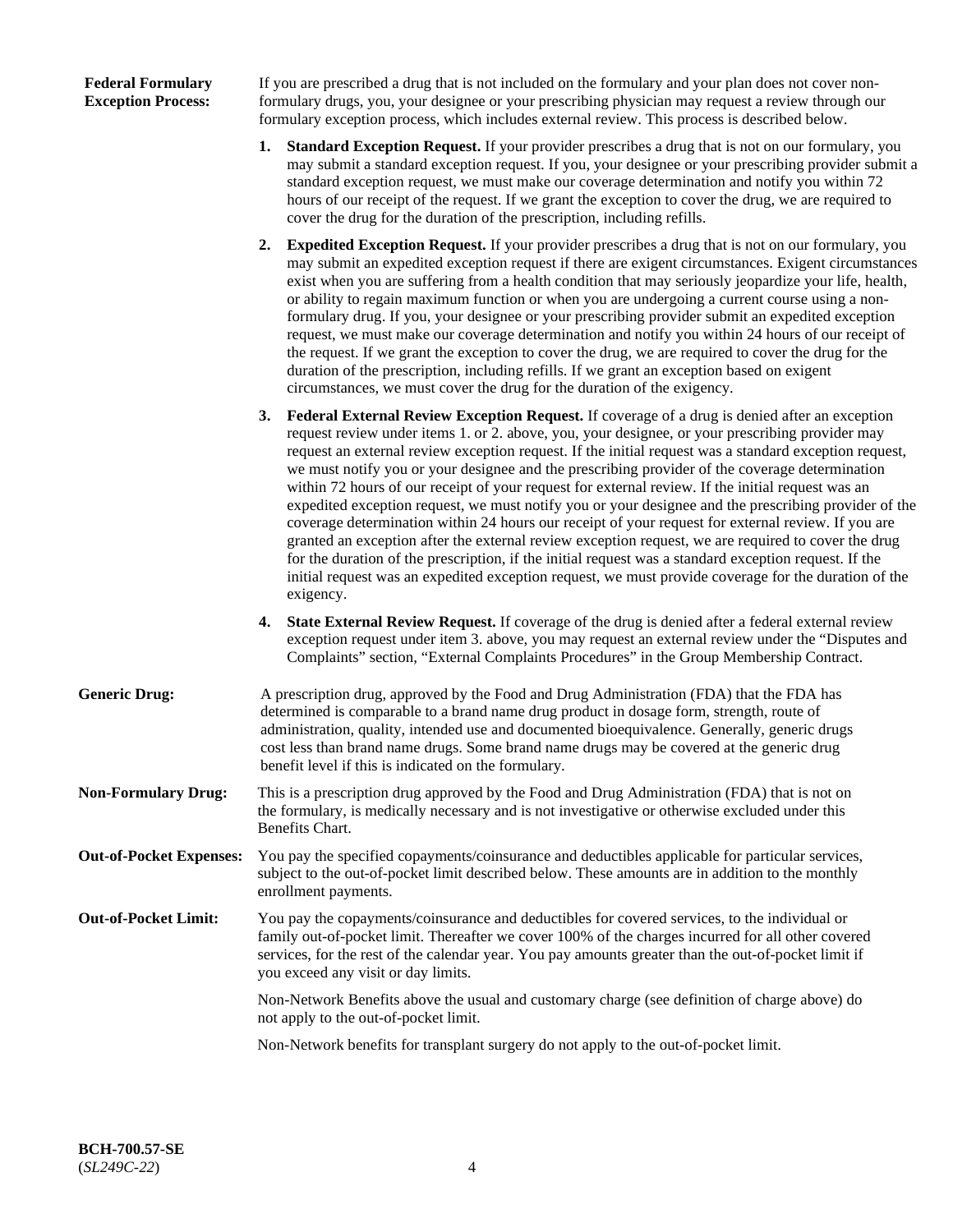Any amounts paid or reimbursed by a third party, including but not limited to: point of service rebates, manufacturer coupons, manufacturer debit cards or other forms of direct reimbursement to a member for a product or service, will not apply as an out of pocket expense, to the extent permitted under state and federal law. You are responsible to keep track of the out-of-pocket expenses. Contact our Member Services department for assistance in determining the amount paid by the enrollee for specific eligible services received. Claims for reimbursement under the out-of-pocket limit provisions are subject to the same time limits and provisions described under the "Claims Provisions" section of the **Contract Preventive Drug List:** The Preventive Drug List specifies certain drugs and certain diabetic supplies that are eligible to be covered without being subject to your deductible under federal HSA rules. This is a current list, which may be revised from time to time, of certain formulary preventive prescription drugs and certain diabetic supplies, covered under the Plan as indicated in the Benefits Chart. This list does not include preventive drugs that we are required to cover at 100%, not subject to your deductible, under the ACA preventive guidelines. The Preventive Drug List is available by logging onto your **"**myHealthPartners account athealthpartners.com or by calling Member Services. **Specialty Drug List:** This is a current list, which may be revised from time to time, of prescription drugs, medications, equipment and supplies, which are typically bio-pharmaceuticals. The purpose of a specialty drug list is to facilitate enhanced monitoring of complex therapies used to treat specific conditions. Specialty drugs are covered by us as indicated in this Benefits Chart. The specialty drug list is available by calling Member Services or logging on to your "*my*HealthPartners" account at [healthpartners.com](https://www.healthpartners.com/hp/index.html)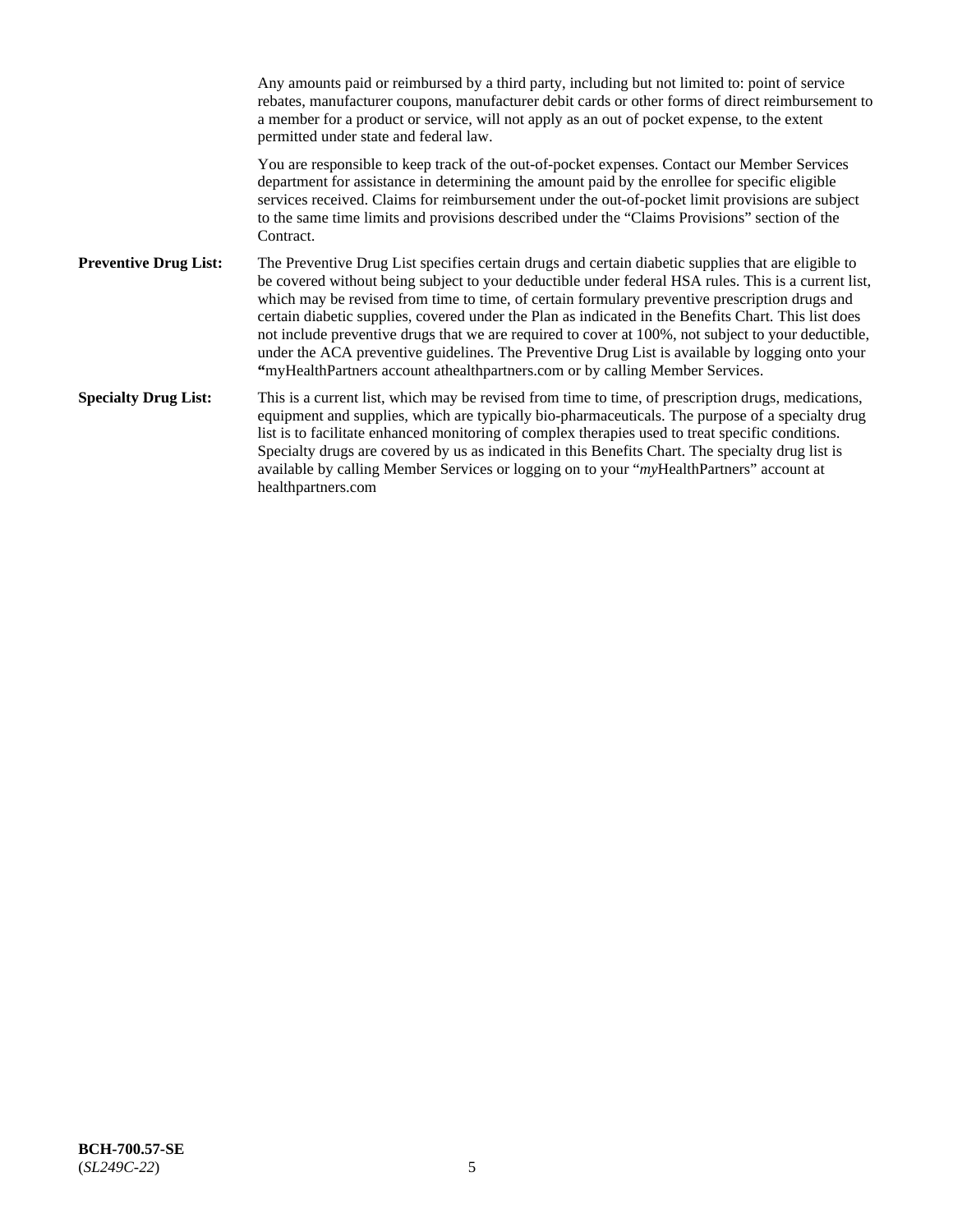### **DEDUCTIBLES AND OUT-OF-POCKET LIMITS**

### **Individual Calendar Year Deductible (applies to an employee enrolled for single coverage)**

*Select Tier*

| <b>Network Benefits</b> | Non-Network Benefits |
|-------------------------|----------------------|
| \$2,000                 | \$10,000             |

*Standard Tier*

| <b>Network Benefits</b> | Non-Network Benefits |
|-------------------------|----------------------|
| \$3,500                 | \$10,000             |

#### **Family Calendar Year Deductible (applies to an employee and dependents enrolled for family coverage)**

*Select Tier*

| Network Benefits | <b>Non-Network Benefits</b> |
|------------------|-----------------------------|
| \$4,000          | \$20,000                    |

*Standard Tier*

| <b>Network Benefits</b> | <b>Non-Network Benefits</b> |
|-------------------------|-----------------------------|
| \$7,000                 | \$20,000                    |

The deductibles under the Select Tier Network Benefits and Standard Tier Network Benefits are combined. Separate deductibles must be satisfied under the Network Benefits and Non-Network Benefits.

Any amounts paid or reimbursed by a third party, including but not limited to: point of service rebates, manufacturer coupons, debit cards or other forms of direct reimbursement to a member for a product or service, will not apply toward your deductible, to the extent permitted under state and federal law.

### **Individual Calendar Year Out-of-Pocket Limit (applies to an employee enrolled for single coverage)**

*Select Tier*

| <b>Network Benefits</b> | <b>Non-Network Benefits</b> |
|-------------------------|-----------------------------|
| \$2,000                 | \$30,000                    |

*Standard Tier*

| <b>Network Benefits</b> | <b>Non-Network Benefits</b> |
|-------------------------|-----------------------------|
| \$3,500                 | \$30,000                    |

**Family Calendar Year Out-of-Pocket Limit (applies to an employee and dependents enrolled for family coverage)**

*Select Tier*

| <b>Network Benefits</b> | <b>Non-Network Benefits</b> |
|-------------------------|-----------------------------|
| \$4,000                 | \$60,000                    |

*Standard Tier*

| Network Benefits | <b>Non-Network Benefits</b> |
|------------------|-----------------------------|
| \$7,000          | \$60,000                    |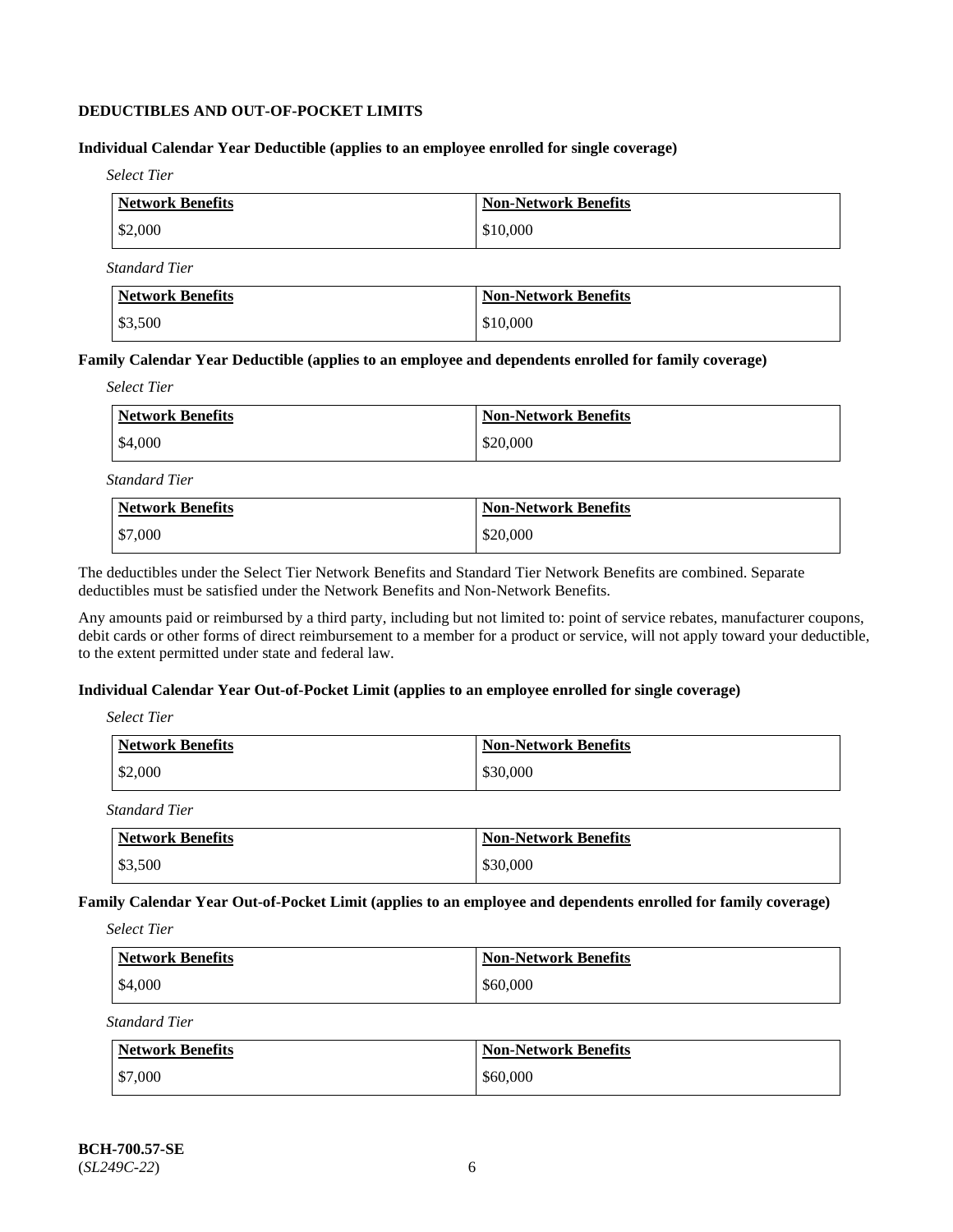The Out-of-Pocket Limits under the Select Tier Network Benefits and Standard Tier Network Benefits are combined. Separate Out-of-Pocket Limits must be satisfied under the Network Benefits and Non-Network Benefits.

Non-Network Benefits above the usual and customary charge will not apply toward the individual or family out-of-pocket limit.

Non-Network benefits for transplant surgery do not apply to the out-of-pocket limit.

Any amounts paid or reimbursed by a third party, including but not limited to: point of service rebates, manufacturer coupons, manufacturer debit cards or other forms of direct reimbursement to a member for a product or service, will not apply as an out of pocket expense, to the extent permitted under state and federal law.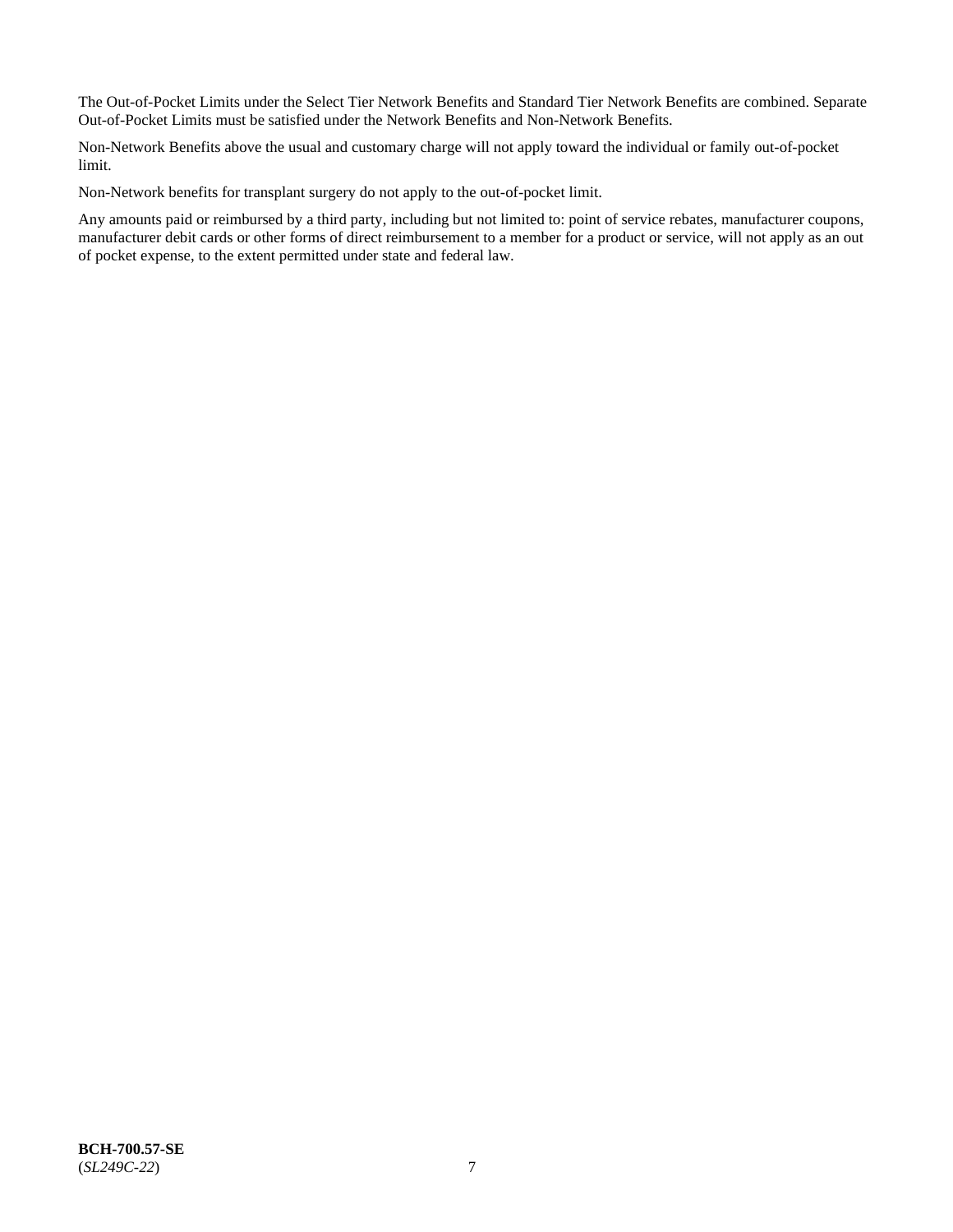# **AMBULANCE AND MEDICAL TRANSPORTATION**

# **Covered Services:**

We cover ambulance and medical transportation for medical emergencies.

We also cover medically necessary, non-emergency medical transportation if it meets our medical coverage criteria.

Covered services and supplies are based on established medical policies, which are subject to periodic review and modification by the medical or dental directors. These medical policies (medical coverage criteria) and applicable prior authorization requirements are available by calling Member Services or logging on to your "myHealthPartners" account at [healthpartners.com.](https://www.healthpartners.com/hp/index.html)

*Subject to the Standard Tier Deductibles and Out-of-Pocket limits*

| <b>Network Benefits</b>       | <b>Non-Network Benefits</b> |
|-------------------------------|-----------------------------|
| 100% of the charges incurred. | See Network Benefits.       |

### **Not Covered:**

See "Services Not Covered" in the Group Membership Contract.

# **BEHAVIORAL HEALTH SERVICES**

#### **Covered Services:**

Covered services are based on established medical policies, which are subject to periodic review and modification by the medical directors. These medical policies (medical coverage criteria) are available by calling Member Services or logging on to your "*my*HealthPartners" account at [healthpartners.com.](http://www.healthpartners.com/)

You have rights to parity in mental health and substance use disorder treatment as required by the federal Mental Health Parity and Addiction Equity Act and Minnesota Statutes, section 62Q.47. These laws require:

- That mental health and substance use disorder services be covered on the same basis as medical services;
- That cost-sharing for mental health and substance use disorder services can be no more restrictive than cost-sharing for similar medical services;
- That treatment restrictions and limitation such as prior authorization and medical necessity can be no more restrictive than for similar medical services;
- That if enrollees have concerns they can call Member Services, file a complaint with HealthPartners, or file a complaint with the Minnesota Department of Health.

### **Mental health services**

We cover services for: mental health diagnoses as described in the Diagnostic and Statistical Manual of Mental Disorders – Fifth Edition (DSM-5) (most recent edition).

We also provide coverage for mental health treatment ordered by a Minnesota court under a valid court order that is issued on the basis of a behavioral care evaluation performed by a licensed psychiatrist or doctoral level licensed psychologist, which includes a diagnosis and an individual treatment plan for care in the most appropriate, least restrictive environment. We must be given a copy of the court order and the behavioral care evaluation, the service must be a covered benefit under this plan, and the service must be provided by a network provider, or other provider as required by law. We cover the evaluation upon which the court order was based if it was provided by a network provider. We also provide coverage for the initial mental health evaluation of a child, regardless of whether that evaluation leads to a court order for treatment, if the evaluation is ordered by a Minnesota juvenile court.

**Outpatient services, including intensive outpatient and day treatment:** We cover medically necessary outpatient professional mental health services for evaluation, crisis intervention, and treatment of mental health disorders.

A comprehensive diagnostic assessment will be used as the basis for a determination by a mental health professional, concerning the appropriate treatment and the extent of services required.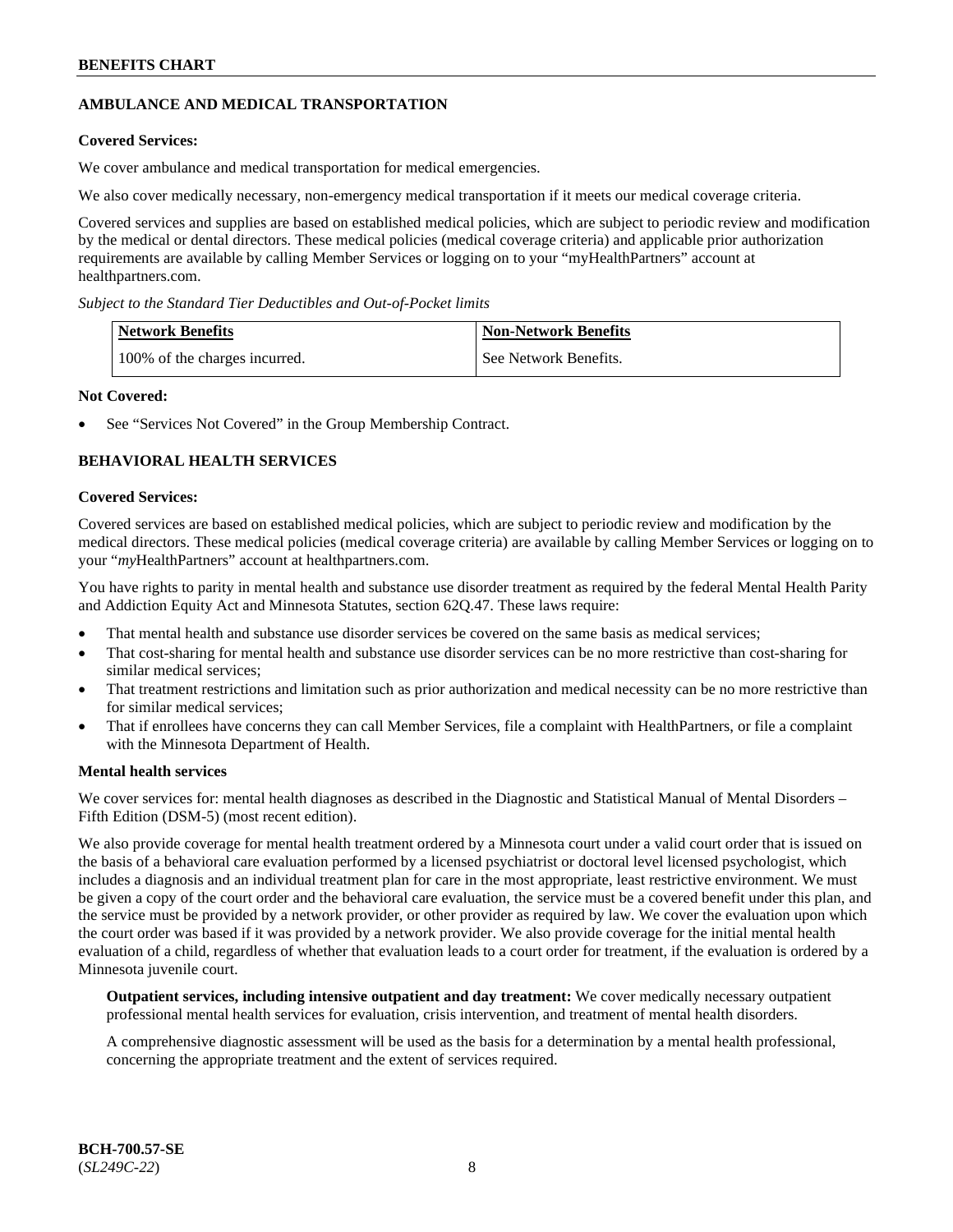Outpatient services we cover for a diagnosed mental health condition include the following:

- Individual, group, family, and multi-family therapy;
- Medication management provided by a physician, certified nurse practitioner, or physician's assistant;
- Psychological testing services for the purposes of determining the differential diagnoses and treatment planning for patients currently receiving behavioral health services;
- Day treatment and intensive outpatient services in a licensed program;
- Partial hospitalization services in a licensed hospital or community mental health center;
- Psychotherapy and nursing services provided in the home if authorized by us; and
- Treatment for gender dysphoria.

#### *Subject to the Select Tier Deductibles and Out-of-Pocket Limits*

| Network Benefits              | <b>Non-Network Benefits</b>  |
|-------------------------------|------------------------------|
| 100% of the charges incurred. | 50% of the charges incurred. |

#### **Group therapy**

*Subject to the Select Tier Deductibles and Out-of-Pocket Limits*

| Network Benefits              | Non-Network Benefits         |
|-------------------------------|------------------------------|
| 100% of the charges incurred. | 50% of the charges incurred. |

#### **Inpatient services, including mental health residential treatment services:** We cover the following:

- Medically necessary inpatient services in a hospital and professional services for treatment of mental health disorders. Medical stabilization is covered under inpatient hospital services in the "Hospital and Skilled Nursing Facility Services" section; and
- Medically necessary mental health residential treatment services. This care must be authorized by us and provided by a hospital or residential behavioral health treatment facility licensed by the local state or Department of Health and Human Services. Services not covered under this benefit include halfway houses, group homes, extended care facilities, shelter services, correctional services, detention services, transitional services, group residential services, foster care services and wilderness programs.

*Select Tier - Subject to the Select Tier Deductibles and Out-of-Pocket Limits*

| Network Benefits              | Non-Network Benefits         |
|-------------------------------|------------------------------|
| 100% of the charges incurred. | 50% of the charges incurred. |

*Standard Tier - Subject to the Standard Tier Deductibles and Out-of-Pocket Limits*

| <b>Network Benefits</b>       | <b>Non-Network Benefits</b>  |
|-------------------------------|------------------------------|
| 100% of the charges incurred. | 50% of the charges incurred. |

#### **Substance use disorder (SUD) services**

We cover medically necessary services for assessments by a licensed alcohol and drug counselor and treatment of substanceuse disorders as defined in the latest edition of the DSM-5.

**Outpatient services, including intensive outpatient and day treatment:** We cover medically necessary outpatient professional services for the diagnosis and treatment of substance use disorders. Substance use disorder treatment programs must be licensed by the applicable state agency.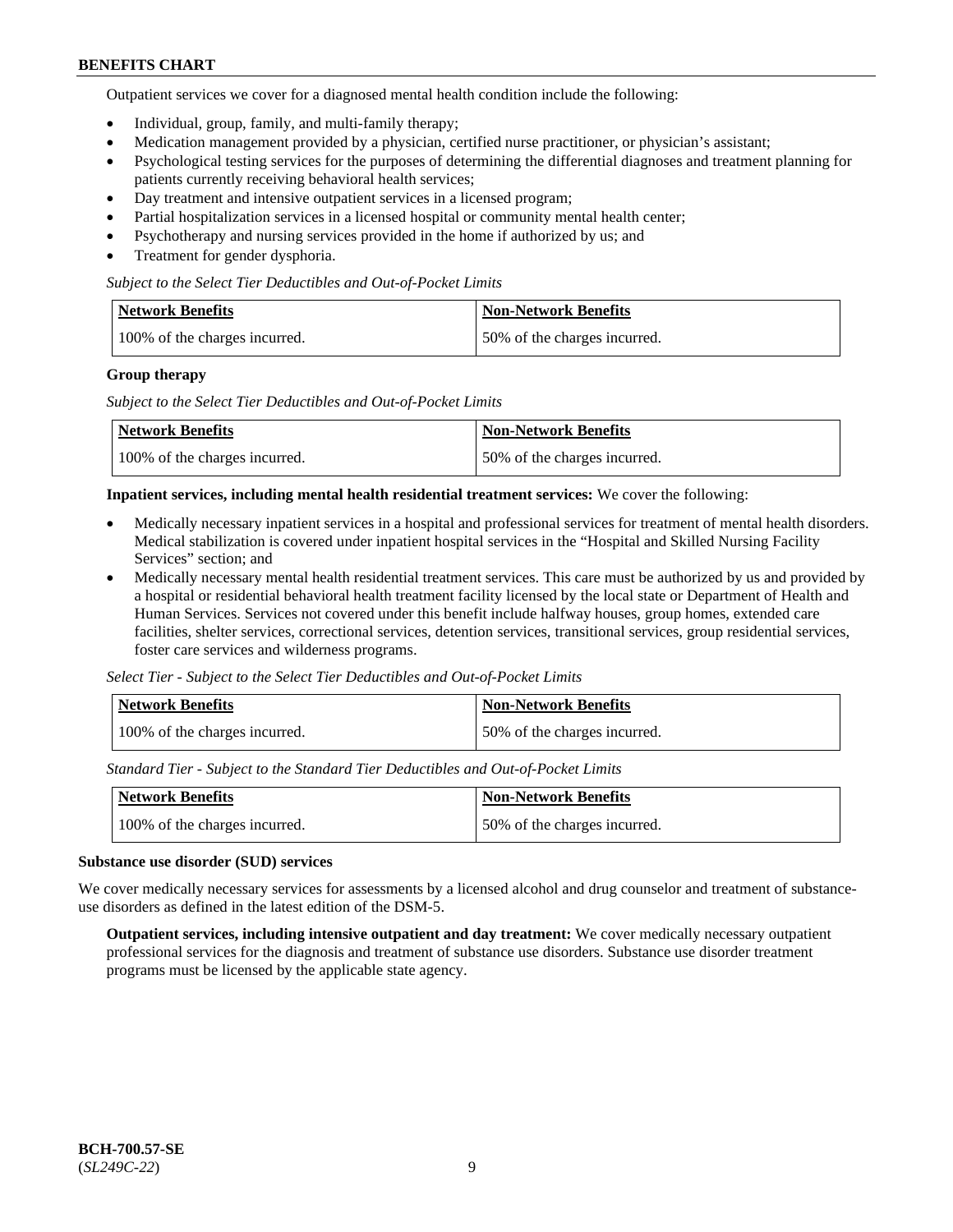Outpatient services we cover for a diagnosed substance use disorder include the following:

- Individual, group, family, and multi-family therapy provided in an office setting;
- Opiate replacement therapy including methadone and buprenorphine treatment; and
- Day treatment and intensive outpatient services in a licensed program.

*Subject to the Select Tier Deductibles and Out-of-Pocket Limits*

| Network Benefits              | <b>Non-Network Benefits</b>  |
|-------------------------------|------------------------------|
| 100% of the charges incurred. | 50% of the charges incurred. |

**Inpatient services:** We cover the following:

- Medically necessary inpatient services in a hospital or primary residential treatment in a licensed substance use disorder treatment center. Primary residential treatment is an intensive residential treatment program of limited duration, typically 30 days or less.
- Services provided in a hospital that is licensed by the local state and accredited by Medicare.
- Detoxification services in a hospital or community detoxification facility if it is licensed by the local Department of Health and Human Services.

*Select Tier - Subject to the Select Tier Deductibles and Out-of-Pocket Limits*

| Network Benefits              | Non-Network Benefits         |
|-------------------------------|------------------------------|
| 100% of the charges incurred. | 50% of the charges incurred. |

*Standard Tier - Subject to the Standard Tier Deductibles and Out-of-Pocket Limits*

| <b>Network Benefits</b>       | <b>Non-Network Benefits</b>  |
|-------------------------------|------------------------------|
| 100% of the charges incurred. | 50% of the charges incurred. |

#### **Not Covered:**

See "Services Not Covered" in the Group Membership Contract.

### **CHIROPRACTIC SERVICES**

#### **Covered Services:**

We cover chiropractic services for rehabilitative care, provided to diagnose and treat acute neuromusculo-skeletal conditions.

Massage therapy which is performed in conjunction with other treatment/modalities by a chiropractor, is part of a prescribed treatment plan and is not billed separately is covered.

*Subject to the Standard Tier Deductibles and Out-of-Pocket Limits*

| <b>Network Benefits</b>       | <b>Non-Network Benefits</b>           |
|-------------------------------|---------------------------------------|
| 100% of the charges incurred. | 50% of the charges incurred.          |
|                               | Limit of 20 visits per calendar year. |

#### **Not Covered:**

- Massage therapy for the purpose of comfort or convenience of the member.
- See "Services Not Covered" in the Group Membership Contract.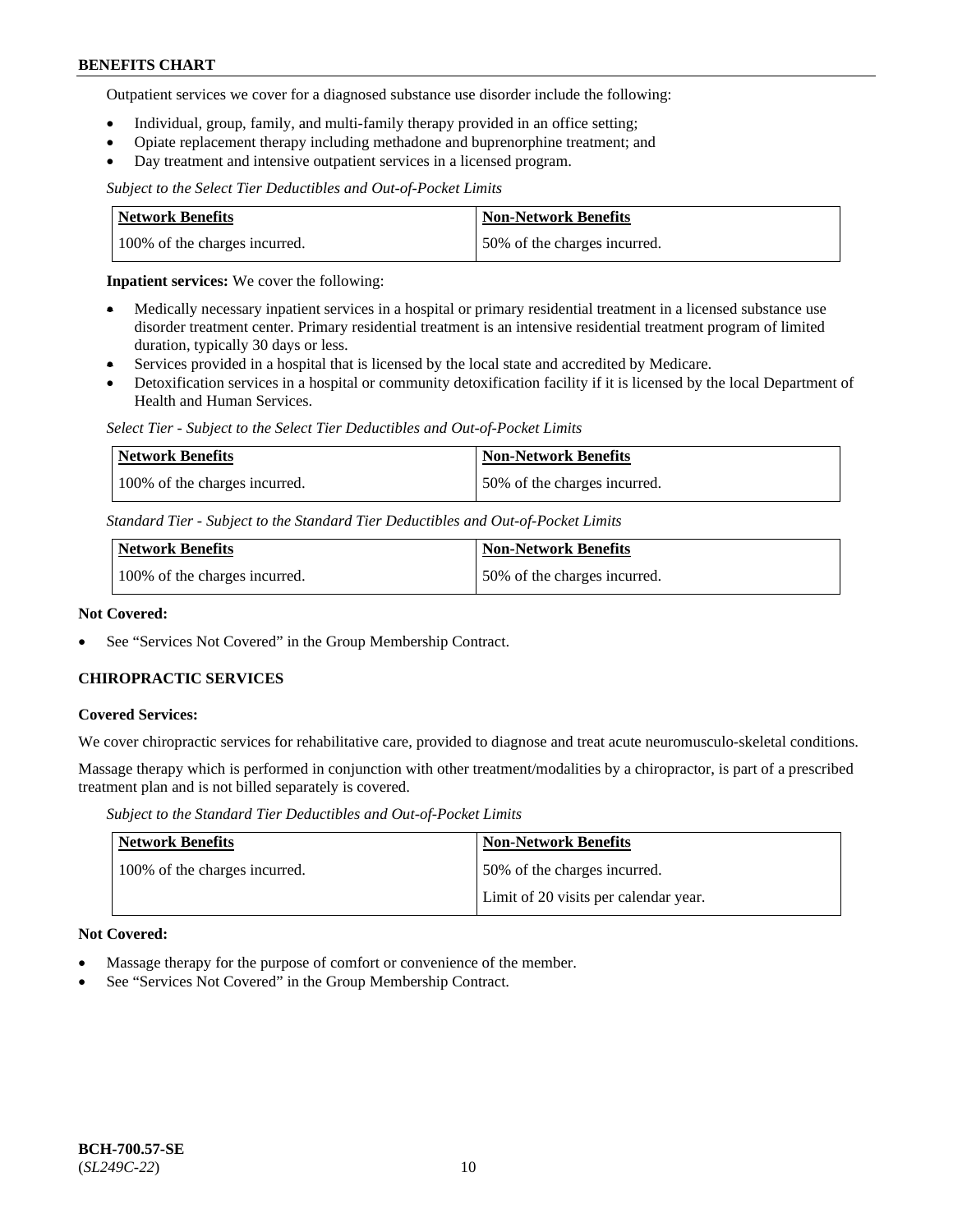# **CLINICAL TRIALS**

### **Covered Services:**

We cover certain routine services if you participate in a Phase I, Phase II, Phase III or Phase IV clinical trial that is conducted in relation to the prevention, detection, or treatment of cancer or other life-threatening disease or condition as defined in the Affordable Care Act. We cover routine patient costs for services that would be eligible under this Benefits Chart if the service was provided outside of a clinical trial.

| <b>Network Benefits</b>                                | <b>Non-Network Benefits</b>                            |
|--------------------------------------------------------|--------------------------------------------------------|
| Coverage level is same as corresponding Network        | Coverage level is same as corresponding Non-Network    |
| Benefit, depending on type of service provided such as | Benefit, depending on type of service provided such as |
| Office Visits for Illness or Injury, Inpatient or      | Office Visits for Illness or Injury, Inpatient or      |
| <b>Outpatient Hospital Services.</b>                   | <b>Outpatient Hospital Services.</b>                   |

### **Not Covered:**

- The investigative item, device or service itself.
- Items or services that are provided solely to satisfy data collection and analysis needs and that are not used in the direct clinical management of the patient.
- A service that is clearly inconsistent with widely accepted and established standards of care for a particular diagnosis.
- See "Services Not Covered" in the Group Membership Contract.

# **DENTAL SERVICES**

# **Covered Services:**

We cover services as described below.

**Accidental dental services:** We cover dentally necessary services to treat and restore damage done to sound, natural, unrestored teeth as a result of an accidental injury. Coverage is for damage caused by external trauma to face and mouth only, not for cracked or broken teeth which result from biting or chewing. We cover restorations, root canals, crowns and replacement of teeth lost that are directly related to the accident in which the member was involved. We cover initial exams, xrays, and palliative treatment including extractions, and other oral surgical procedures directly related to the accident. Subsequent treatment must be initiated within the specified time-frame and must be directly related to the accident. We do not cover restoration and replacement of teeth that are not "sound and natural" at the time of the accident.

Full mouth rehabilitation to correct occlusion (bite) and malocclusion (misaligned teeth not due to the accident) are not covered.

When an implant-supported dental prosthetic treatment is pursued, the accidental dental benefit will be applied to the prosthetic procedure. Benefits are limited to the amount that would be paid toward the placement of a removable dental prosthetic appliance that could be used in the absence of implant treatment. Care must be provided or pre-authorized by a HealthPartners dentist.

*Subject to the Standard Tier Deductibles and Out-of-Pocket Limits*

| <b>Network Benefits</b>       | Non-Network Benefits         |
|-------------------------------|------------------------------|
| 100% of the charges incurred. | 50% of the charges incurred. |

For all accidental dental services, treatment and/or restoration must be initiated within six months of the date of the injury. Coverage is limited to the initial course of treatment and/or initial restoration. Services must be provided within twenty-four months of the date of injury to be covered.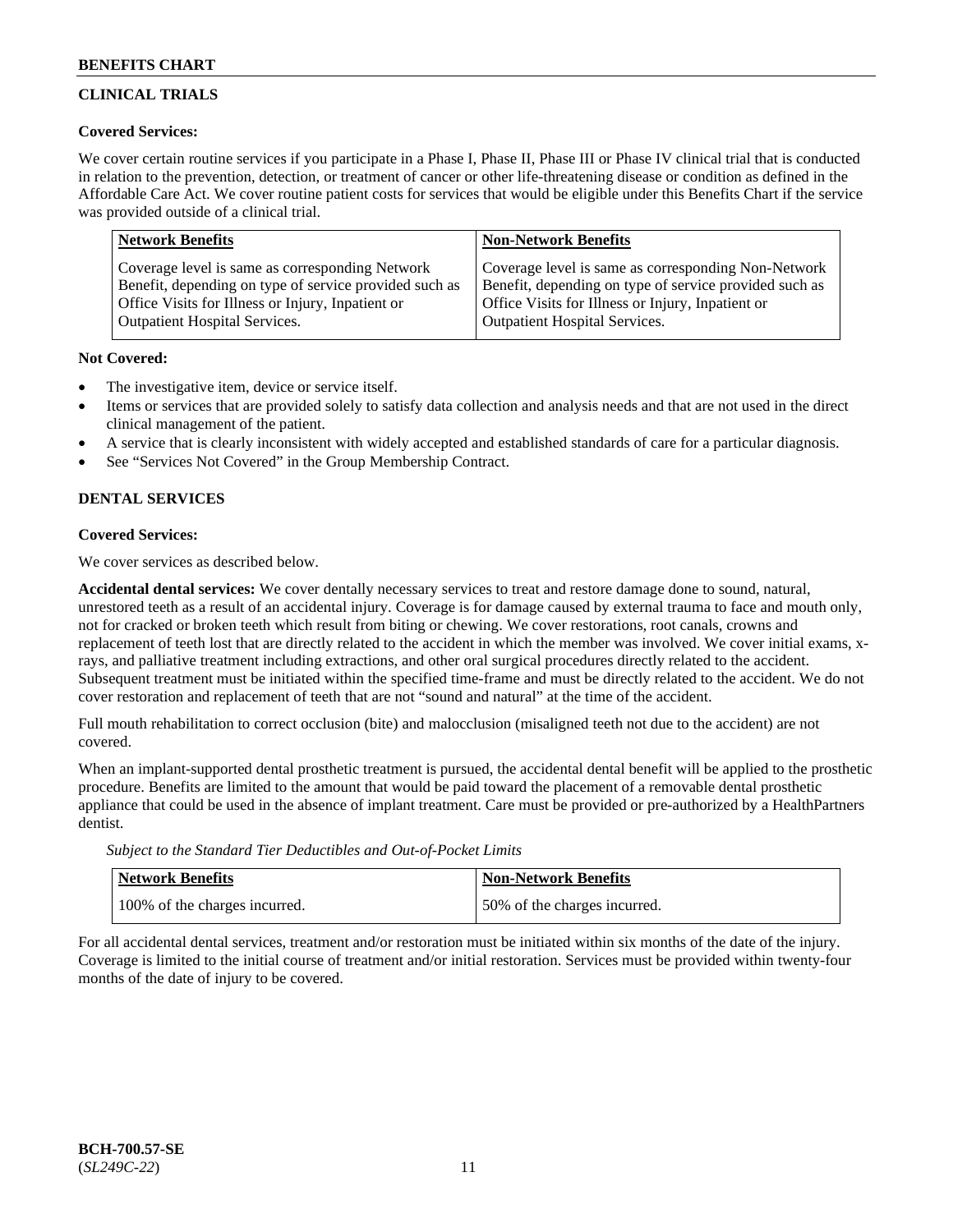# **Medical referral dental services**

**Medically necessary outpatient dental services:** We cover medically necessary outpatient dental services. Coverage is limited to dental services required for treatment of an underlying medical condition, e.g., removal of teeth to complete radiation treatment for cancer of the jaw, cysts and lesions.

*Subject to the Standard Tier Deductibles and Out-of-Pocket Limits*

| Network Benefits              | Non-Network Benefits         |
|-------------------------------|------------------------------|
| 100% of the charges incurred. | 50% of the charges incurred. |

**Medically necessary hospitalization and anesthesia for dental care:** We cover medically necessary hospitalization for dental care. This is limited to charges incurred by a member who: (1) is a child under age 5; (2) is severely disabled; (3) has a medical condition and requires hospitalization or general anesthesia for dental care treatment; or (4) is a child between age 5 and 12 and care in dental offices has been attempted unsuccessfully and usual methods of behavior modification have not been successful, or when extensive amounts of restorative care, exceeding four appointments, are required. Coverage is limited to facility and anesthesia charges. Oral surgeon/dentist professional fees are not covered.

*Select Tier - Subject to the Select Tier Deductibles and Out-of-Pocket Limits*

| Network Benefits              | Non-Network Benefits         |
|-------------------------------|------------------------------|
| 100% of the charges incurred. | 50% of the charges incurred. |

*Standard Tier - Subject to the Standard Tier Deductibles and Out-of-Pocket Limits*

| <b>Network Benefits</b>       | <b>Non-Network Benefits</b>  |
|-------------------------------|------------------------------|
| 100% of the charges incurred. | 50% of the charges incurred. |

**Medical complications of dental care:** We cover medical complications of dental care. Treatment must be medically necessary care and related to medical complications of non-covered dental care, including complications of the head, neck, or substructures.

*Subject to the Standard Tier Deductibles and Out-of-Pocket Limits*

| <b>Network Benefits</b>       | Non-Network Benefits         |
|-------------------------------|------------------------------|
| 100% of the charges incurred. | 50% of the charges incurred. |

**Oral surgery**: We cover oral surgery. Coverage is limited to treatment of medical conditions requiring oral surgery, such as treatment of oral neoplasm, non-dental cysts, fracture of the jaws, trauma of the mouth and jaws.

*Subject to the Standard Tier Deductibles and Out-of-Pocket Limits*

| <b>Network Benefits</b>       | <b>Non-Network Benefits</b>  |
|-------------------------------|------------------------------|
| 100% of the charges incurred. | 50% of the charges incurred. |

**Treatment of cleft lip and cleft palate:** We cover treatment of cleft lip and cleft palate of a dependent child to age 26, including orthodontic treatment and oral surgery directly related to the cleft. Benefits are limited to inpatient or outpatient expenses arising from medical and dental treatment that was scheduled or initiated prior to the dependent turning age 19. Dental services that are not required for the treatment of cleft lip or cleft palate are not covered. If a dependent child covered under this Contract is also covered under a dental plan which includes orthodontic services, that dental plan shall be considered primary for the necessary orthodontic services. Oral appliances are subject to the same copayment, conditions and limitations as durable medical equipment.

*Subject to the Standard Tier Deductibles and Out-of-Pocket Limits*

| <b>Network Benefits</b>       | <b>Non-Network Benefits</b>  |
|-------------------------------|------------------------------|
| 100% of the charges incurred. | 50% of the charges incurred. |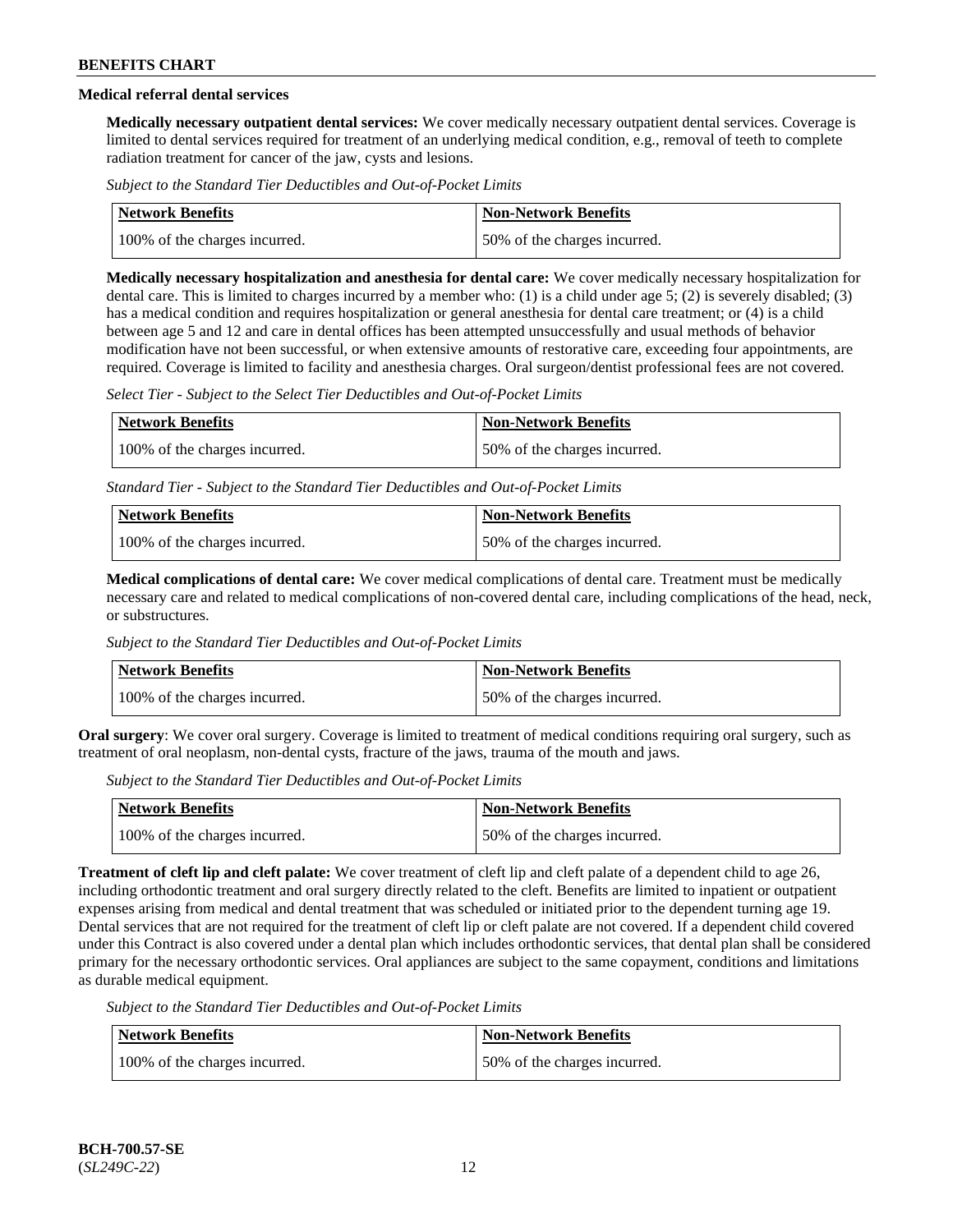**Treatment of temporomandibular disorder (TMD) and craniomandibular disorder (CMD):** We cover surgical and nonsurgical treatment of temporomandibular disorder (TMD) and craniomandibular disorder (CMD), which is medically necessary care. Dental services which are not required to directly treat TMD or CMD are not covered.

*Subject to the Standard Tier Deductibles and Out-of-Pocket Limits*

| <b>Network Benefits</b>       | <b>Non-Network Benefits</b>  |
|-------------------------------|------------------------------|
| 100% of the charges incurred. | 50% of the charges incurred. |

#### **Not Covered:**

- Dental treatment, procedures or services not listed in this Benefits Chart.
- Accident related dental services if treatment is (1) provided to teeth which are not sound and natural, (2) to teeth which have been restored, (3) initiated beyond six months from the date of the injury, (4) received beyond the initial treatment or restoration or (5) received beyond twenty-four months from the date of injury.
- Oral surgery to remove wisdom teeth.
- Orthognathic treatment or procedures and all related services, unless it is required to treat TMD or CMD and it meets our medical coverage criteria.
- See "Services Not Covered" in the Group Membership Contract.

# **DIABETES AND HYPERTENSION DISEASE MANAGEMENT PROGRAM**

#### **Covered Services:**

If you meet criteria for coverage, you may qualify for the Diabetes and/or Hypertension Disease Management Program.

The program covers group health coaching which focuses on weight loss, exercise, behavior modification and health education through Omada Health.

| <b>Network Benefits</b>                                     | <b>Non-Network Benefits</b> |
|-------------------------------------------------------------|-----------------------------|
| 100% of the charges incurred.<br>Deductible does not apply. | Not applicable.             |

#### **Not Covered:**

See "Services Not Covered" in the Group Membership Contract.

### **DIABETIC EQUIPMENT AND SUPPLIES**

### **Covered Services:**

We cover physician prescribed medically appropriate and necessary drugs and supplies used in the management and treatment of diabetes for members with gestational, Type I or Type II diabetes including durable diabetic equipment and disposable supplies, as described below.

Certain items are only covered if your condition meets our coverage criteria and obtained through an authorized vendor. For more information on what we cover and any prior authorization requirements, call Member Services or log on to your "*my*HealthPartners" account at [healthpartners.com.](http://www.healthpartners.com/)

Insulin and medications for diabetes are covered as outpatient drugs under the "Prescription Drug Services" section.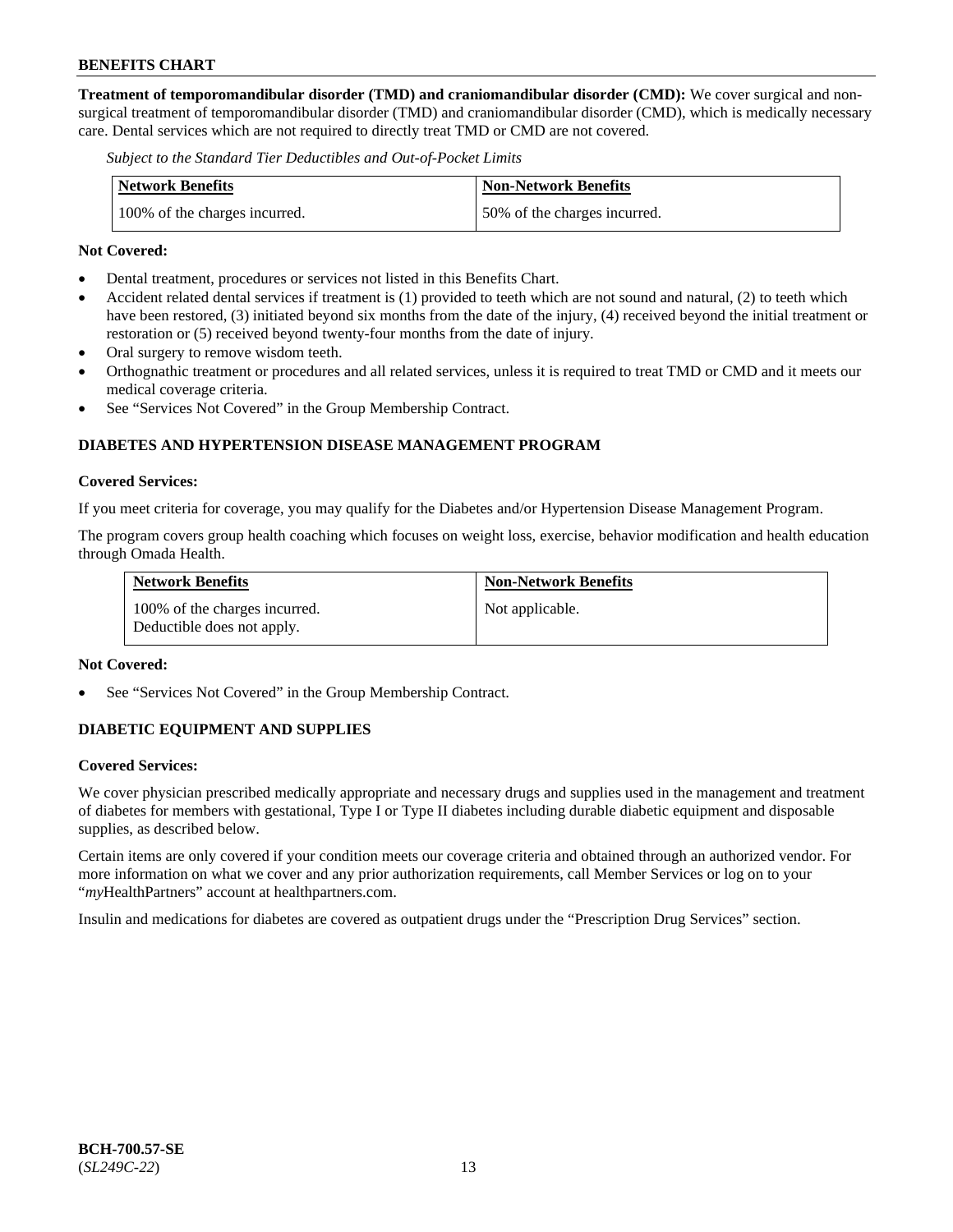**Pumps and Pump Supplies.** These include diabetic insulin pumps, diabetic infusion pumps and infusion pump supplies such as infusion sets, tubing, connectors and syringe reservoirs.

*Subject to the Standard Tier Deductibles and Out-of-Pocket Limits*

| <b>Network Benefits</b>                                                                 | <b>Non-Network Benefits</b>  |
|-----------------------------------------------------------------------------------------|------------------------------|
| Pumps received at a pharmacy:<br>100% of the charges incurred.                          | 50% of the charges incurred. |
| Pumps received from a non-pharmacy approved<br>vendor:<br>100% of the charges incurred. |                              |

### **All other durable equipment and diabetic supplies**

Durable Diabetic Equipment and Supplies. These include continuous glucose monitoring system (CGMS), transmitter, sensors and receivers, diabetic blood glucose monitors and control/calibrating solutions (for checking accuracy or testing equipment and test strips).

Disposable Diabetic Supplies. These are one-time use supplies, including syringes, lancets, lancet devices, blood and urine ketone test strips, and needles.

Certain diabetic supplies and equipment must be purchased at a pharmacy.

*Subject to the Standard Tier Deductibles and Out-of-Pocket Limits*

| <b>Network Benefits</b>                                                                                                                                                                                                                                                             | <b>Non-Network Benefits</b>  |
|-------------------------------------------------------------------------------------------------------------------------------------------------------------------------------------------------------------------------------------------------------------------------------------|------------------------------|
| If received through a pharmacy:<br>Diabetic supplies on the Preventive Drug List:<br>100% of the charges incurred, subject to a member<br>copayment of \$60.<br>Deductible does not apply.<br>All other diabetic supplies purchased at a pharmacy:<br>100% of the charges incurred. | 50% of the charges incurred. |
| If received through a non-pharmacy provider:<br>100% of the charges incurred if purchased from an<br>approved vendor.                                                                                                                                                               |                              |

### **Limitations:**

- No more than a 93-day supply of diabetic supplies is covered and dispensed at a time.
- We require that certain diabetic supplies and equipment be purchased at a pharmacy.
- Diabetic supplies and equipment are limited to certain models and brands.
- Durable medical equipment and supplies must be obtained from or repaired by approved vendors.
- Covered services and supplies are based on established medical policies which are subject to periodic review and modification by the medical directors. Our coverage policy for diabetic supplies includes information on our required models and brands. These medical policies (medical coverage criteria) are available by calling Member Services or logging on to your "*my*HealthPartners" account at [healthpartners.com.](http://www.healthpartners.com/)

### **Not Covered:**

- Replacement or repair of any covered items, if the items are (i) damaged or destroyed by misuse, abuse or carelessness, (ii) lost; or (iii) stolen.
- Duplicate or similar items.
- Labor and related charges for repair of any covered items which are more than the cost of replacement by an approved vendor.
- Batteries for monitors and equipment.
- Sales tax, mailing, delivery charges, service call charges.
- See "Services Not Covered" in the Group Membership Contract.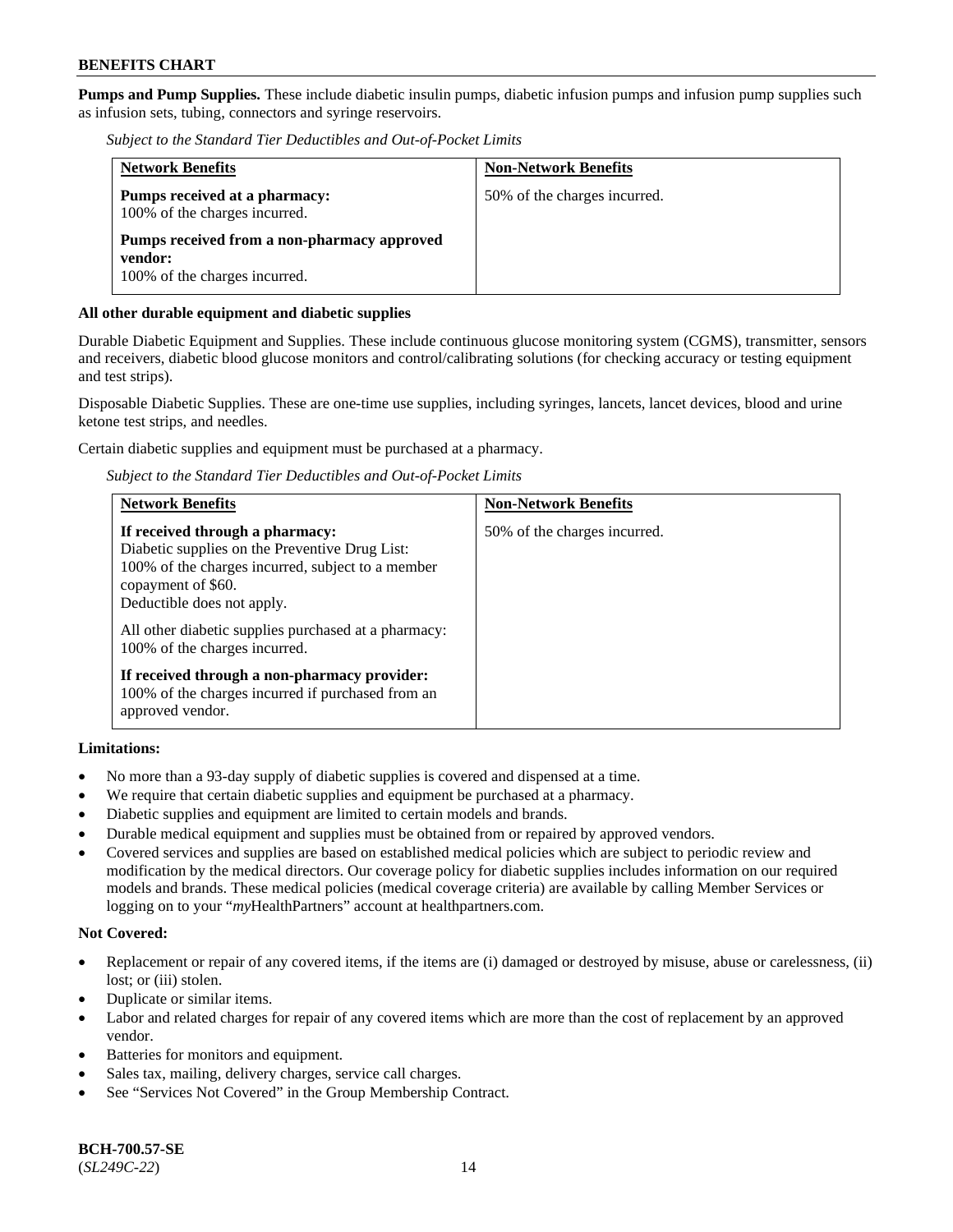# **DIAGNOSTIC IMAGING SERVICES**

#### **Covered Services:**

We cover diagnostic imaging, when ordered by a provider and provided in a clinic or outpatient hospital facility.

For Network Benefits, non-emergent, scheduled outpatient Magnetic Resonance Imaging (MRI) and Computed Tomography (CT) must be provided at a designated facility. Your physician or facility will obtain or verify prior authorization for these services with HealthPartners, as needed.

We cover services provided in a clinic or outpatient hospital facility (to see the benefit level for inpatient hospital or skilled nursing facility services, see benefits under Inpatient Hospital and Skilled Nursing Facility Services).

#### **Outpatient magnetic resonance imaging (MRI) and computed tomography (CT)**

*Select Tier - Subject to the Select Tier Deductibles and Out-of-Pocket Limits*

| Network Benefits              | <b>Non-Network Benefits</b>  |
|-------------------------------|------------------------------|
| 100% of the charges incurred. | 50% of the charges incurred. |

*Standard Tier - Subject to the Standard Tier Deductibles and Out-of-Pocket Limits*

| <b>Network Benefits</b>       | <b>Non-Network Benefits</b>  |
|-------------------------------|------------------------------|
| 100% of the charges incurred. | 50% of the charges incurred. |

#### **All other outpatient diagnostic imaging services for illness or injury**

#### **Services for illness or injury**

*Select Tier - Subject to the Select Tier Deductibles and Out-of-Pocket Limits*

| Network Benefits              | <b>Non-Network Benefits</b>  |
|-------------------------------|------------------------------|
| 100% of the charges incurred. | 50% of the charges incurred. |

*Standard Tier - Subject to the Standard Tier Deductibles and Out-of-Pocket Limits*

| <b>Network Benefits</b>       | <b>Non-Network Benefits</b>  |
|-------------------------------|------------------------------|
| 100% of the charges incurred. | 50% of the charges incurred. |

#### **Preventive services (MRI/CT procedures are not considered preventive)**

Diagnostic imaging services associated with preventive services are covered at the benefit level shown in the "Preventive Services" section of this Benefits Chart.

#### **Not Covered:**

See "Services Not Covered" in the Group Membership Contract.

### **DURABLE MEDICAL EQUIPMENT, PROSTHETICS, ORTHOTICS, AND SUPPLIES**

#### **Covered Services:**

We cover equipment and services, as described below.

We cover durable medical equipment and services, prosthetics, orthotics and supplies, subject to the limitations below.

External hearing aids (including osseointegrated or bone anchored) for members age 18 or younger who have hearing loss that is not correctable by other covered procedures. Coverage is limited to one basic, standard hearing aid for each ear every three years. A basic hearing aid is defined as a hearing device that consists of a microphone, amplifier, volume control, battery and receiver. It does not include upgrades above and beyond the functionality of a basic hearing aid, including but not limited to hearing improvements for group settings, background noise, Bluetooth/remote control functionality, or extended warranties. Charges for upgrades above the cost of a basic, standard hearing aid are not covered.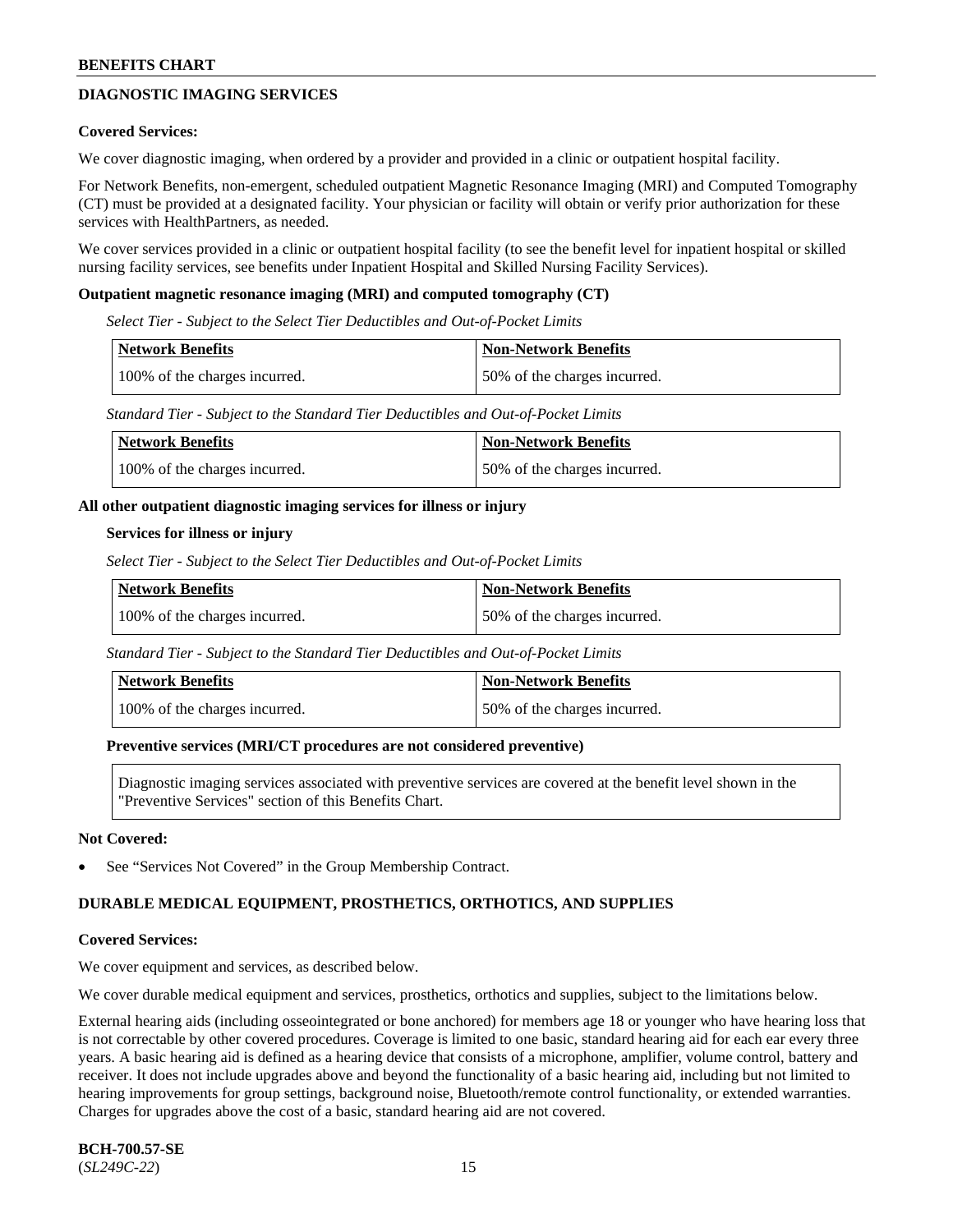Diabetic equipment and supplies are covered under the "Diabetic Equipment and Supplies" section.

### **Special dietary treatment for Phenylketonuria (PKU) if it meets our medical coverage criteria**

*Subject to the Standard Tier Deductibles and Out-of-Pocket Limits*

| <b>Network Benefits</b>       | <b>Non-Network Benefits</b>  |
|-------------------------------|------------------------------|
| 100% of the charges incurred. | 50% of the charges incurred. |

#### **Oral amino acid based elemental formula if it meets our medical coverage criteria**

*Subject to the Standard Tier Deductibles and Out-of-Pocket Limits*

| <b>Network Benefits</b>       | <b>Non-Network Benefits</b>  |
|-------------------------------|------------------------------|
| 100% of the charges incurred. | 50% of the charges incurred. |

#### **All other durable medical equipment, prosthetics, orthotics and supplies**

*Subject to the Standard Tier Deductibles and Out-of-Pocket Limits*

| <b>Network Benefits</b>       | Non-Network Benefits         |
|-------------------------------|------------------------------|
| 100% of the charges incurred. | 50% of the charges incurred. |

#### **Limitations:**

Coverage of durable medical equipment is limited by the following:

- Payment will not exceed the cost of an alternate piece of equipment or service that is effective and medically necessary.
- Wigs for hair loss resulting from alopecia areata are limited to one per calendar year.
- For prosthetic benefits, other than hair prostheses (i.e., wigs) for hair loss resulting from alopecia areata and oral appliances for cleft lip and cleft palate, payment will not exceed the cost of an alternate piece of equipment or service that is effective, medically necessary and enables members to conduct standard activities of daily living.
- We reserve the right to determine if an item will be approved for rental vs. purchase.
- Durable medical equipment and supplies must be obtained from or repaired by approved vendors.
- Covered services and supplies are based on established medical policies, which are subject to periodic review and modification by the medical or dental directors. Our coverage policy for diabetic supplies includes information on our required models and brands. These medical policies (medical coverage criteria) are available by calling Member Services or logging on to your "*my*HealthPartners" account a[t healthpartners.com.](https://www.healthpartners.com/hp/index.html)

### **Not Covered:**

Items that are not eligible for coverage include, but are not limited to:

- Replacement or repair of any covered items, if the items are (i) damaged or destroyed by misuse, abuse or carelessness, (ii) lost; or (iii) stolen.
- Duplicate or similar items.
- Labor and related charges for repair of any covered items which are more than the cost of replacement by an approved vendor.
- Sales tax, mailing, delivery charges, service call charges.
- Items that are primarily educational in nature or for hygiene, vocation, comfort, convenience or recreation.
- Communication aids or devices: equipment to create, replace or augment communication abilities including, but not limited to, speech processors, receivers, communication boards, or computer or electronic assisted communication.
- Hearing aids (implantable and external, including osseointegrated or bone anchored) and their fitting, except as specifically described in this Benefits Chart. This exclusion does not apply to cochlear implants.
- Eyeglasses, contact lenses and their fitting, measurement and adjustment, except as specifically described in this Benefits Chart.
- Hair prostheses (wigs), except as specifically described in this Benefits Chart.
- Household equipment which primarily has customary uses other than medical, such as, but not limited to, exercise cycles, air purifiers, central or unit air conditioners, water purifiers, non-allergenic pillows, mattresses or waterbeds.
- Household fixtures including, but not limited to, escalators or elevators, ramps, swimming pools and saunas.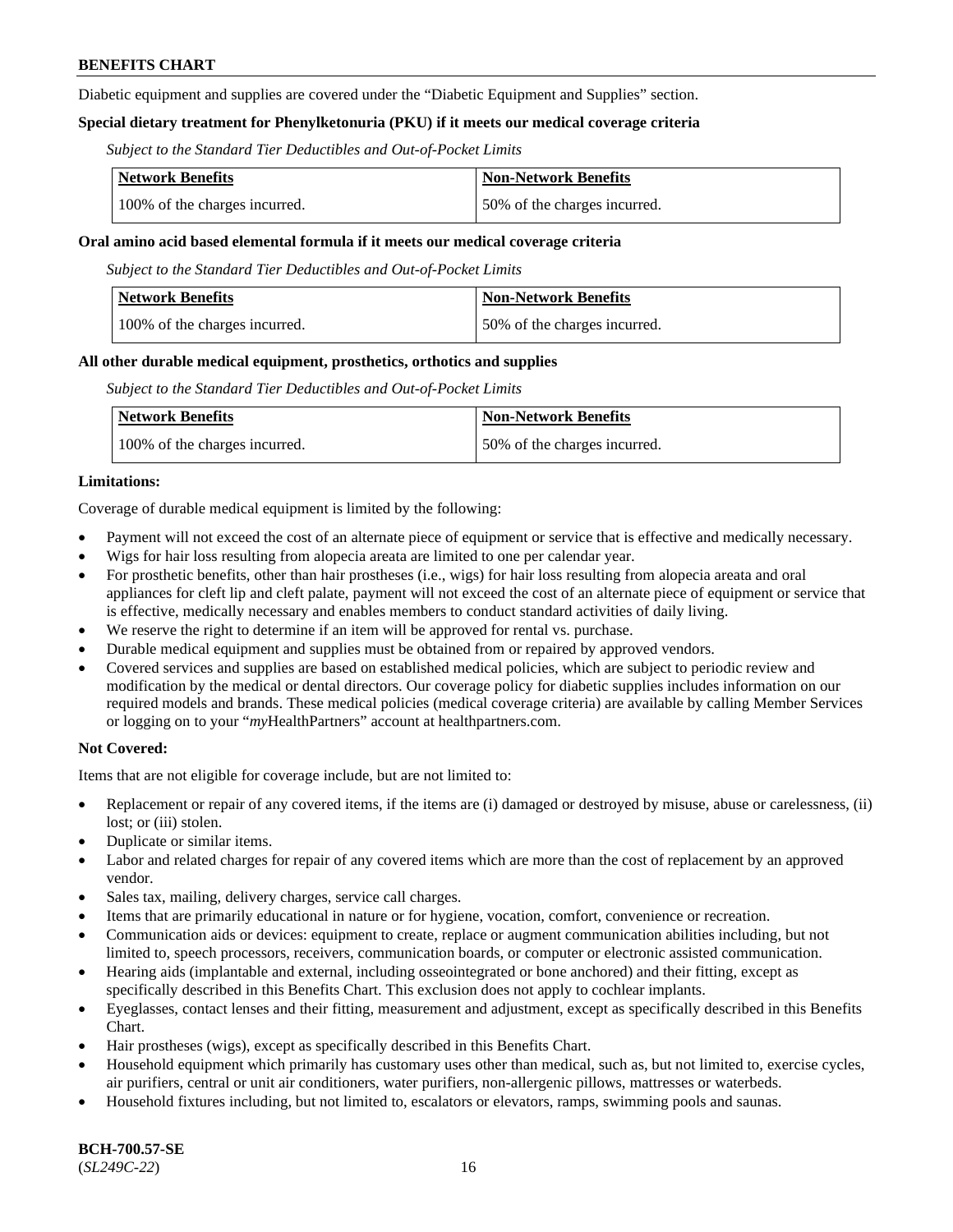- Modifications to the structure of the home including, but not limited to, wiring, plumbing or charges for installation of equipment.
- Vehicle, car or van modifications including, but not limited to, hand brakes, hydraulic lifts and car carrier.
- Rental equipment while owned equipment is being repaired by non-contracted vendors, beyond one month rental of medically necessary equipment.
- Other equipment and supplies, including but not limited to assistive devices, that we determine are not eligible for coverage.
- See "Services Not Covered" in the Group Membership Contract.

### **EMERGENCY AND URGENTLY NEEDED CARE SERVICES**

#### **Covered Services:**

We cover services for emergency care and urgently needed care if the services are otherwise eligible for coverage under this Benefits Chart.

**Urgently needed care.** These are services to treat an unforeseen illness or injury, which are required in order to prevent a serious deterioration in your health, and which cannot be delayed until the next available clinic or office hours.

#### **Urgently needed care at clinics**

*Select Tier - Subject to the Select Tier Deductibles and Out-of-Pocket Limits*

| Network Benefits              | <b>Non-Network Benefits</b> |
|-------------------------------|-----------------------------|
| 100% of the charges incurred. | l See Network Benefits.     |

*Standard Tier - Subject to the Standard Tier Deductibles and Out-of-Pocket Limits*

| Network Benefits              | <b>Non-Network Benefits</b> |
|-------------------------------|-----------------------------|
| 100% of the charges incurred. | See Network Benefits.       |

The Non-Network Benefit is paid at the Urgently Needed Care Standard Tier Benefit.

**Emergency care.** These are services to treat: (1) the sudden, unexpected onset of illness or injury which, if left untreated or unattended until the next available clinic or office hours, would result in hospitalization, or (2) a condition requiring professional health services immediately necessary to preserve life or stabilize health. Emergency care includes emergency services as defined in Division BB, Title I, Section 102 of the Consolidated Appropriations Act of 2021. Emergency care also includes an immediate response service available on a 24-hour, seven-day-a-week basis for each child, or person, having a psychiatric crisis, a mental health crisis, or a mental health emergency.

When reviewing claims for coverage of emergency services, our medical director will take into consideration a reasonable layperson's belief that the circumstances required immediate medical care that could not wait until the next working day or next available clinic appointment. Emergency care also includes an immediate response service available on a 24-hour, sevenday-a-week basis for each child, or person, having a psychiatric crisis, a mental health crisis, or a mental health emergency.

### **Emergency care in a hospital emergency room, including professional services of a physician**

*Subject to the Standard Tier Deductibles and Out-of-Pocket Limits*

| <b>Network Benefits</b>       | Non-Network Benefits  |
|-------------------------------|-----------------------|
| 100% of the charges incurred. | See Network Benefits. |

### **Inpatient emergency care in a hospital**

*Select Tier - Subject to the Select Tier Deductibles and Out-of-Pocket Limits*

| Network Benefits              | <b>Non-Network Benefits</b> |
|-------------------------------|-----------------------------|
| 100% of the charges incurred. | See Network Benefits.       |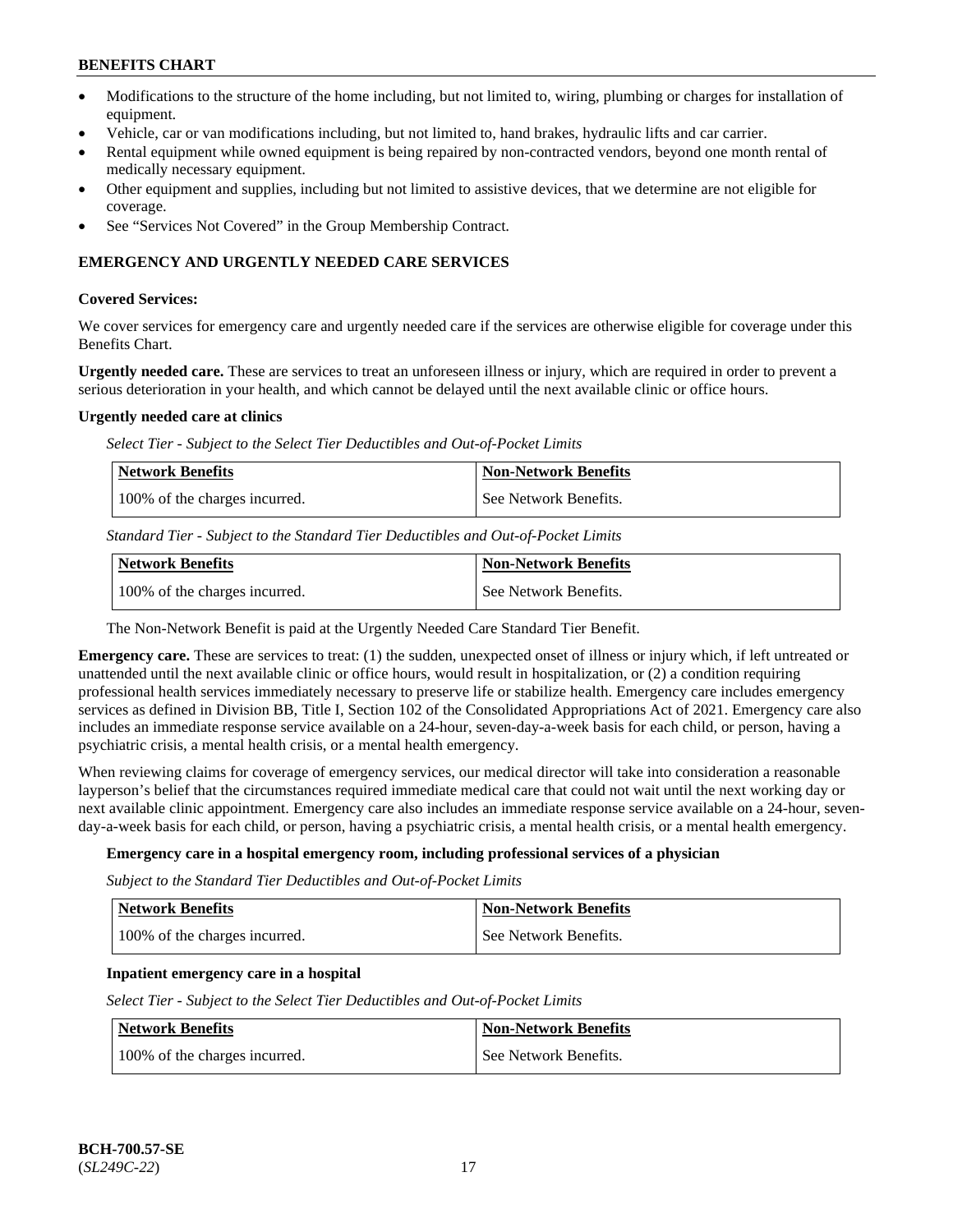*Standard Tier - Subject to the Standard Tier Deductibles and Out-of-Pocket Limits*

| Network Benefits              | <b>Non-Network Benefits</b> |
|-------------------------------|-----------------------------|
| 100% of the charges incurred. | See Network Benefits.       |

The Non-Network Benefit is paid at Inpatient Hospital Services Standard Tier.

#### **Not Covered:**

• See "Services Not Covered" in the Group Membership Contract.

#### **GENE THERAPY**

#### **Covered Services:**

We cover gene therapy treatment that meets our current medical coverage criteria.

| Network Benefits                                                                                                                                                                                        | <b>Non-Network Benefits</b> |
|---------------------------------------------------------------------------------------------------------------------------------------------------------------------------------------------------------|-----------------------------|
| Coverage level is same as corresponding Network<br>Benefit, depending on type of service provided, such as<br>Office Visits for Illness or Injury, Inpatient or<br><b>Outpatient Hospital Services.</b> | No Coverage.                |

#### **Limitations:**

- Gene therapy must be provided by a designated provider.
- Specific types of gene therapy are limited to therapies and conditions specified in our medical coverage criteria.

### **Not Covered:**

• See "Services Not Covered" in the Group Membership Contract.

### **HEALTH EDUCATION**

#### **Covered Services:**

We cover education for preventive services and education for the management of chronic health problems (such as diabetes).

| <b>Network Benefits</b>                                     | <b>Non-Network Benefits</b>  |
|-------------------------------------------------------------|------------------------------|
| 100% of the charges incurred.<br>Deductible does not apply. | 50% of the charges incurred. |

#### **Not Covered:**

See "Services Not Covered" in the Group Membership Contract.

### **HOME-BASED COMPREHENSIVE HEALTH RISK ASSESSMENT**

#### **Covered Services:**

If you meet our criteria for coverage, you may qualify for our home-based comprehensive health risk assessment program. The program covers a health assessment with a designated nurse practitioner.

| <b>Network Benefits</b>                                     | <b>Non-Network Benefits</b> |
|-------------------------------------------------------------|-----------------------------|
| 100% of the charges incurred.<br>Deductible does not apply. | No Coverage.                |

### **Not Covered:**

See "Services Not Covered" in the Group Membership Contract.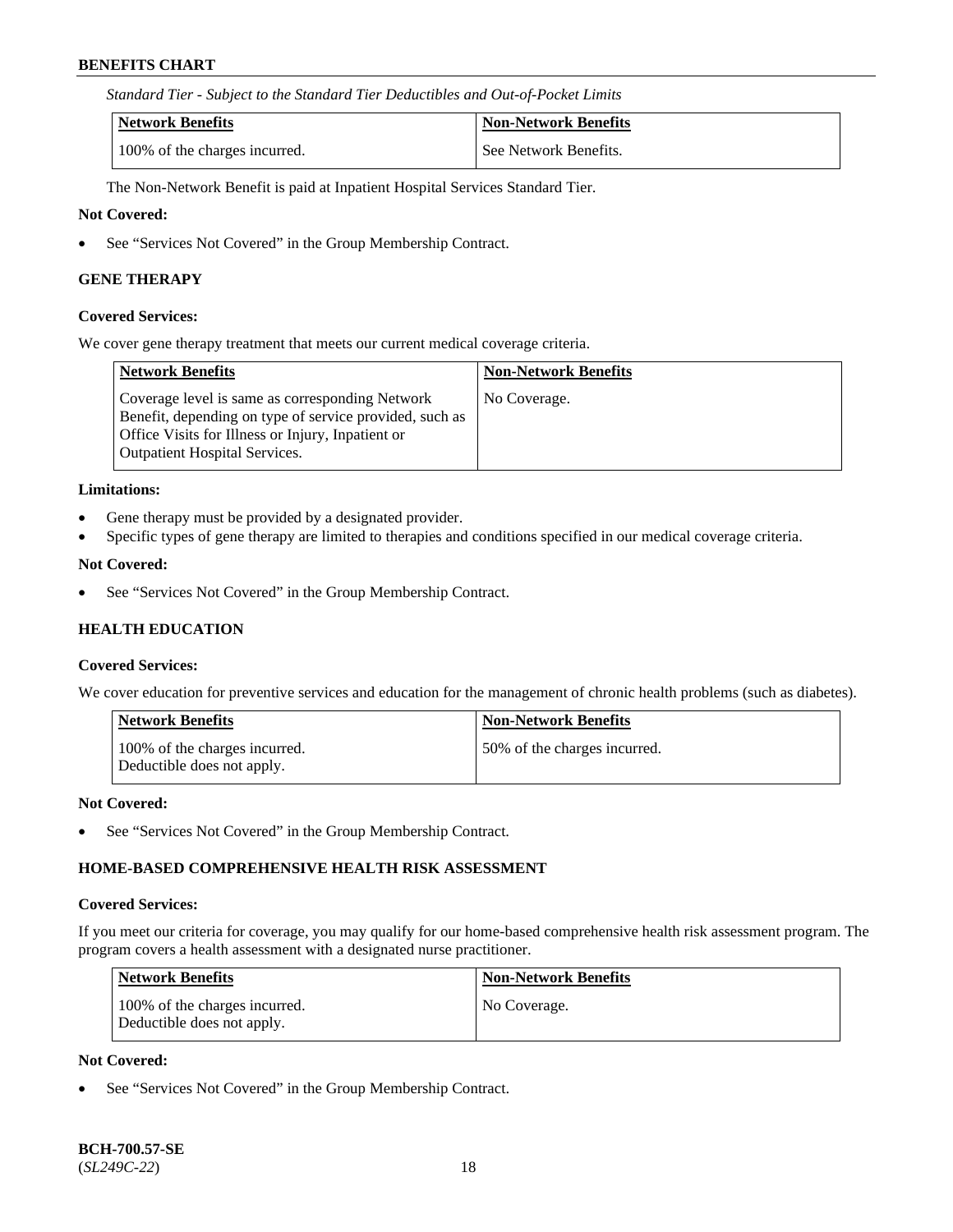# **HOME HEALTH SERVICES**

### **Covered Services:**

We cover skilled nursing services, physical therapy, occupational therapy, speech therapy, respiratory therapy and other therapeutic services, non-routine prenatal and postnatal services, routine postnatal well child visits (as described in the Medical Coverage Criteria), phototherapy services for newborns, home health aide services and other eligible home health services when provided in your home, if you are homebound (i.e., unable to leave home without considerable effort due to a medical condition. Lack of transportation does not constitute homebound status). For phototherapy services for newborns and high risk pre-natal services, supplies and equipment are included.

We cover total parenteral nutrition/intravenous ("TPN/IV") therapy, equipment, supplies and drugs in connection with IV therapy. IV line care kits are covered under Durable Medical Equipment.

You do not need to be homebound to receive total parenteral nutrition/intravenous ("TPN/IV") therapy.

We cover palliative care benefits. Palliative care includes symptom management, education and establishing goals of care. We waive the requirement that you be homebound for a limited number of home visits for palliative care (as shown in the Benefits Chart), if you have a life-threatening, non-curable condition which has a prognosis of survival of two years or less. Additional palliative care visits are eligible under the home health services benefit if you are homebound and meet all other requirements defined in this section.

Home health services are eligible and covered only when:

- medically necessary; and
- provided as rehabilitative care, terminal care or maternity care; and
- ordered by a physician, and included in the written home care plan.

### **Physical therapy, occupational therapy, speech therapy, respiratory therapy, home health aide services and palliative care**

*Select Tier - Subject to the Select Tier Deductibles and Out-of-Pocket Limits*

| <b>Network Benefits</b>       | <b>Non-Network Benefits</b>  |
|-------------------------------|------------------------------|
| 100% of the charges incurred. | 50% of the charges incurred. |

*Standard Tier - Subject to the Standard Tier Deductibles and Out-of-Pocket Limits*

| <b>Network Benefits</b>       | Non-Network Benefits         |
|-------------------------------|------------------------------|
| 100% of the charges incurred. | 50% of the charges incurred. |

#### **TPN/IV therapy, skilled nursing services, non-routine prenatal/postnatal services, and phototherapy**

*Select Tier - Subject to the Select Tier Deductibles and Out-of-Pocket Limits*

| Network Benefits              | <b>Non-Network Benefits</b>  |
|-------------------------------|------------------------------|
| 100% of the charges incurred. | 50% of the charges incurred. |

*Standard Tier - Subject to the Standard Tier Deductibles and Out-of-Pocket Limits*

| Network Benefits              | <b>Non-Network Benefits</b>  |
|-------------------------------|------------------------------|
| 100% of the charges incurred. | 50% of the charges incurred. |

Each 24-hour visit (or shifts of up to 24-hour visits) equals one visit and counts toward the Maximum visits for all other services shown below. Any visit that lasts less than 24 hours, regardless of the length of the visit, will count as one visit toward the Maximum visits for all other services shown below. All visits must be medically necessary and benefit eligible.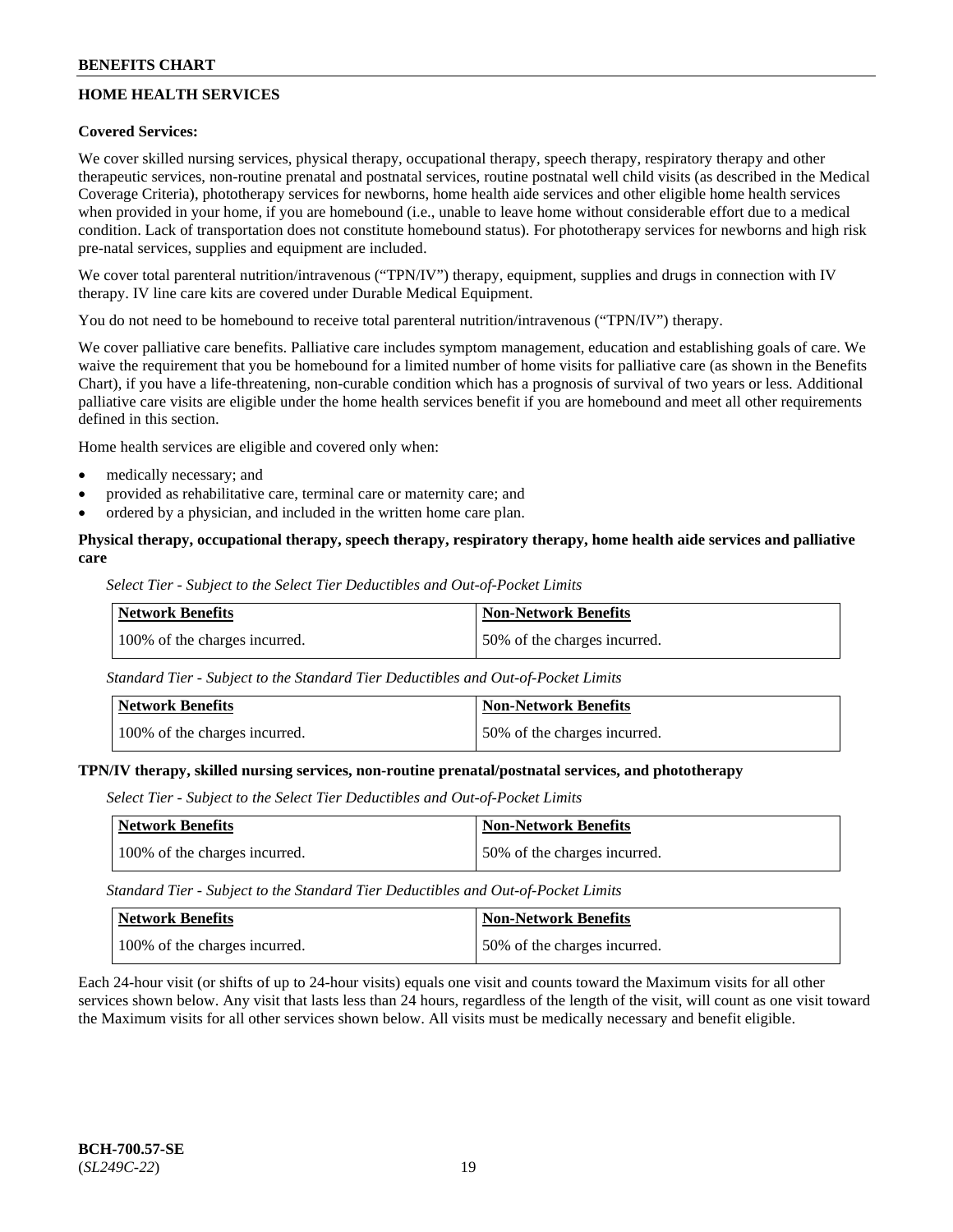### **Routine postnatal well child visits**

| <b>Network Benefits</b>                                     | <b>Non-Network Benefits</b>  |
|-------------------------------------------------------------|------------------------------|
| 100% of the charges incurred.<br>Deductible does not apply. | 50% of the charges incurred. |

#### **Maximum visits for palliative care**

If you are eligible to receive palliative care in the home and you are not homebound, there is a maximum of 12 visits per calendar year.

#### **Maximum visits for all other services**

| <b>Network Benefits</b>       | <b>Non-Network Benefits</b>  |
|-------------------------------|------------------------------|
| 120 visits per calendar year. | 60 visits per calendar year. |

Each visit provided under the Network Benefits and Non-Network Benefits counts toward the maximums shown under all Maximum visits sections. The routine postnatal well child visit does not count toward the visit limit.

#### **Limitations:**

- Home health services are not provided as a substitute for a primary caregiver in the home or as relief (respite) for a primary caregiver in the home. We will not reimburse family members or residents in your home for the above services.
- A service shall not be considered a skilled nursing service merely because it is performed by, or under the direct supervision of, a licensed nurse. Where a service (such as tracheotomy suctioning or ventilator monitoring) or like services, can be safely and effectively performed by a non-medical person (or self-administered), without the direct supervision of a licensed nurse, the service shall not be regarded as a skilled nursing service, whether or not a skilled nurse actually provides the service. The unavailability of a competent person to provide a non-skilled service shall not make it a skilled service when a skilled nurse provides it. Only the skilled nursing component of so-called "blended" services (i.e. services which include skilled and non-skilled components) are covered under this Benefits Chart.

### **Not Covered:**

- Financial or legal counseling services.
- Housekeeping or meal services in your home.
- Private duty nursing services. This exclusion does not apply if covered person is also covered under Medical Assistance under 256B.0625, subdivision 7, with the exception of section 256B.0654 subdivision 4.
- Services provided by a family member or enrollee, or a resident in the enrollee's home.
- Vocational rehabilitation and recreational or educational therapy. Recreation therapy is therapy provided solely for the purpose of recreation, including but not limited to: (a) requests for physical therapy or occupational therapy to improve athletic ability, and (b) braces or guards to prevent sports injuries.
- See "Services Not Covered" in the Group Membership Contract.

### **HOME HOSPICE SERVICES**

#### **Applicable Definitions:**

**Part-time.** This is up to two hours of service per day, more than two hours is considered continuous care.

**Continuous Care.** This is from two to twelve hours of service per day provided by a registered nurse, licensed practical nurse, or home health aide, during a period of crisis in order to maintain a terminally ill patient at home.

**Appropriate Facility.** This is a nursing home, hospice residence, or other inpatient facility.

**Custodial Care Related to Hospice Services.** This means providing assistance in the activities of daily living and the care needed by a terminally ill patient which can be provided by primary caregiver (i.e., family member or friend) who is responsible for the patient's home care.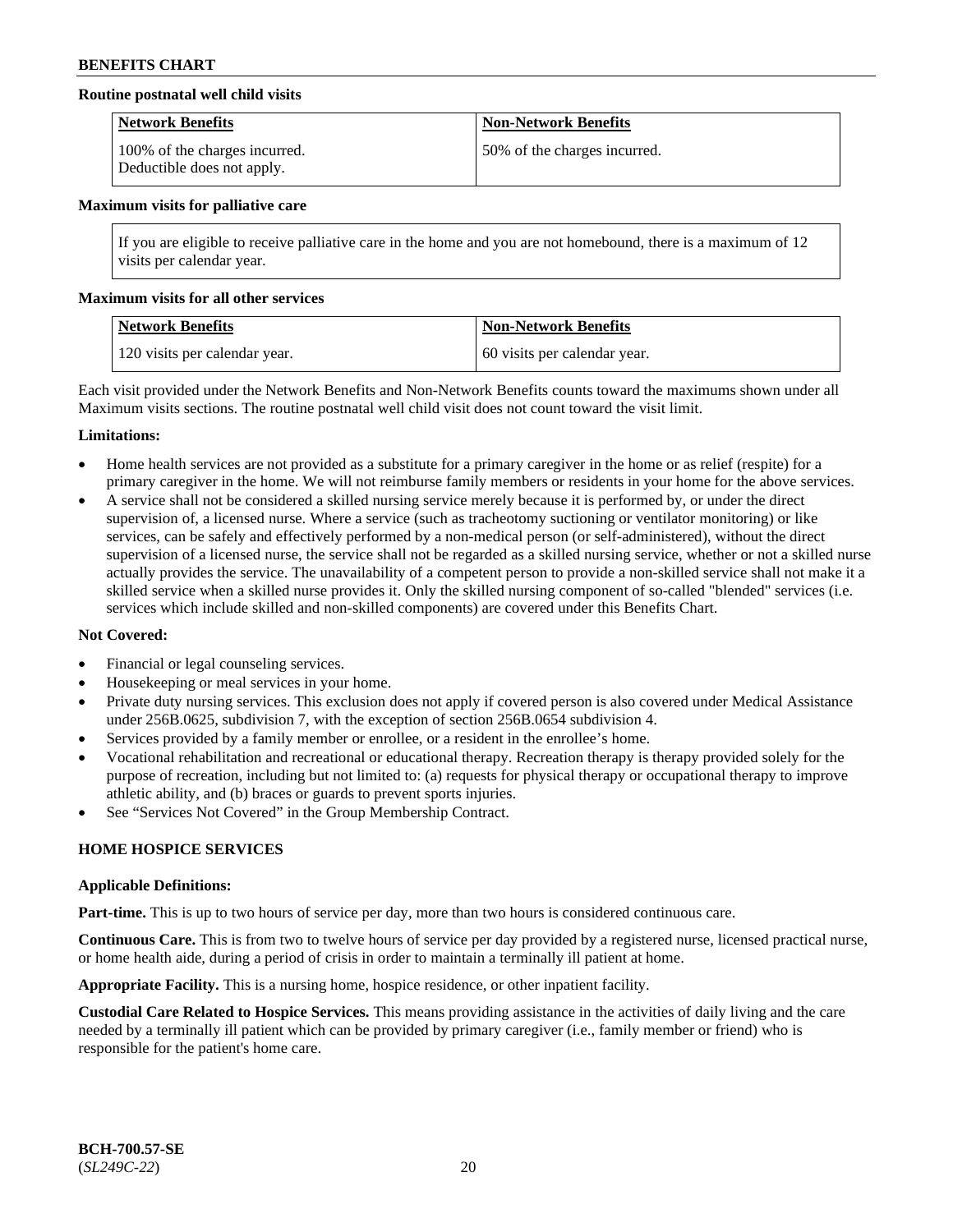### **Covered Services:**

**Home Hospice Program.** We cover the services described below if you are terminally ill and accepted as a home hospice program participant. You must meet the eligibility requirements of the program, and elect to receive services through the home hospice program. The services will be provided in your home, with inpatient care available when medically necessary as described below. If you elect to receive hospice services, you do so in lieu of curative treatment for your terminal illness for the period you are enrolled in the home hospice program.

**Eligibility:** In order to be eligible to be enrolled in the home hospice program, you must: (1) be a terminally ill patient (prognosis of six months or less); (2) have chosen a palliative treatment focus (i.e., emphasizing comfort and supportive services rather than treatment attempting to cure the disease or condition); and (3) continue to meet the terminally ill prognosis as reviewed by our medical director or his or her designee over the course of care. You may withdraw from the home hospice program at any time.

**Eligible Services:** Hospice services include the following services provided in accordance with an approved hospice treatment plan.

- Home Health Services:
	- o Part-time care provided in your home by an interdisciplinary hospice team (which may include a physician, nurse, social worker, and spiritual counselor) and medically necessary home health services are covered.
	- o One or more periods of continuous care in your home or in a setting which provides day care for pain or symptom management, when medically necessary, will be covered.
	- Inpatient Services: We cover medically necessary inpatient services.
- Other Services:
	- o Respite care is covered for care in your home or in an appropriate facility, to give your primary caregivers (i.e., family members or friends) rest and/or relief when necessary in order to maintain a terminally ill patient at home.
	- o Medically necessary medications for pain and symptom management.
	- Semi-electric hospital beds and other durable medical equipment are covered.
	- o Emergency and non-emergency care is covered.

*Select Tier - Subject to the Select Tier Deductibles and Out-of-Pocket Limits*

| Network Benefits              | Non-Network Benefits         |
|-------------------------------|------------------------------|
| 100% of the charges incurred. | 50% of the charges incurred. |

*Standard Tier - Subject to the Standard Tier Deductibles and Out-of-Pocket Limits*

| Network Benefits              | <b>Non-Network Benefits</b>  |
|-------------------------------|------------------------------|
| 100% of the charges incurred. | 50% of the charges incurred. |

Respite care is limited to 5 days per episode, and respite care and continuous care combined are limited to 30 days.

### **Not Covered:**

- Financial or legal counseling services.
- Housekeeping or meal services in your home.
- Custodial or maintenance care related to hospice services, whether provided in the home or in a nursing home.
- Any service not specifically described as covered services under this home hospice services benefits.
- Any services provided by members of your family or residents in your home.
- See "Services Not Covered" in the Group Membership Contract.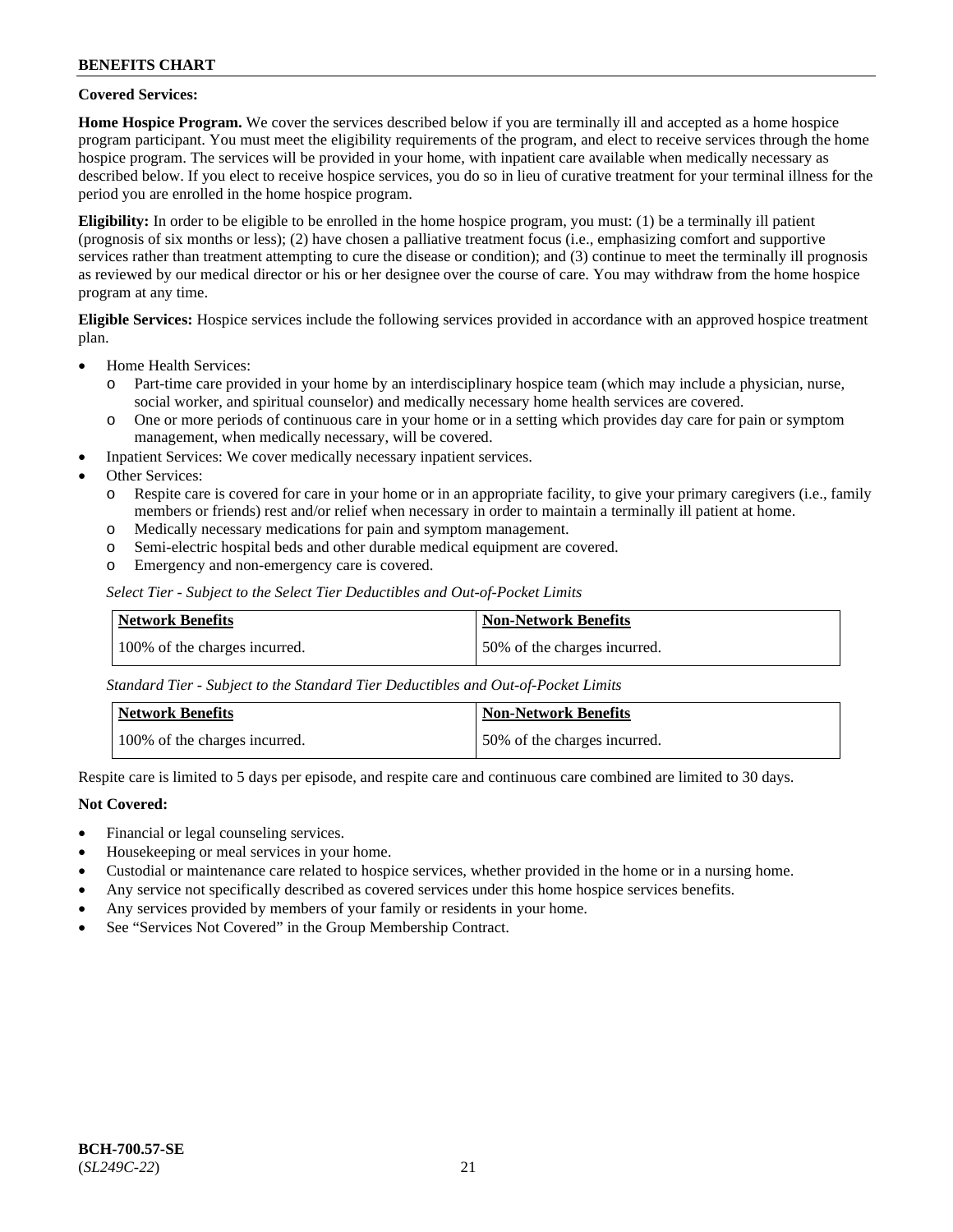# **HOSPITAL AND SKILLED NURSING FACILITY SERVICES**

#### **Covered Services:**

We cover services as described below.

#### **Medical or surgical hospital services**

**Inpatient hospital services:** We cover the following medical or surgical services, for the treatment of acute illness or injury, which require the level of care only provided in an acute care facility. These services must be authorized by a physician.

Inpatient hospital services include: room and board; the use of operating or maternity delivery rooms; intensive care facilities; newborn nursery facilities; general nursing care, anesthesia, laboratory and diagnostic imaging services, radiation therapy, physical therapy, prescription drugs or other medications administered during treatment, blood and blood products (unless replaced), and blood derivatives, and other diagnostic or treatment related hospital services; physician and other professional medical and surgical services provided while in the hospital, including gender confirmation surgery that meets medical coverage criteria.

We cover up to 120 hours of services provided by a private duty nurse or personal care assistant who has provided home care services to a ventilator-dependent patient, solely for the purpose of assuring adequate training of the hospital staff to communicate with that patient.

Services for items for personal convenience, such as television rental, are not covered.

We cover, following a vaginal delivery, a minimum of 48 hours of inpatient care for the mother and newborn child. We cover, following a caesarean section delivery, a minimum of 96 hours of inpatient care for the mother and newborn child. If the duration of inpatient care is less than these minimums, we also cover a minimum of one home visit by a registered nurse for post-delivery care, within four days of discharge of the mother and newborn child. Services provided by the registered nurse include, but are not limited to, parent education, assistance and training in breast and bottle feeding, and conducting any necessary and appropriate clinical tests. We shall not provide any compensation or other non-medical remuneration to encourage a mother and newborn to leave inpatient care before the duration minimums specified.

Group health plans and health insurance issuers generally may not, under Federal law, restrict benefits for any hospital length of stay in connection with childbirth for the mother of newborn child to less than 48 hours following a vaginal delivery, or less than 96 hours following a caesarean section. However, Federal law generally does not prohibit the mother's or newborn's attending provider, after consulting with the mother, from discharging the mother or her newborn earlier than 48 hours (or 96 hours as applicable). In any case plans and issuers may not, under Federal law, require that a provider obtain authorization from the plan or the insurance issuer for prescribing a length of stay not in excess of 48 hours (or 96 hours).

| Network Benefits              | <b>Non-Network Benefits</b>  |
|-------------------------------|------------------------------|
| 100% of the charges incurred. | 50% of the charges incurred. |

*Select Tier - Subject to the Select Tier Deductibles and Out-of-Pocket Limits*

*Standard Tier - Subject to the Standard Tier Deductibles and Out-of-Pocket Limits*

| Network Benefits              | 'Non-Network Benefits        |
|-------------------------------|------------------------------|
| 100% of the charges incurred. | 50% of the charges incurred. |

Each member's admission or confinement, including that of a newborn child, is separate and distinct from the admission or confinement of any other member.

**Outpatient hospital, ambulatory care or surgical facility services:** We cover the following medical and surgical services, for diagnosis or treatment of illness or injury on an outpatient basis. These services must be authorized by a physician.

Outpatient services include: use of operating rooms, maternity delivery rooms or other outpatient departments, rooms or facilities; and the following outpatient services: general nursing care, anesthesia, laboratory and diagnostic imaging services, radiation therapy, physical therapy, drugs administered during treatment, blood and blood products (unless replaced), and blood derivatives, and other diagnostic or treatment related outpatient services; physician and other professional medical and surgical services provided while an outpatient, including gender confirmation surgery that meets medical coverage criteria.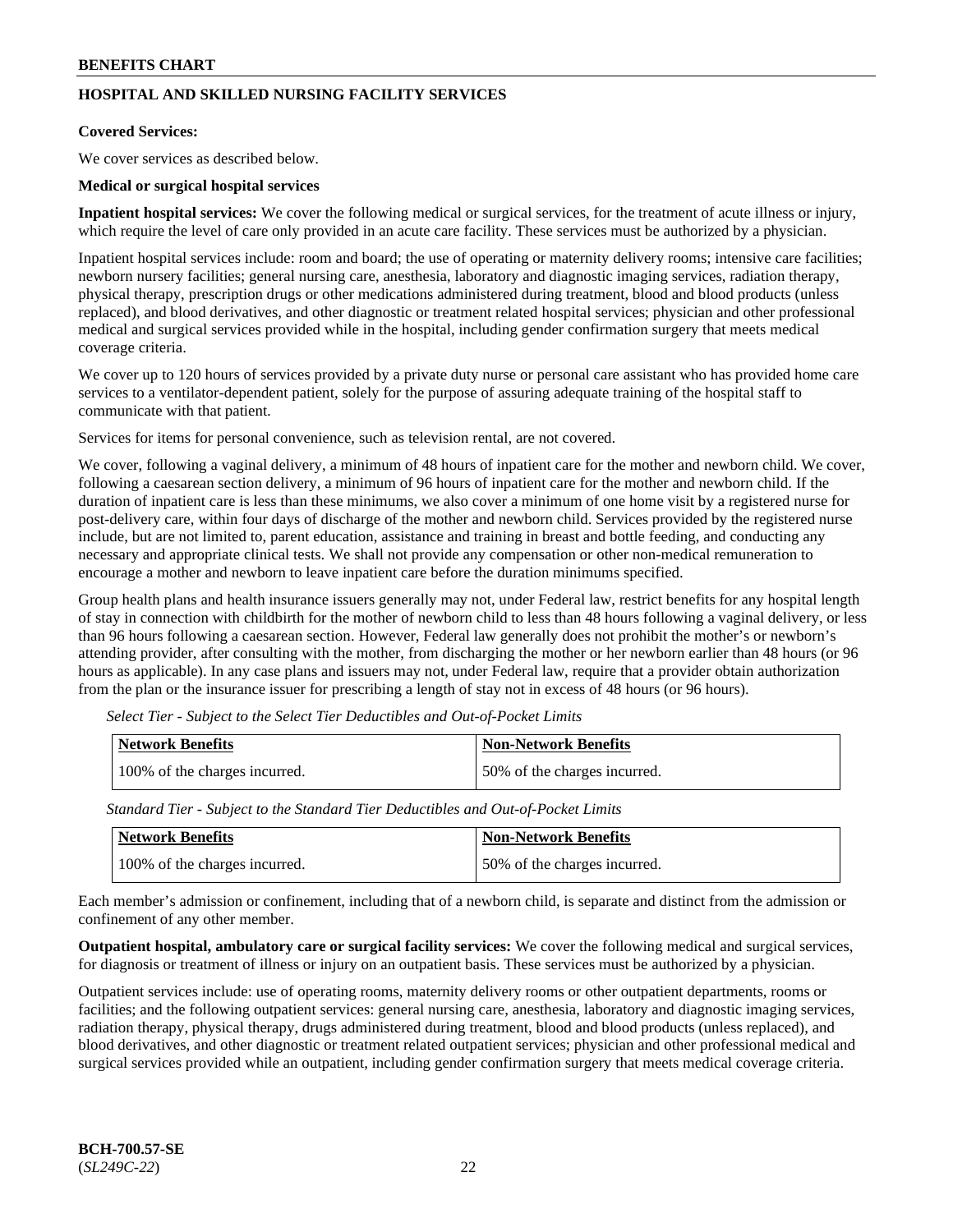For Network Benefits, non-emergent, scheduled outpatient Magnetic Resonance Imaging (MRI) and Computed Tomography (CT) must be provided at a designated facility. Your physician and facility will obtain or verify authorization for these services with HealthPartners, as needed.

To see the benefit level for diagnostic imaging services, laboratory services and physical therapy, see benefits under Diagnostic Imaging Services, Laboratory Services and Physical Therapy in this Benefits Chart.

*Select Tier - Subject to the Select Tier Deductibles and Out-of-Pocket Limits*

| <b>Network Benefits</b>       | <b>Non-Network Benefits</b>  |
|-------------------------------|------------------------------|
| 100% of the charges incurred. | 50% of the charges incurred. |

*Standard Tier - Subject to the Standard Tier Deductibles and Out-of-Pocket Limits*

| Network Benefits              | <b>Non-Network Benefits</b>  |
|-------------------------------|------------------------------|
| 100% of the charges incurred. | 50% of the charges incurred. |

#### **Skilled nursing facility care**

We cover room and board, daily skilled nursing and related ancillary services for post-acute treatment and rehabilitative care of illness or injury that meets medical coverage criteria.

*Subject to the Standard Tier Deductibles and Out-of-Pocket Limits*

| <b>Network Benefits</b>                       | <b>Non-Network Benefits</b>                   |
|-----------------------------------------------|-----------------------------------------------|
| 100% of the charges incurred.                 | 50% of the charges incurred.                  |
| Limited to 120 day maximum per calendar year. | Limited to 120 day maximum per calendar year. |

Each day of services provided under the Network Benefits and Non-Network Benefits combined, counts toward the maximums shown above.

### **Not Covered:**

- Services for items for personal convenience, such as television rental.
- See "Services Not Covered" in the Group Membership Contract.

# **INFERTILITY DIAGNOSIS**

### **Covered Services:**

We cover the diagnosis of infertility. These services include diagnostic procedures and tests provided in connection with an infertility evaluation, office visits and consultations to diagnose infertility.

*Select Tier - Subject to the Select Tier Deductibles and Out-of-Pocket Limits*

| <b>Network Benefits</b>       | <b>Non-Network Benefits</b> |
|-------------------------------|-----------------------------|
| 100% of the charges incurred. | See Network Benefits.       |

*Standard Tier - Subject to the Standard Tier Deductibles and Out-of-Pocket Limits*

| Network Benefits              | <b>Non-Network Benefits</b> |
|-------------------------------|-----------------------------|
| 100% of the charges incurred. | See Network Benefits.       |

The Non-Network benefit is paid at Infertility Services Standard Tier.

Coverage is limited to office visits and consultations to diagnose infertility. Treatment is not covered.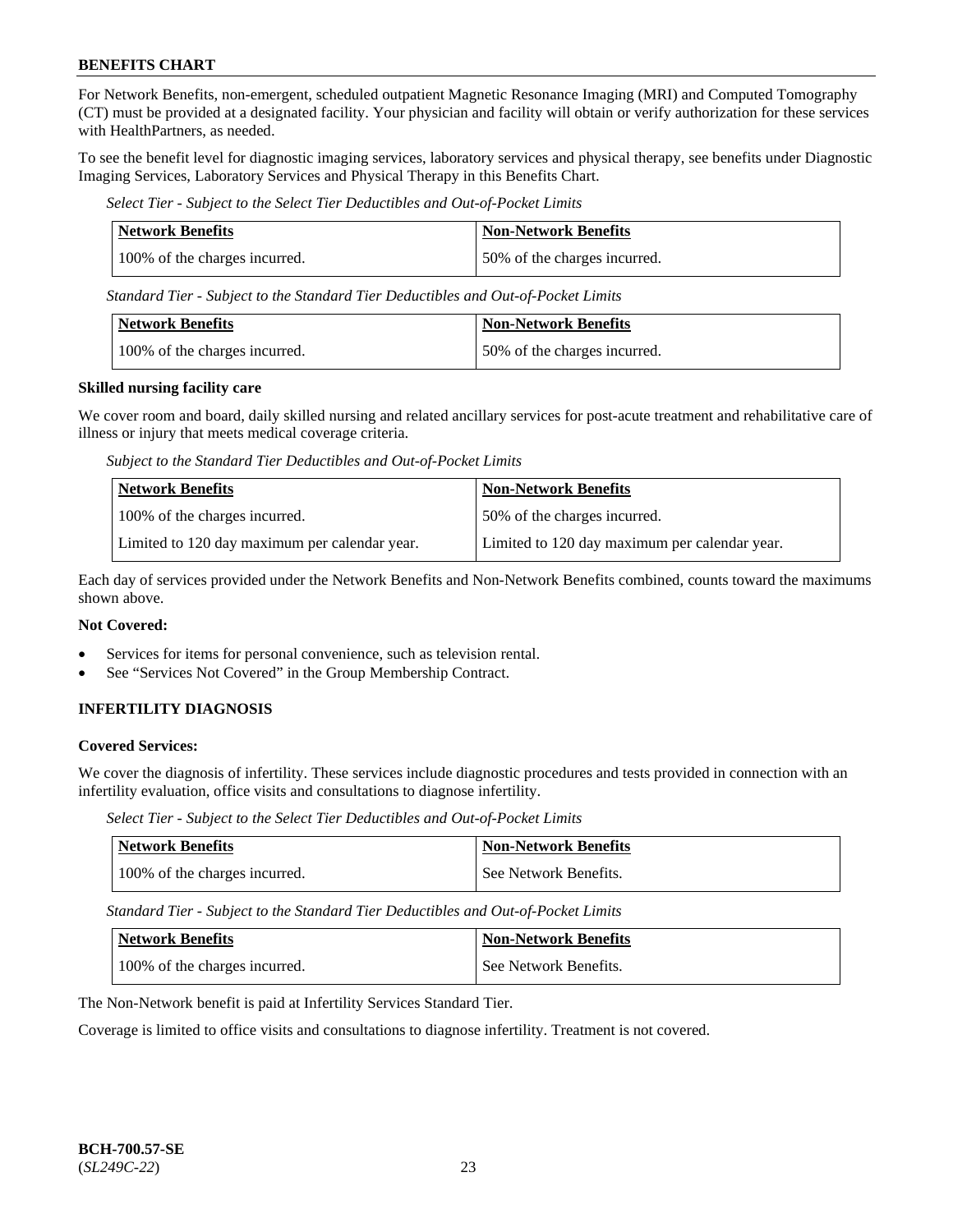# **Not Covered:**

- Infertility/fertility treatment, including but not limited to, office visits, laboratory services and diagnostic imaging services and fertility drugs; reversal of sterilization; and sperm, ova or embryo acquisition, retrieval or storage; however, we do cover office visits and consultations to diagnose infertility.
- Services related to the establishment of surrogate pregnancy and fees for a surrogate. However, pregnancy and maternity services are covered for a member under this Benefits Chart, including a surrogate pregnancy.
- See "Services Not Covered" in the Group Membership Contract.

# **LABORATORY SERVICES**

### **Covered Services:**

We cover laboratory tests when ordered by a provider and provided in a clinic or outpatient hospital facility.

To see the benefit level for inpatient hospital or skilled nursing facility services, see benefits under Inpatient Hospital and Skilled Nursing Facility Services in this Benefits Chart.

**Prostate-specific antigen (PSA) testing.** We cover prostate cancer screening for men 40 years of age or over who are symptomatic or in a high-risk category and for all men 50 years of age or older.

*Subject to the Standard Tier Deductibles and Out-of-Pocket Limits*

| <b>Network Benefits</b>       | <b>Non-Network Benefits</b>  |
|-------------------------------|------------------------------|
| 100% of the charges incurred. | 50% of the charges incurred. |

#### **All other laboratory services**

#### **Services for illness or injury**

*Select Tier - Subject to the Select Tier Deductibles and Out-of-Pocket Limits*

| <b>Network Benefits</b>       | <b>Non-Network Benefits</b>  |
|-------------------------------|------------------------------|
| 100% of the charges incurred. | 50% of the charges incurred. |

*Standard Tier - Subject to the Standard Tier Deductibles and Out-of-Pocket Limits*

| Network Benefits              | <b>Non-Network Benefits</b>  |
|-------------------------------|------------------------------|
| 100% of the charges incurred. | 50% of the charges incurred. |

### **Preventive services**

Laboratory services associated with preventive services are covered at the benefit level shown in the "Preventive Services" section of this Benefits Chart.

### **Not Covered:**

See "Services Not Covered" in the Group Membership Contract.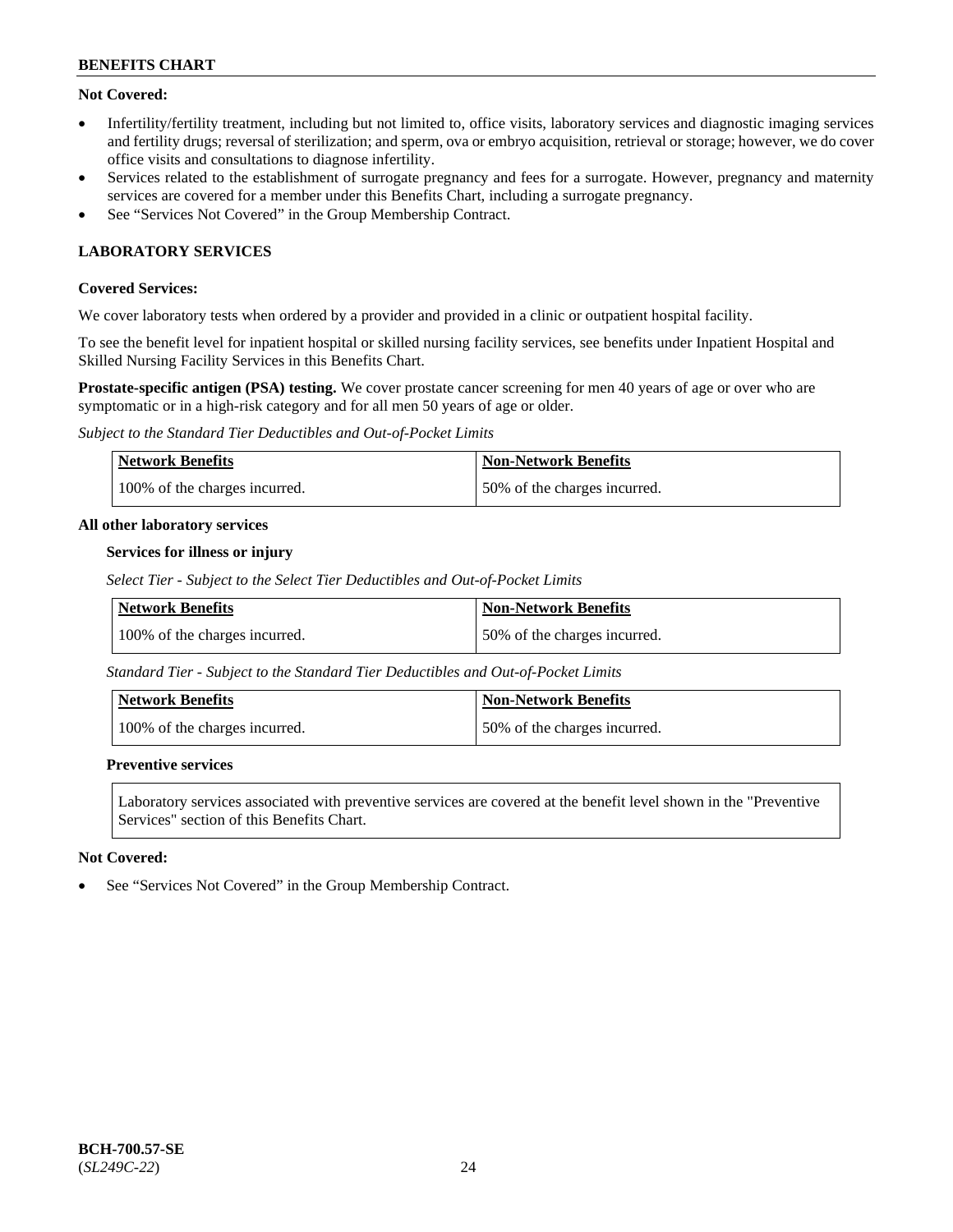# **LYME DISEASE SERVICES**

### **Covered Services:**

We cover services for the treatment of Lyme disease.

| <b>Network Benefits</b>                                | <b>Non-Network Benefits</b>                                  |
|--------------------------------------------------------|--------------------------------------------------------------|
| Coverage level is same as corresponding Network        | Coverage level is same as corresponding Non-Network          |
| Benefit, depending on type of service provided such as | Benefit, depending on type of service provided, such as      |
| Office Visits for Illness or Injury, Inpatient or      | Office Visits for Illness or Injury, Inpatient or Outpatient |
| <b>Outpatient Hospital Services.</b>                   | Hospital Services.                                           |

### **Not Covered:**

See "Services Not Covered" in the Group Membership Contract.

# **MASTECTOMY RECONSTRUCTION BENEFIT**

# **Covered Services:**

We cover reconstruction of the breast on which the mastectomy has been performed; surgery and reconstruction of the other breast to produce symmetrical appearance, and prostheses and physical complications of all stages of mastectomy, including lymphedemas.

| <b>Network Benefits</b>                                 | <b>Non-Network Benefits</b>                             |
|---------------------------------------------------------|---------------------------------------------------------|
| Coverage level is same as corresponding Network         | Coverage level is same as corresponding Non-Network     |
| Benefit, depending on type of service provided, such as | Benefit, depending on type of service provided, such as |
| Office Visits for Illness or Injury, Inpatient or       | Office Visits for Illness or Injury, Inpatient or       |
| <b>Outpatient Hospital Services.</b>                    | <b>Outpatient Hospital Services.</b>                    |

### **Not Covered:**

See "Services Not Covered" in the Group Membership Contract.

# **MEDICATION THERAPY DISEASE MANAGEMENT PROGRAM**

### **Covered Services:**

If you meet our criteria for coverage, you may qualify for our Medication Therapy Disease Management Program.

The program covers consultations with a designated pharmacist.

Covered services are based on established medical policies, which are subject to periodic review and modification by the medical directors. These medical policies (medical coverage criteria) are available online at [healthpartners.com](https://www.healthpartners.com/hp/index.html) or by calling Member Services.

| <b>Network Benefits</b>                                     | <b>Non-Network Benefits</b> |
|-------------------------------------------------------------|-----------------------------|
| 100% of the charges incurred.<br>Deductible does not apply. | No Coverage.                |

### **Not Covered:**

See "Services Not Covered" in the Group Membership Contract.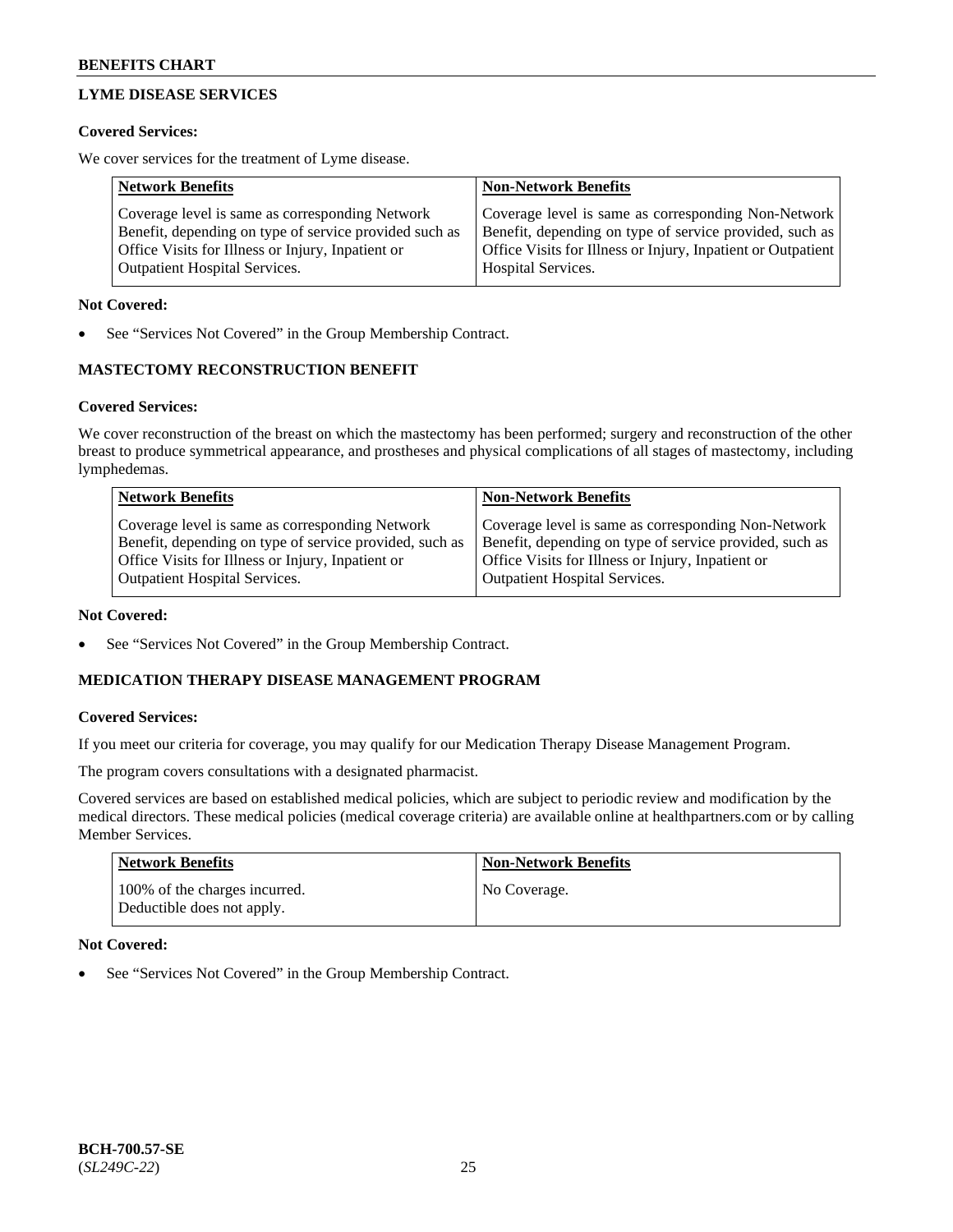# **OFFICE VISITS FOR ILLNESS OR INJURY**

### **Covered Services:**

We cover the following when medically necessary: professional medical and surgical services and related supplies, including biofeedback, of physicians and other health care providers; blood and blood products (unless replaced) and blood derivatives.

We cover diagnosis and treatment of illness or injury to the eyes. Where contact or eyeglass lenses are prescribed as medically necessary for the post-operative treatment of cataracts or for the treatment of aphakia, acute or chronic corneal pathology, or keratoconous, we cover the initial evaluation, lenses and fitting. Members must pay for lens replacement beyond the initial pair.

We also provide coverage for the initial physical evaluation of a child if it is ordered by a Minnesota juvenile court.

Services received via video, e-visit or telephone are covered under the "Telehealth/Telemedicine Services" section.

#### **Office Visits**

*Select Tier - Subject to the Select Tier Deductibles and Out-of-Pocket Limits*

| <b>Network Benefits</b>       | Non-Network Benefits         |
|-------------------------------|------------------------------|
| 100% of the charges incurred. | 50% of the charges incurred. |

*Standard Tier - Subject to the Standard Tier Deductibles and Out-of-Pocket Limits*

| Network Benefits              | <b>Non-Network Benefits</b>  |
|-------------------------------|------------------------------|
| 100% of the charges incurred. | 50% of the charges incurred. |

#### **Convenience clinics**

*Subject to the Select Tier Deductibles and Out-of-Pocket Limits*

| Network Benefits              | <b>Non-Network Benefits</b>  |
|-------------------------------|------------------------------|
| 100% of the charges incurred. | 50% of the charges incurred. |

### **Injections administered in a physician's office, other than immunizations**

#### **Allergy injections**

*Select Tier - Subject to the Select Tier Deductibles and Out-of-Pocket Limits*

| Network Benefits              | <b>Non-Network Benefits</b>  |
|-------------------------------|------------------------------|
| 100% of the charges incurred. | 50% of the charges incurred. |

*Standard Tier - Subject to the Standard Tier Deductibles and Out-of-Pocket Limits*

| Network Benefits              | <b>Non-Network Benefits</b>  |
|-------------------------------|------------------------------|
| 100% of the charges incurred. | 50% of the charges incurred. |

### **All other injections**

*Select Tier - Subject to the Select Tier Deductibles and Out-of-Pocket Limits*

| Network Benefits              | Non-Network Benefits         |
|-------------------------------|------------------------------|
| 100% of the charges incurred. | 50% of the charges incurred. |

*Standard Tier - Subject to the Standard Tier Deductibles and Out-of-Pocket Limits*

| Network Benefits              | <b>Non-Network Benefits</b>  |
|-------------------------------|------------------------------|
| 100% of the charges incurred. | 50% of the charges incurred. |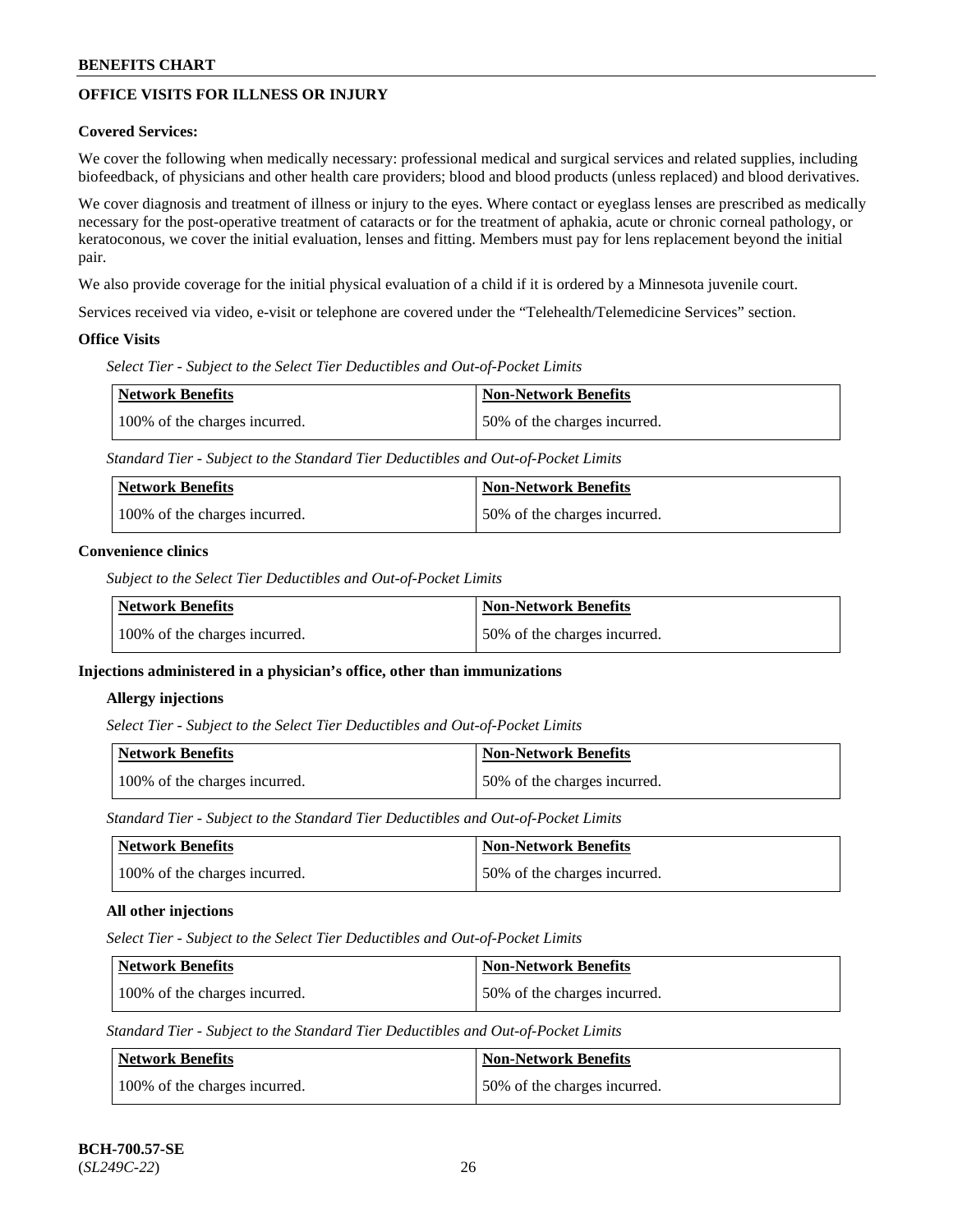### **Not Covered:**

- Court ordered treatment, except as described in this Benefits Chart under "Mental Health Services" and "Office Visits for Illness or Injury" or as otherwise required by law.
- See "Services Not Covered" in the Group Membership Contract.

### **PEDIATRIC AUTOIMMUNE NEUROPSYCHIATRIC DISORDERS ASSOCIATED WITH STREPTOCOCCAL INFECTIONS (PANDAS) AND PEDIATRIC ACUTE-ONSET NEUROPSYCHIATRIC SYNDROME (PANS) TREATMENT**

#### **Definitions:**

**Pediatric acute-onset neuropsychiatric syndrome.** This means a class of acute-onset obsessive compulsive or tic disorders or other behavioral changes presenting in children and adolescents that are not otherwise explained by another known neurologic or medical disorder.

**Pediatric autoimmune neuropsychiatric disorders associated with streptococcal infections.** This means a condition in which a streptococcal infection in a child or adolescent causes the abrupt onset of clinically significant obsessions, compulsions, tics, or other neuropsychiatric symptoms or behavioral changes, or a relapsing and remitting course of symptom severity.

#### **Covered Services:**

We cover treatment for pediatric autoimmune neuropsychiatric disorders associated with streptococcal infections (PANDAS) and for treatment for pediatric acute-onset neuropsychiatric syndrome (PANS). Treatments that must be covered under this section must be recommended by the member's licensed health care professional and include but are not limited to antibiotics, medication and behavioral therapies to manage neuropsychiatric symptoms, plasma exchange, and immunoglobulin.

| <b>Network Benefits</b>                                 | <b>Non-Network Benefits</b>                             |
|---------------------------------------------------------|---------------------------------------------------------|
| Coverage level is same as corresponding Network         | Coverage level is same as corresponding Non-Network     |
| Benefit, depending on type of service provided, such as | Benefit, depending on type of service provided, such as |
| Office Visits for Illness or Injury, Inpatient or       | Office Visits for Illness or Injury, Inpatient or       |
| <b>Outpatient Hospital Services.</b>                    | <b>Outpatient Hospital Services.</b>                    |

#### **Not Covered:**

See "Services Not Covered" in the Group Membership Contract.

# **PEDIATRIC EYEWEAR**

#### **Covered Services:**

We cover pediatric eyewear for children.

Routine eye exams are covered under the "Preventive Services" section.

*Subject to the Standard Tier Deductibles and Out-of-Pocket Limits*

| Network Benefits              | <b>Non-Network Benefits</b> |
|-------------------------------|-----------------------------|
| 100% of the charges incurred. | No Coverage.                |

#### **Limitations:**

- Coverage under this provision will continue until the end of the month in which the child turns age 19.
- Limited to one of the following per calendar year:
- o one pair of eyeglasses including one set of prescription lenses, frames from our designated eyewear collection, and antiscratch coating; or
	- o one pair of non-disposable contact lenses; or
	- o a one-year supply of disposable contact lenses
- Contact lens fittings are limited to two per calendar year.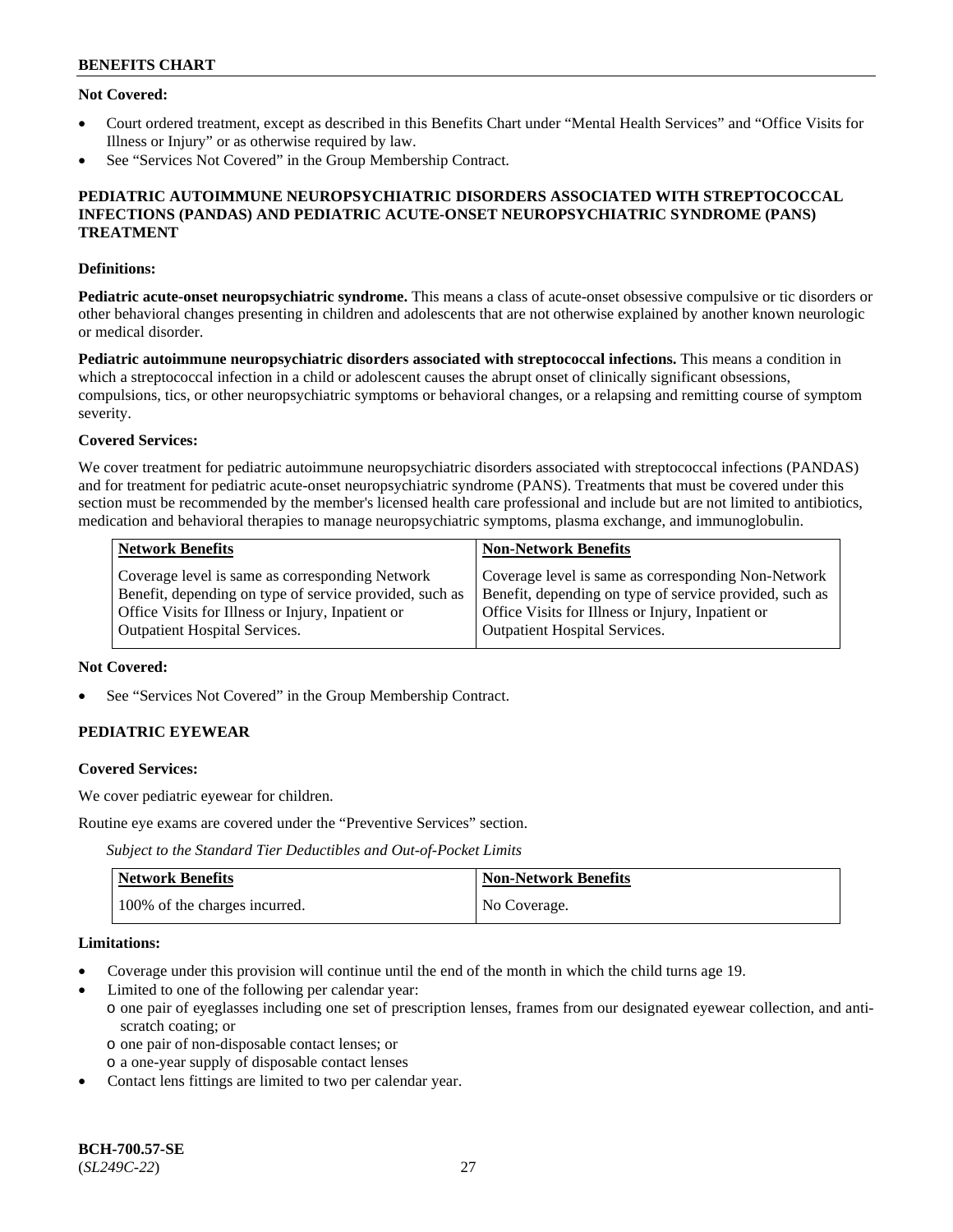# **Not Covered:**

- Frames that are not included in our designated eyewear collection. However, one pair of lenses will be covered if a member chooses frames outside the designated eyewear collection.
- More than one pair of lenses or frames or non-disposable contacts per calendar year, regardless of the reason. This includes replacement of eyeglasses or contact lenses due to loss, breakage, theft, or change in prescription.
- Safety glasses or goggles for sports or vocational reasons.
- Upgrades including, but not limited to, UV protection and no-line multifocal lenses.
- See "Services Not Covered" in the Group Membership Contract.

# **PHYSICAL THERAPY, OCCUPATIONAL THERAPY AND SPEECH THERAPY**

#### **Covered Services:**

We cover the following physical therapy, occupational therapy and speech therapy services:

- rehabilitative care to correct the effects of illness or injury;
- habilitative care rendered for congenital, developmental or medical conditions which have significantly limited the successful initiation of normal speech and normal motor development.

Massage therapy which is performed in conjunction with other treatment/modalities by a physical occupational therapist, is part of a prescribed treatment plan and is not billed separately is covered.

We cover services provided in a clinic. We also cover physical therapy provided in an outpatient hospital facility. To see the benefit level for inpatient hospital or skilled nursing facility services, see benefits under Inpatient Hospital and Skilled Nursing Facility Services.

# **Rehabilitative care**

*Select Tier - Subject to the Select Tier Deductibles and Out-of-Pocket Limits*

| <b>Network Benefits</b>       | <b>Non-Network Benefits</b>  |
|-------------------------------|------------------------------|
| 100% of the charges incurred. | 50% of the charges incurred. |

*Standard Tier - Subject to the Standard Tier Deductibles and Out-of-Pocket Limits*

| <b>Network Benefits</b>       | <b>Non-Network Benefits</b>                                                               |
|-------------------------------|-------------------------------------------------------------------------------------------|
| 100% of the charges incurred. | 50% of the charges incurred.                                                              |
|                               | <b>Non-Network Benefits</b>                                                               |
|                               | Physical and Occupational Therapy combined are<br>limited to 20 visits per calendar year. |
|                               | Speech Therapy is limited to 20 visits per calendar year.                                 |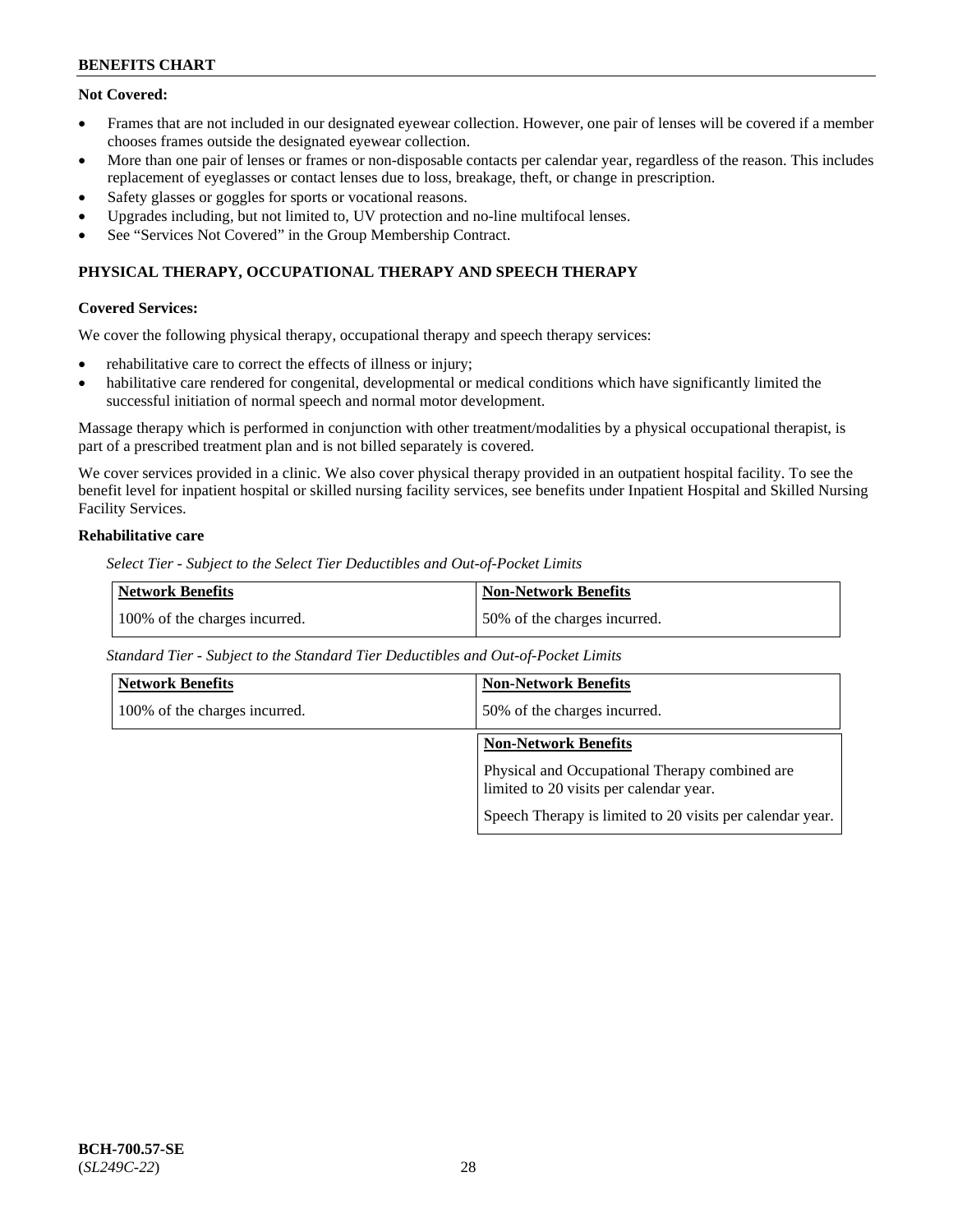# **Habilitative care**

*Select Tier - Subject to the Select Tier Deductibles and Out-of-Pocket Limits*

| Network Benefits              | <b>Non-Network Benefits</b>  |
|-------------------------------|------------------------------|
| 100% of the charges incurred. | 50% of the charges incurred. |

*Standard Tier - Subject to the Standard Tier Deductibles and Out-of-Pocket Limits*

| <b>Network Benefits</b>       | <b>Non-Network Benefits</b>                                                               |
|-------------------------------|-------------------------------------------------------------------------------------------|
| 100% of the charges incurred. | 50% of the charges incurred.                                                              |
|                               | <b>Non-Network Benefits</b>                                                               |
|                               | Physical and Occupational Therapy combined are<br>limited to 20 visits per calendar year. |
|                               | Speech Therapy is limited to 20 visits per calendar year.                                 |

# **Not Covered:**

- Massage therapy for the purpose of comfort or convenience of the member.
- See "Services Not Covered" in the Group Membership Contract.

# **PORT WINE STAIN REMOVAL SERVICES**

### **Covered Services:**

We cover port wine stain removal services.

| Coverage level is same as corresponding Network<br>Benefit, depending on type of service provided such as<br>Office Visits for Illness or Injury, Inpatient or | <b>Network Benefits</b>              | <b>Non-Network Benefits</b>                                                                                                                                                                          |
|----------------------------------------------------------------------------------------------------------------------------------------------------------------|--------------------------------------|------------------------------------------------------------------------------------------------------------------------------------------------------------------------------------------------------|
|                                                                                                                                                                | <b>Outpatient Hospital Services.</b> | Coverage level is same as corresponding Non-Network<br>Benefit, depending on type of service provided, such as<br>Office Visits for Illness or Injury, Inpatient or Outpatient<br>Hospital Services. |

#### **Not Covered:**

See "Services Not Covered" in the Group Membership Contract.

# **PRE-DIABETES DISEASE MANAGEMENT PROGRAM**

#### **Covered Services:**

If you meet our criteria for coverage, you may qualify for the Pre-diabetes Disease Management Program through Omada Health. The program covers group health coaching which focuses on weight loss, exercise, behavior modification and health education at select locations determined by the plan.

| <b>Network Benefits</b>                                     | <b>Non-Network Benefits</b> |
|-------------------------------------------------------------|-----------------------------|
| 100% of the charges incurred.<br>Deductible does not apply. | Not applicable.             |

### **Not Covered:**

• See "Services Not Covered" in the Group Membership Contract.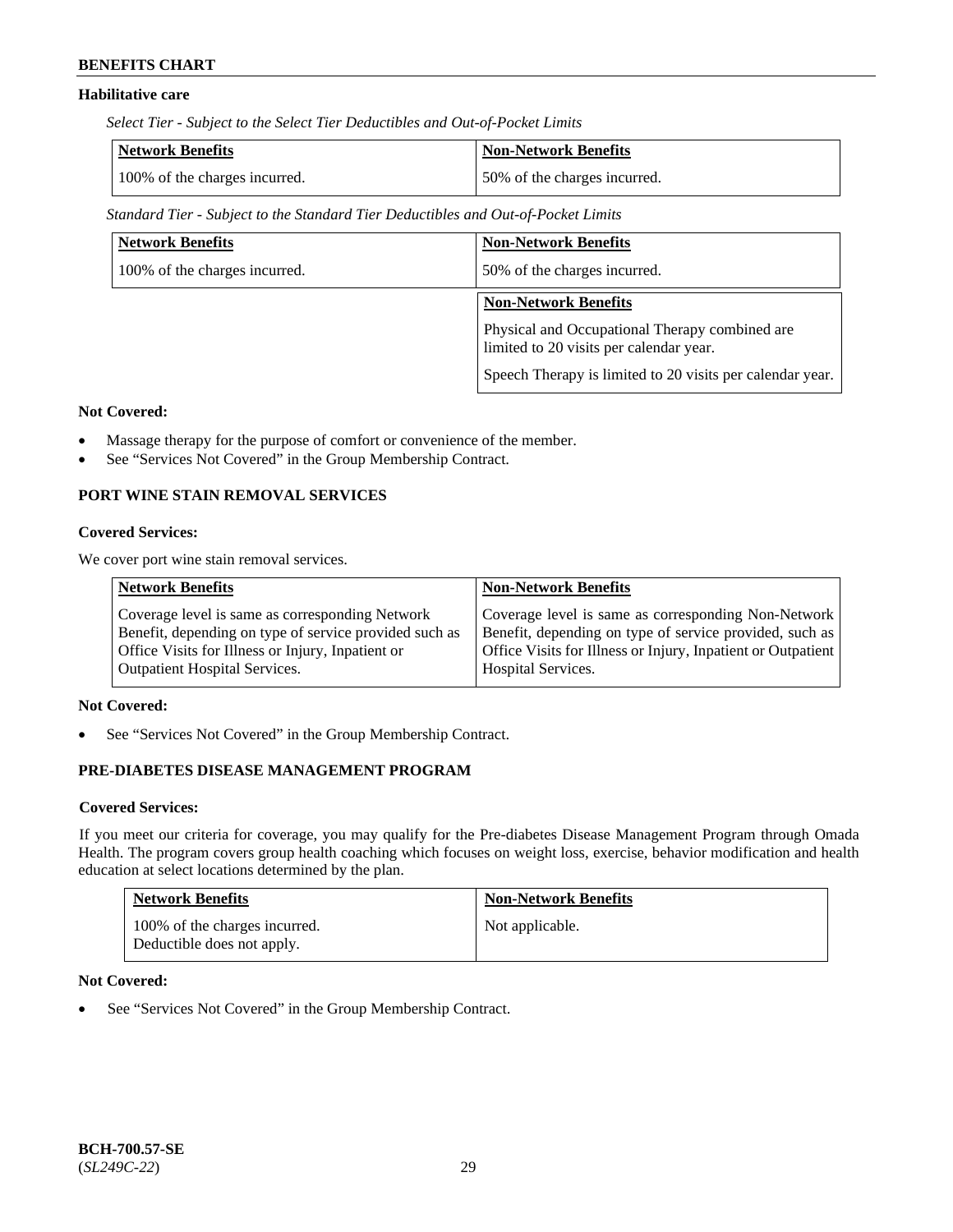# **PRESCRIPTION DRUG SERVICES**

#### **Covered Services:**

We cover prescription drugs and medications that can be self-administered or are administered in a physician's office. We cover off-label use of formulary drugs to treat cancer if the drug is recognized for the treatment of cancer in any authoritative compendia used by the Medicare program.

We cover orally administered anticancer drugs at the applicable benefit level under outpatient drugs below. We are in compliance with Minnesota Statute 62A.3075 because we do not cover orally administered anticancer drugs under our specialty drug benefit.

We will refill a prescription for eye drops covered under this Benefits Chart if the member requests a refill and original prescription specified that additional quantities would be needed, providing the refill request does not exceed the quantities needed, and the following conditions are met:

- If the member requests a 30-day refill supply, the request must be made between 21 and 30 days of the later of (a) the original date that the prescription was distributed to the member or (b) the date that the most recent refill was distributed to the member; or
- If the member requests a 90-day refill supply, the request must be made between 75 and 90 days of the later of (a) the original date that the prescription was distributed to the member or (b) the date that the most recent refill was distributed to the member.

A licensed pharmacist may prescribe and dispense self-administered hormonal contraceptives, nicotine replacement medications, and opiate antagonists for the treatment of an acute opiate overdose in accordance with section 151.37, subdivision 14, 15, or 16, under the same terms of coverage that would apply had the prescription drug been prescribed by a licensed physician, physician assistant, or advanced practice nurse practitioner. If the plan excludes coverage for selfadministered hormonal contraceptives, they will not be covered under this provision.

### **For Network Benefits, drugs and medications must be part of the formulary and obtained at a Network Pharmacy.**

#### **For Non-Network Benefits, drugs and medications must be part of the formulary.**

**See the Formulary definition for information on the Formulary Exception Process available to you.**

**If a member copayment is required, you must pay one member copayment for each 31-day supply, or portion thereof, unless otherwise indicated below.**

**All Network pharmacies are considered Standard Tier and are subject to the Standard Tier deductibles and out-ofpocket limits, unless otherwise noted below.**

#### **Outpatient drugs (except as specified below)**

#### **Drugs on the Preventive Drug List**

| <b>Network Benefits</b>                                                                                                                            | <b>Non-Network Benefits</b>  |
|----------------------------------------------------------------------------------------------------------------------------------------------------|------------------------------|
| Generic formulary drugs from the Preventive Drug List<br>are covered at 100% of the charges incurred.                                              | 50% of the charges incurred. |
| Brand name formulary drugs from the Preventive Drug<br>List are covered at 100% of the charges incurred,<br>subject to a member copayment of \$60. |                              |
| In no event will your cost for a formulary insulin drug<br>exceed \$25.                                                                            |                              |
| Deductible does not apply.                                                                                                                         |                              |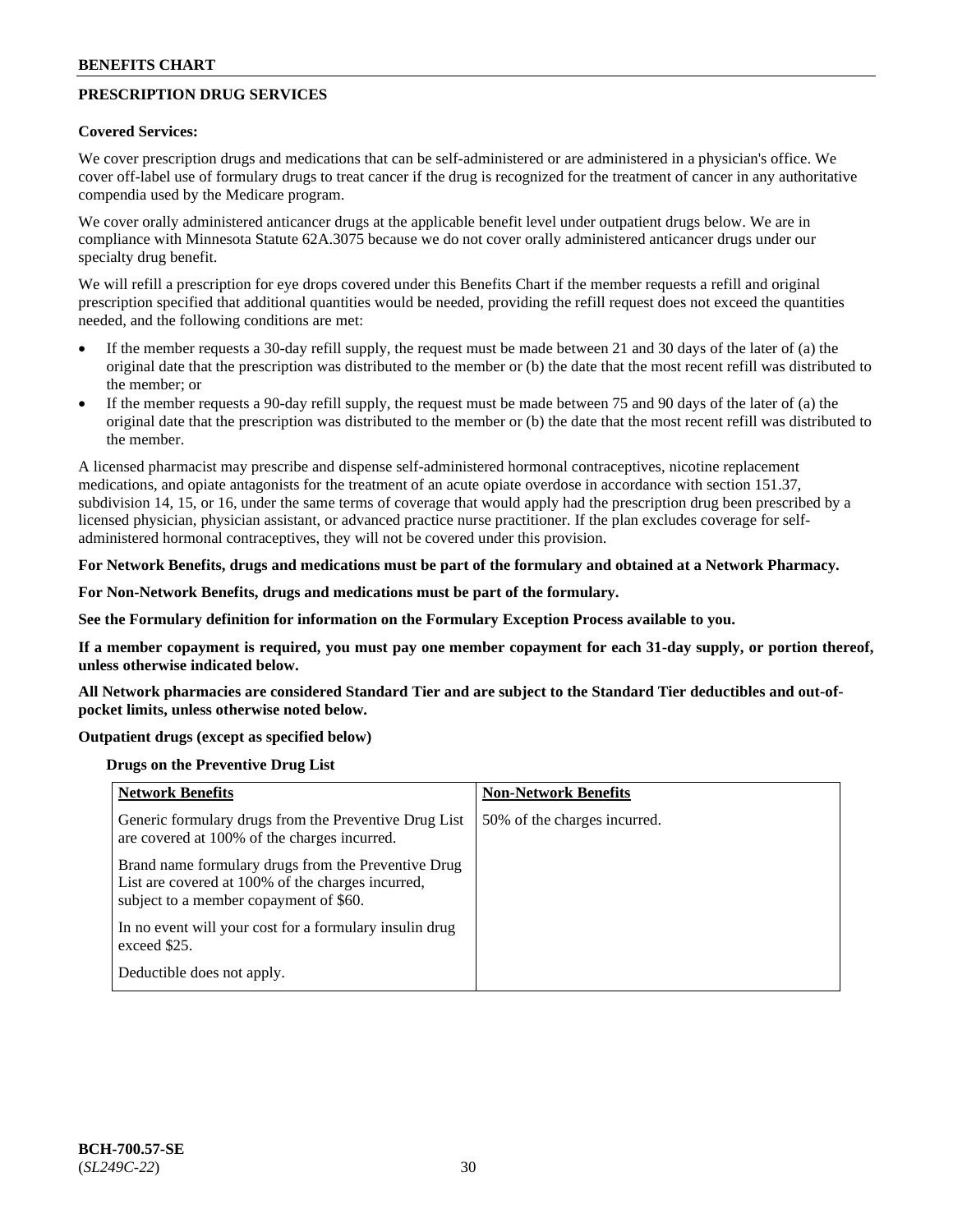### **All other drugs**

| Network Benefits                                                                                 | <b>Non-Network Benefits</b>  |
|--------------------------------------------------------------------------------------------------|------------------------------|
| All other formulary drugs are covered at 100% of the<br>charges incurred.<br>Deductible applies. | 50% of the charges incurred. |

**Cost-Sharing Limits for Insulin:** We are required to limit your cost-sharing on prescription insulin to no more than the net price of the prescription insulin drug. This requirement applies at the point of sale, including deductible payments and the costsharing amounts charged once the deductible is met.

**Cost-sharing.** This means a deductible payment, copayment, or coinsurance amount that you must pay for covered prescription insulin in accordance with the terms and conditions of this health plan.

**Net price.** This means our cost for prescription insulin, including any rebates or discounts received by or accrued directly or indirectly to us from a drug manufacturer or pharmacy benefit manager.

#### **Mail order drugs**

| <b>Network Benefits</b>                                                                                                                                                                                                                                           | <b>Non-Network Benefits</b>                                                                                                |
|-------------------------------------------------------------------------------------------------------------------------------------------------------------------------------------------------------------------------------------------------------------------|----------------------------------------------------------------------------------------------------------------------------|
| For your convenience, you may also get up to a 93-day<br>supply of outpatient formulary prescription drugs that<br>can be self-administered through the designated mail<br>order service.<br>Specialty Drugs are not available through the mail order<br>service. | See Network Mail Order Drugs benefit.<br>Mail order drugs are only available through the<br>designated mail order service. |

### **Specialty Drugs that are self-administered**

| <b>Network Benefits</b>                                                                                                                    | <b>Non-Network Benefits</b> |
|--------------------------------------------------------------------------------------------------------------------------------------------|-----------------------------|
| 100% of the charges incurred.                                                                                                              | No Coverage.                |
| For Network Benefits, specialty drugs are limited to<br>drugs on the specialty drug list and must be obtained<br>from a designated vendor. |                             |

### **Drugs for the treatment of growth deficiency**

| <b>Network Benefits</b>                                                                                                                            | <b>Non-Network Benefits</b>  |
|----------------------------------------------------------------------------------------------------------------------------------------------------|------------------------------|
| 100% of the charges incurred.                                                                                                                      | 50% of the charges incurred. |
| For Network Benefits, growth deficiency drugs are<br>limited to drugs on the specialty drug list and must be<br>obtained from a designated vendor. |                              |

#### **Tobacco cessation drugs are covered for all FDA – approved tobacco cessation drugs for a minimum of 90 days**

| <b>Network Benefits</b>                                     | <b>Non-Network Benefits</b>  |
|-------------------------------------------------------------|------------------------------|
| 100% of the charges incurred.<br>Deductible does not apply. | 50% of the charges incurred. |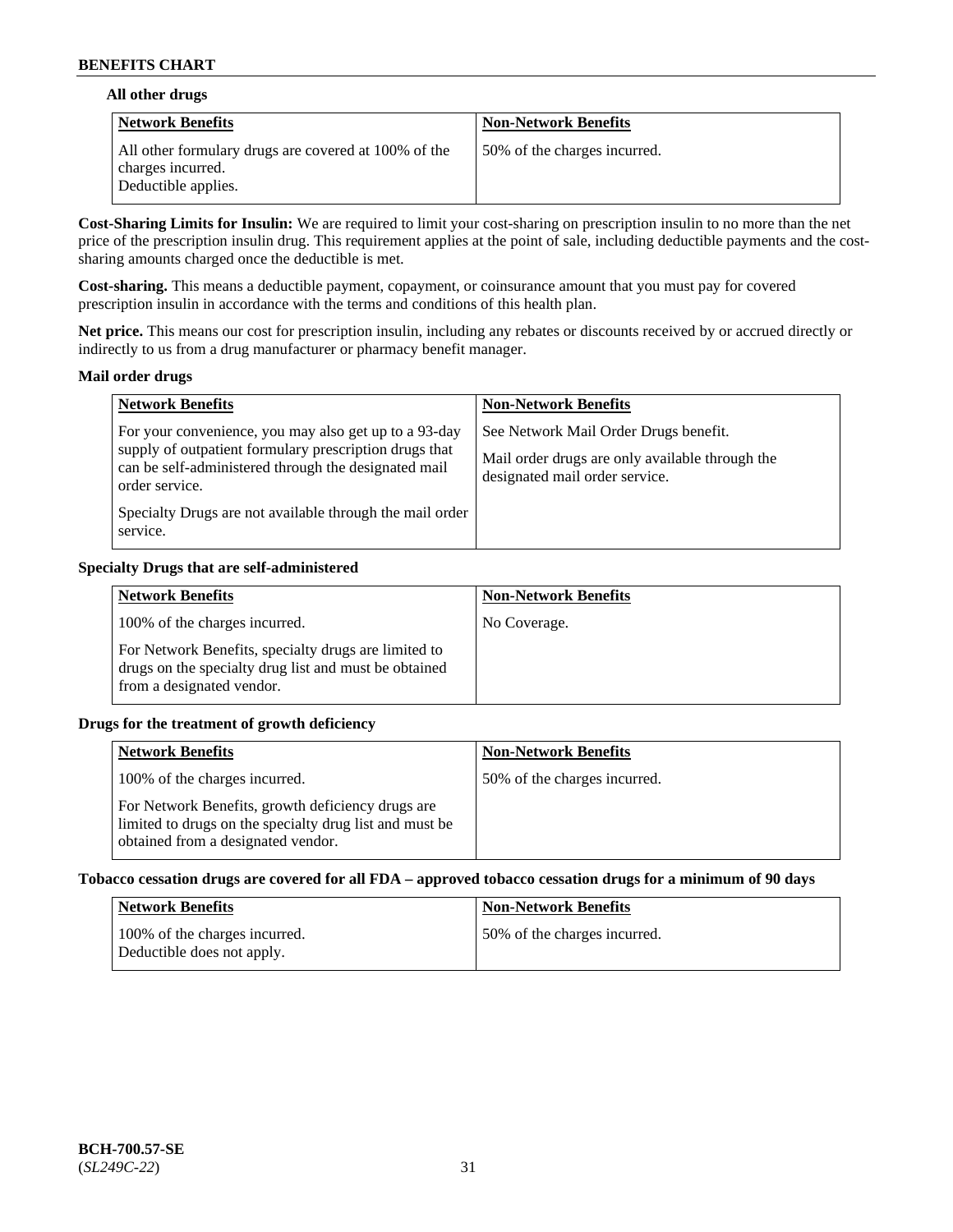# **Contraceptive drugs**

| <b>Network Benefits</b>                                                                                                                                        | <b>Non-Network Benefits</b>  |
|----------------------------------------------------------------------------------------------------------------------------------------------------------------|------------------------------|
| 100% of the charges incurred for formulary drugs.<br>Deductible does not apply.                                                                                | 50% of the charges incurred. |
| If a physician requests that a non-formulary<br>contraceptive drug be dispensed as written the drug will<br>be covered at 100%, not subject to the deductible. |                              |

**ACA preventive medications.** We cover preventive medications currently recommended by USPSTF with an A or B rating if they are prescribed by your medical provider and they are listed on our Commercial ACA Preventive Drug List. Preventive medications are subject to periodic review and modification. Changes would be effective in accordance with the federal rules and reflected in our current medical coverage criteria for preventive care services.

| <b>Network Benefits</b>                                     | <b>Non-Network Benefits</b>  |
|-------------------------------------------------------------|------------------------------|
| 100% of the charges incurred.<br>Deductible does not apply. | 50% of the charges incurred. |

# **Limitations:**

- Certain drugs may require prior authorization as indicated on the formulary. HealthPartners may require prior authorization for the drug and also the site where the drug will be provided. Certain drugs are subject to our utilization review process and quantity limits, as indicated on our formulary.
- Certain non-formulary drugs require prior authorization. In addition, certain drugs may be subject to any quantity limits applied as part of our trial program. The trial drug program applies to new prescriptions for certain drugs which have high toxicity, low tolerance, high costs and/or high potential for waste. Trial drugs are indicated on the formulary and/or the Specialty Drug List. Your first fill of a trial drug may be limited to less than a month supply. If the drug is well tolerated and effective, you will receive the remainder of your first month supply.
- If a member requests a brand name drug when there is a generic equivalent, the brand name drug will be covered up to the charge that would apply to the generic drug, minus any required copayment. If a physician requests that a brand name drug be dispensed as written, and we determine the brand name drug is medically necessary, the drug will be paid at the Outpatient Drugs benefit.
- We may require members to try over-the-counter (OTC) drug alternatives before approving more costly formulary prescription drugs.
- Unless otherwise specified in the "Prescription Drug Services" section, you may receive up to a 31-day supply per prescription.
- A 93-day supply will be covered and dispensed only at pharmacies that participate in our extended day supply program
- New prescriptions to treat certain chronic conditions are limited to a 31-day supply.
- No more than a 31-day supply of Specialty Drugs will be covered and dispensed at a time, unless it's a manufacturer supplied drug that cannot be split that supplies the member with more than a 31-day supply.
- The member copayment for a drug will not exceed the cost of the drug.

### **Not Covered:**

- Replacement of prescription drugs, medications, equipment and supplies due to loss, damage or theft.
- Nonprescription (over the counter) drugs or medications, including, but not limited to, vitamins, supplements, homeopathic remedies, and non-FDA approved drugs unless listed on the formulary and prescribed by a physician or legally authorized health care provider under applicable state and federal law. We cover off-label use of drugs to treat cancer as specified in the "Prescription Drug Services" section of this Benefits Chart. This exclusion does not include over-the-counter contraceptives for women as allowed under the Affordable Care Act when the member obtains a prescription for the item. In addition, if the member obtains a prescription, this exclusion does not include aspirin to prevent cardiovascular disease for men and women of certain ages; folic acid supplements for women who may become pregnant; fluoride chemoprevention supplements for children without fluoride in their water source; and iron supplements for children ages 6-12 months who are at risk of anemia.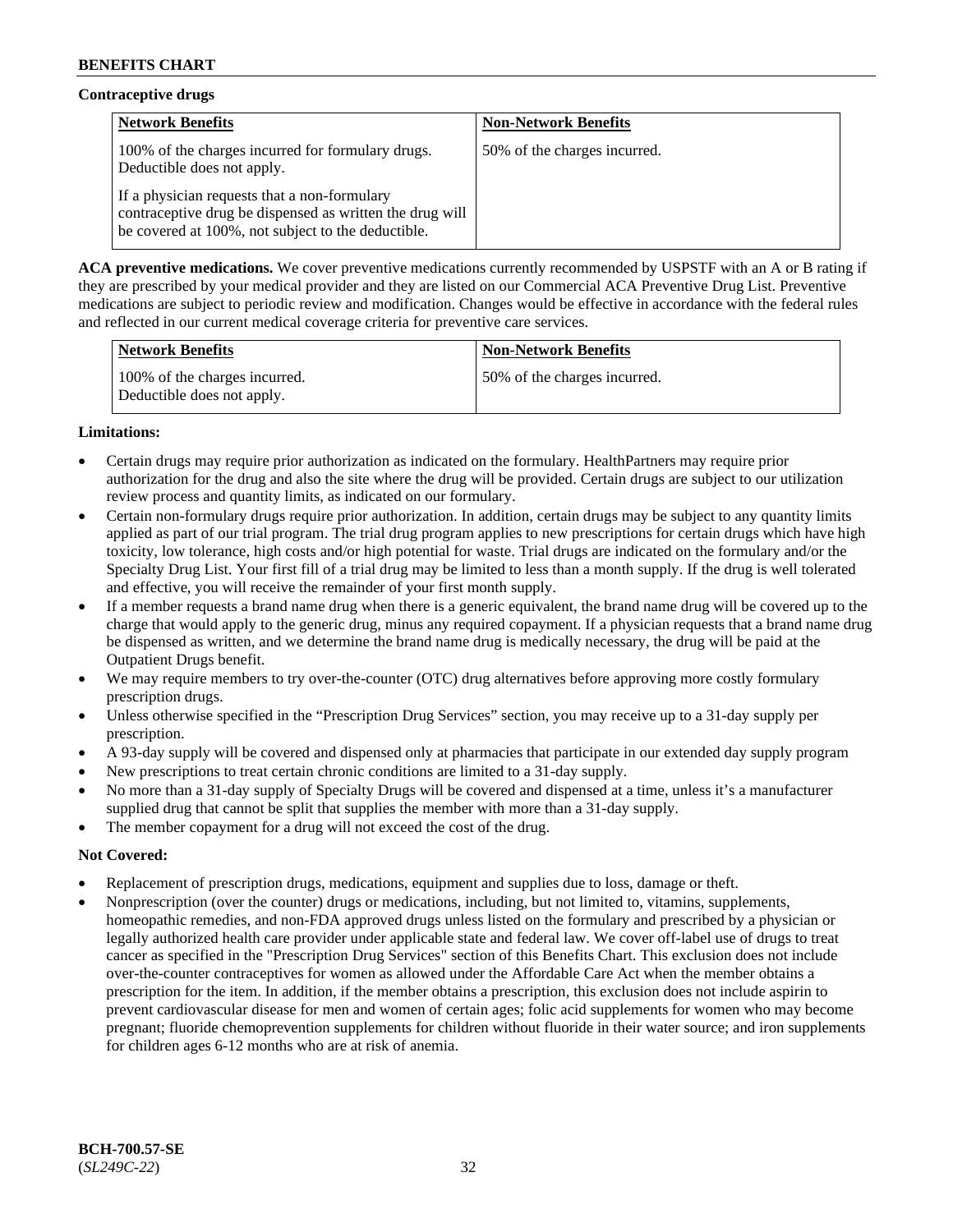- Drugs on the Excluded Drug List. The Excluded Drug List includes select drugs within a therapy class that are not eligible for coverage. This includes drugs that may be excluded for certain indications. However, you may request coverage for a drug on the Excluded Drug List by requesting an exception to the formulary under the formulary exception process described in the definition of formulary in this Benefits Chart. The Excluded Drug List is available at [healthpartners.com](http://www.healthpartners.com/)
- Drugs that are newly approved by the FDA until they are reviewed and approved by HealthPartners Pharmacy and Therapeutics Committee. However, you may request coverage for a drug that is newly approved by the FDA by requesting an exception to the formulary under the formulary exception process described in the definition of formulary in the Benefits Chart.
- All drugs used for sexual dysfunction.
- Fertilty drugs.
- Medical cannabis.
- Medical devices approved by the FDA will not be covered under the "Prescription Drug Services" section unless they are on our formulary. Covered medical devices are generally submitted and reimbursed under your medical benefits.
- See "Services Not Covered" in the Group Membership Contract.

### **PREVENTIVE SERVICES**

#### **Applicable Definitions:**

**Routine Preventive Services** are routine healthcare services that include screenings, check-ups and counseling to prevent illness, disease or other health problems before symptoms occur.

**Diagnostic Services** are services to help a provider understand your symptoms, diagnose illness and decide what treatment may be needed. They may be the same services that are listed as preventive services, but they are being used as diagnostic services. Your provider will determine if these services are preventive or diagnostic. These services are not preventive if received as part of a visit to diagnose, manage or maintain an acute or chronic medical condition, illness or injury. When that occurs, unless otherwise indicated below, standard deductibles, copayments or coinsurance apply.

#### **Covered Services:**

We cover preventive services that meet any of the requirements under the Affordable Care Act (ACA) shown in the bulleted items below. These preventive services are covered at 100% under the network benefits with no deductible, copayments or coinsurance. (If a preventive service is not required by the ACA and it is covered at a lower benefit level or if a group qualifies for an exemption or accommodation for certain benefits under the ACA, it will be specified below). Preventive benefits mandated under the ACA are subject to periodic review and modification. Changes would be effective in accordance with the federal rules. Preventive services mandated by the ACA include:

- Evidence-based items or services that have in effect a rating of A or B in the current recommendations of the United States Preventive Services Task Force with respect to the individual;
- Immunizations for routine use in children, adolescents, and adults that have in effect a recommendation from the Advisory Committee on Immunization Practices of the Centers for Disease Control and Prevention with respect to the individual;
- With respect to infants, children, and adolescents, evidence-informed preventive care and screenings provided for in comprehensive guidelines supported by the Health Resources and Services Administration; and
- With respect to women, preventive care and screenings provided for in comprehensive guidelines supported by the Health Resources and Services Administration.

Covered services are based on established medical policies, which are subject to periodic review and modification by the medical or dental directors. These medical policies (medical coverage criteria) are available by calling Member Services, or logging on to your "*my*HealthPartners" account at [healthpartners.com.](http://www.healthpartners.com/)

A complete list of preventive care services recommended under the U.S. Preventive Task Force (USPSTF) is available online at [uspreventiveservicestaskforce.org/Page/Name/uspstf-a-and-b-recommendations.](https://www.uspreventiveservicestaskforce.org/Page/Name/uspstf-a-and-b-recommendations-by-date/)

HHS: [healthcare.gov/coverage/preventive-care-benefits](https://www.healthcare.gov/coverage/preventive-care-benefits/)

CDC: [cdc.gov/vaccines/schedules/index.html](https://www.cdc.gov/vaccines/schedules/index.html)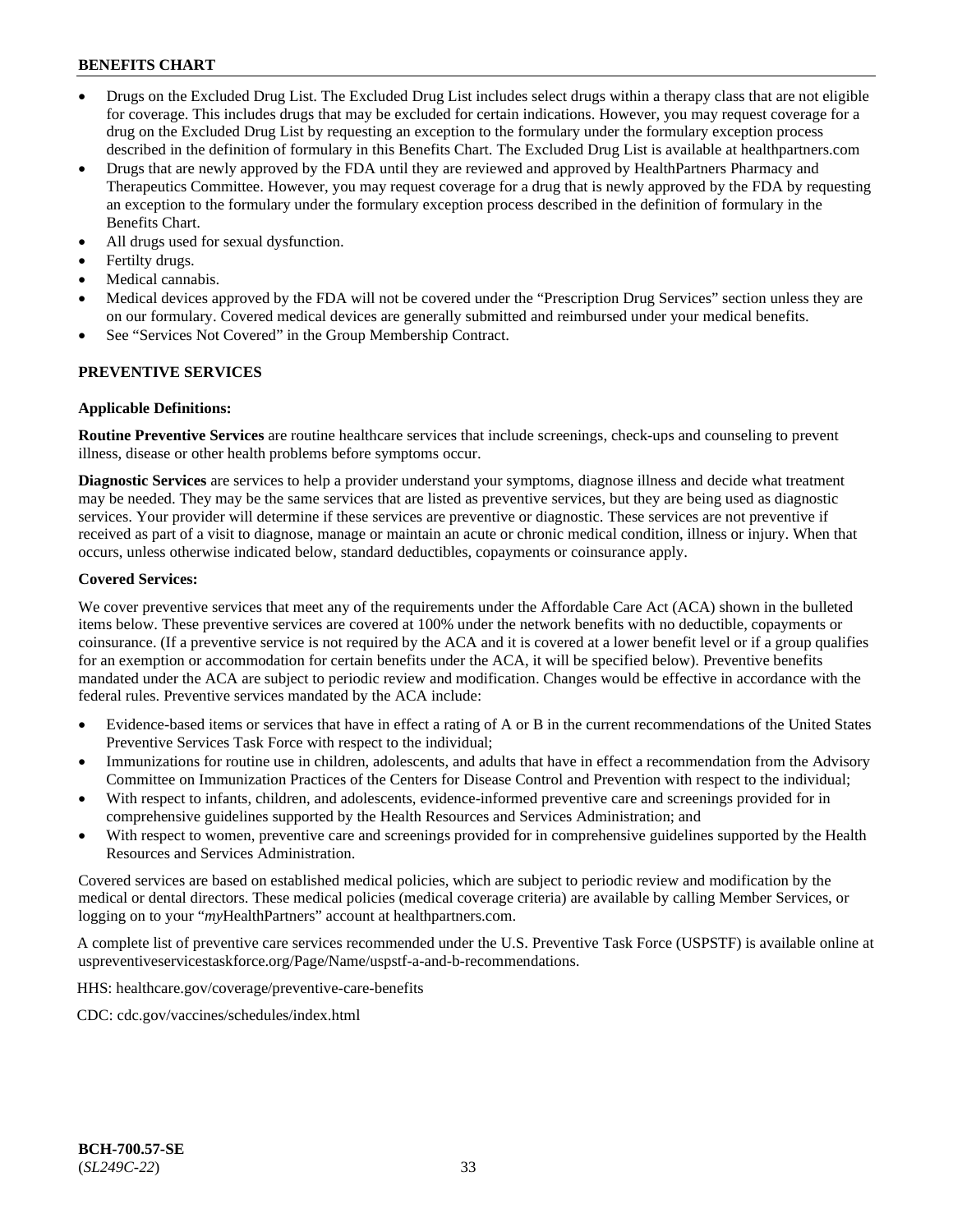### **ACA and state mandated preventive services are covered as follows:**

**Routine health exams and periodic health assessments.** A physician or health care provider will counsel you as to how often health assessments are needed based on age, sex and health status. This includes screening for tobacco use, at least two tobacco cessation attempts per year (for those who use tobacco products), all FDA approved tobacco cessation medications including over-the-counter drugs (as shown in the "Prescription Drug Services" Section) and at least four counseling sessions of at least ten minutes each for tobacco cessation.

| <b>Network Benefits</b>                                     | <b>Non-Network Benefits</b>  |
|-------------------------------------------------------------|------------------------------|
| 100% of the charges incurred.<br>Deductible does not apply. | 50% of the charges incurred. |

**Child health supervision services**. This includes pediatric preventive services, such as fluoride chemoprevention for children without fluoride in their water source, newborn screenings, appropriate immunizations, developmental assessments and laboratory services appropriate to the age of the child from birth to 72 months, and appropriate immunizations until the end of the month in which the child turns 19, as defined by the Standards of Child Health Care issued by the American Academy of Pediatrics. We cover at least five child health supervision visits from birth to 12 months, three child health supervision visits from 12 months to 24 months, once a year from 24 months to 72 months.

| Network Benefits                                            | <b>Non-Network Benefits</b>  |
|-------------------------------------------------------------|------------------------------|
| 100% of the charges incurred.<br>Deductible does not apply. | 50% of the charges incurred. |

**Routine prenatal care and exams.** This includes the comprehensive package of medical and psychosocial support provided throughout a pregnancy, including risk assessment, serial surveillance, prenatal education, and use of specialized skills and technology when needed, as defined by Standards for Obstetric-Gynecologic Services issued by the American College of Obstetricians and Gynecologists.

| Network Benefits                                            | <b>Non-Network Benefits</b>   |
|-------------------------------------------------------------|-------------------------------|
| 100% of the charges incurred.<br>Deductible does not apply. | 150% of the charges incurred. |

**Routine postnatal care.** This includes health exams, assessments, education and counseling relating to the period immediately after childbirth

| Network Benefits                                            | <b>Non-Network Benefits</b>  |
|-------------------------------------------------------------|------------------------------|
| 100% of the charges incurred.<br>Deductible does not apply. | 50% of the charges incurred. |

**Routine screening procedures for cancer.** This includes colorectal screening, digital rectal examinations, or other cancer screenings recommended by the USPSTF with an A or B rating. Women's preventive health services below describes additional routine screening procedures for cancer.

| <b>Network Benefits</b>                                     | <b>Non-Network Benefits</b>  |
|-------------------------------------------------------------|------------------------------|
| 100% of the charges incurred.<br>Deductible does not apply. | 50% of the charges incurred. |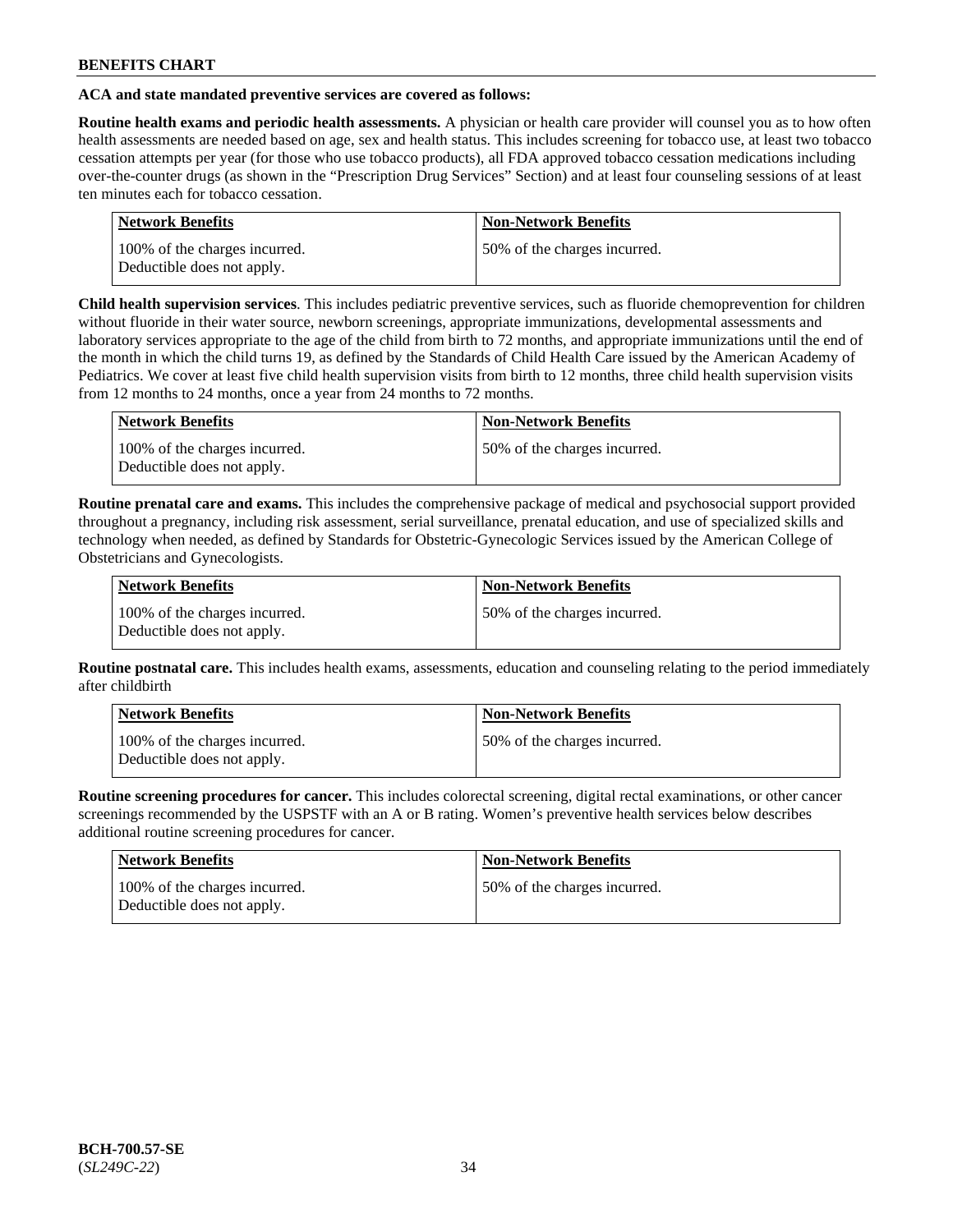**Professional voluntary family planning services.** This includes services to prevent or delay a pregnancy, including counseling and education. Services must be provided by a licensed provider.

| <b>Network Benefits</b>                                     | <b>Non-Network Benefits</b> |
|-------------------------------------------------------------|-----------------------------|
| 100% of the charges incurred.<br>Deductible does not apply. | See Network Benefits.       |

### **Adult immunizations**

| <b>Network Benefits</b>                                     | <b>Non-Network Benefits</b>  |
|-------------------------------------------------------------|------------------------------|
| 100% of the charges incurred.<br>Deductible does not apply. | 50% of the charges incurred. |

**Women's preventive services.**This includes mammograms\*, screenings for cervical cancer (pap smears), breast pumps, human papillomavirus (HPV) testing; counseling for sexually transmitted infections, counseling and screening for human immunodeficiency virus (HIV), and all FDA approved contraceptive methods as prescribed by a doctor, sterilization procedures, education and counseling (see the "Prescription Drug Services" section for coverage of oral contraceptive drugs). For women whose family history is associated with an increased risk for BRCA1 or BRCA2 gene mutations, we cover genetic counseling and BRCA screening without cost sharing, if appropriate and as determined by a physician

**\***Preventive mammogram screening includes digital breast tomosynthesis (3D mammograms) for members at risk for breast cancer.

"At risk for breast cancer" means: (1) having a family history with one or more first- or second-degree relatives with breast cancer; (2) testing positive for BRCA1 or BRCA2 mutations; (3) having heterogeneously dense breasts or extremely dense breasts based on the Breast Imaging Reporting and Data System established by the American College of Radiology; or (4) having a previous diagnosis of breast cancer.

| Network Benefits                                            | <b>Non-Network Benefits</b>  |
|-------------------------------------------------------------|------------------------------|
| 100% of the charges incurred.<br>Deductible does not apply. | 50% of the charges incurred. |

**Obesity screening and management.** We cover obesity screening and counseling for all ages during a routine preventive care exam. If you are age 18 or older and have a body mass index of 30 or more, we also cover intensive obesity management to help you lose weight. Your primary care doctor can coordinate these services.

| Network Benefits                                            | <b>Non-Network Benefits</b>  |
|-------------------------------------------------------------|------------------------------|
| 100% of the charges incurred.<br>Deductible does not apply. | 50% of the charges incurred. |

**In addition to any ACA or state mandated preventive services referenced above, we cover the following eligible services:**

### **Routine eye and hearing exams**

| <b>Network Benefits</b>                                     | <b>Non-Network Benefits</b>  |
|-------------------------------------------------------------|------------------------------|
| 100% of the charges incurred.<br>Deductible does not apply. | 50% of the charges incurred. |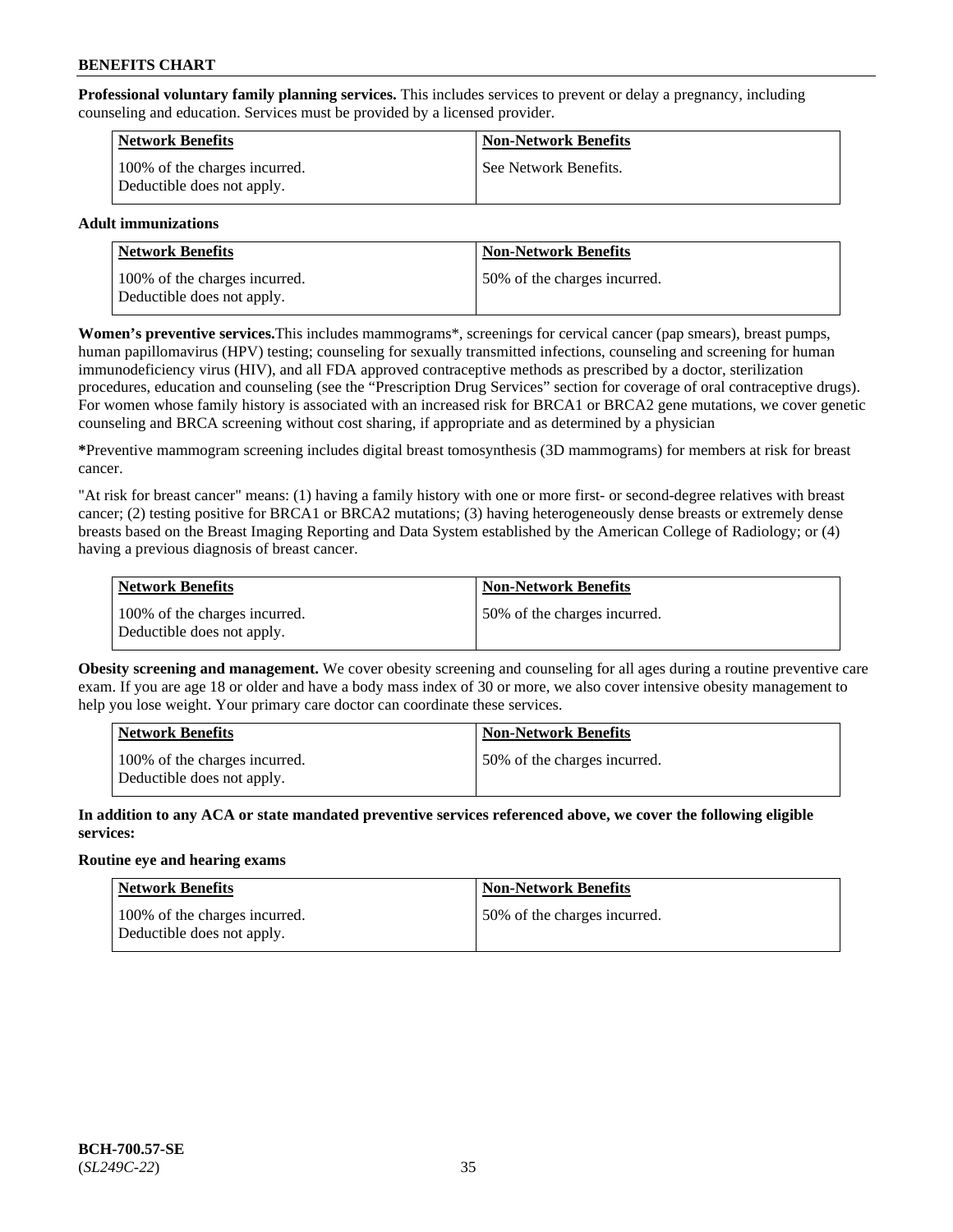**Ovarian cancer surveillance tests for women who are at risk.** "At risk for ovarian cancer" means (1) having a family history that includes any of the following: one or more first-degree or second-degree relatives with ovarian cancer, clusters of female relatives with breast cancer or nonpolyposis colorectal cancer; or (2) testing positive for BRCA1 or BRCA2 mutations. "Surveillance tests for ovarian cancer" means annual screening using: CA-125 serum tumor marker testing, transvaginal ultrasound, pelvic examination or other proven ovarian cancer screening tests currently being evaluated by the federal Food and Drug Administration or by the National Cancer Institute.

| <b>Network Benefits</b>                              | <b>Non-Network Benefits</b>                             |
|------------------------------------------------------|---------------------------------------------------------|
| Coverage level is same as corresponding Network      | Coverage level is same as corresponding Non-Network     |
| Benefit, depending on type of service provided, such | Benefit, depending on type of service provided, such as |
| as Diagnostic Imaging Services, Laboratory Services  | Diagnostic Imaging Services, Laboratory Services        |
| Office Visits for Illness or Injury or Preventive    | Office Visits for Illness or Injury or Preventive       |
| Services.                                            | Services.                                               |

**Peak flow meters for members diagnosed with asthma.** Must be prescribed by a licensed provider.

| <b>Network Benefits</b>                                     | <b>Non-Network Benefits</b>  |
|-------------------------------------------------------------|------------------------------|
| 100% of the charges incurred.<br>Deductible does not apply. | 50% of the charges incurred. |

**Glucose meters prescribed by a licensed provider** (other than continuous glucose monitoring systems which are covered under the section "Diabetic Equipment and Supplies")

| <b>Network Benefits</b>                                                                        | <b>Non-Network Benefits</b>  |
|------------------------------------------------------------------------------------------------|------------------------------|
| 100% of the charges incurred.<br>Deductible does not apply.                                    | 50% of the charges incurred. |
| Glucose meters are limited to meters on the formulary<br>and must be obtained from a pharmacy. |                              |

#### **Retinopathy screening for members diagnosed with diabetes**

| <b>Network Benefits</b>                                     | <b>Non-Network Benefits</b>  |
|-------------------------------------------------------------|------------------------------|
| 100% of the charges incurred.<br>Deductible does not apply. | 50% of the charges incurred. |

#### **Hemoglobin A1C testing for members diagnosed with diabetes**

| <b>Network Benefits</b>                                     | <b>Non-Network Benefits</b>  |
|-------------------------------------------------------------|------------------------------|
| 100% of the charges incurred.<br>Deductible does not apply. | 50% of the charges incurred. |

#### **International normalized ratio (INR) testing for members diagnosed with liver disease and/or bleeding disorders**

| <b>Network Benefits</b>                                     | <b>Non-Network Benefits</b>  |
|-------------------------------------------------------------|------------------------------|
| 100% of the charges incurred.<br>Deductible does not apply. | 50% of the charges incurred. |

#### **Low-density lipoprotein (LDL) testing for members diagnosed with heart disease**

| <b>Network Benefits</b>                                     | <b>Non-Network Benefits</b>  |
|-------------------------------------------------------------|------------------------------|
| 100% of the charges incurred.<br>Deductible does not apply. | 50% of the charges incurred. |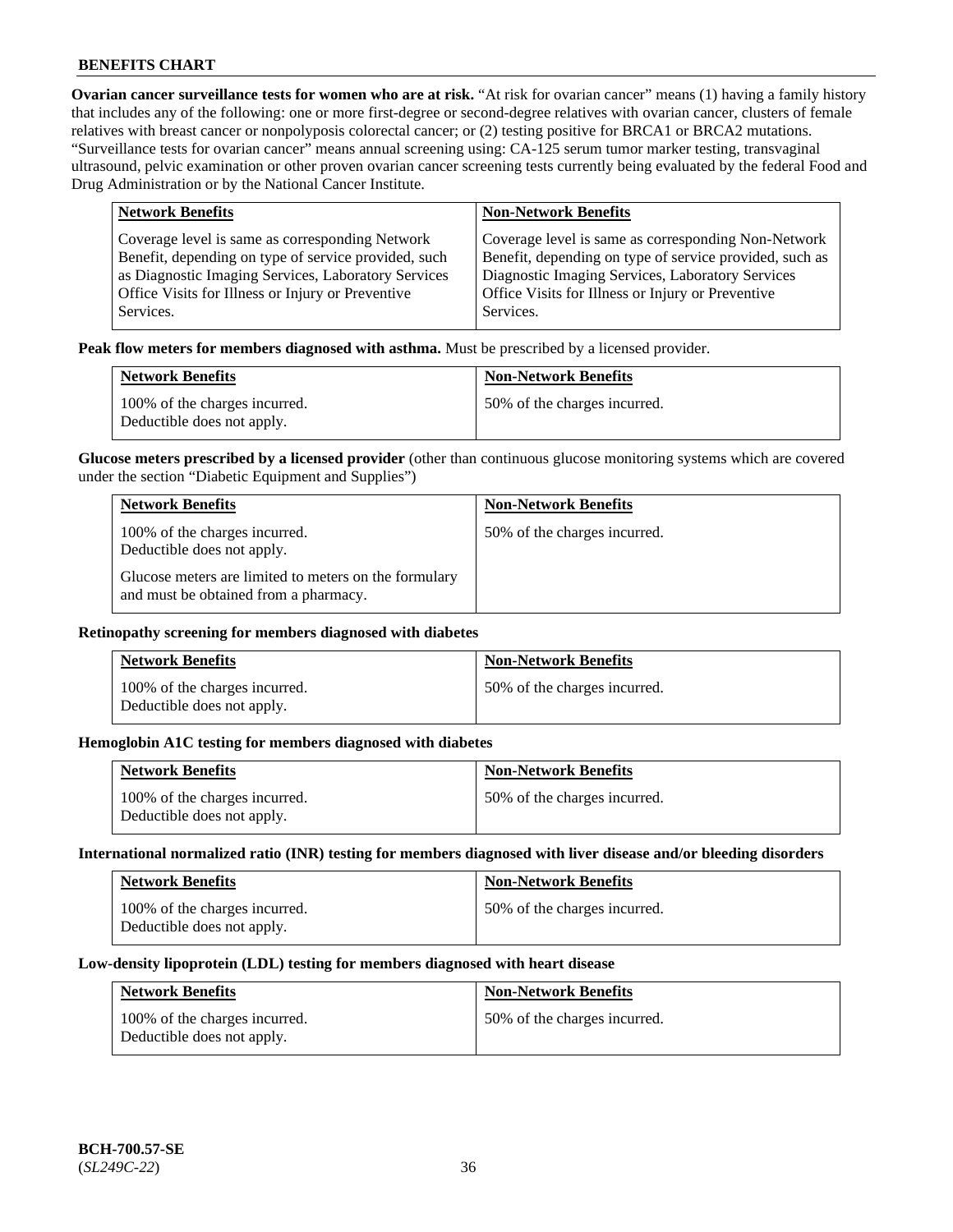### **Limitations:**

• Services are not preventive if received as part of a visit to diagnose, manage or maintain an acute or chronic medical condition, illness or injury. When that occurs, unless otherwise indicated above, standard deductibles, copayments or coinsurance apply.

#### **Not Covered:**

See "Services Not Covered" in the Group Membership Contract.

### **SPECIFIED NON-NETWORK SERVICES**

#### **Covered Services:**

We cover the following services when you elect to receive them from a non-network provider, at the same level of coverage we provide when you elect to receive the services from a network provider:

- Voluntary family planning of the conception and bearing of children.
- The provider visit(s) and test(s) necessary to make a diagnosis of infertility.
- Testing and treatment of sexually transmitted diseases (other than HIV).
- Testing for AIDS or other HIV-related conditions.

| Network Benefits                                                                                                                                   | <b>Non-Network Benefits</b>                    |
|----------------------------------------------------------------------------------------------------------------------------------------------------|------------------------------------------------|
| Coverage level is same as corresponding Network<br>Benefit, depending on type of service provided, such as<br>Office Visits for Illness or Injury. | See Network Benefits for the services covered. |

#### **Not Covered:**

See "Services Not Covered" in the Group Membership Contract.

# **TELEHEALTH/TELEMEDICINE SERVICES**

#### **Definitions:**

**Telehealth, Telemedicine, or Virtual Care.** This is a means of communication between a health care professional and a patient. This includes the use of secure electronic information, imaging, and communication technologies, including:

- interactive audio or audio-video
- interactive audio with store-and-forward technology
- chat-based and email-based systems
- physician-to-physician consultation
- patient education
- data transmission
- data interpretation
- digital diagnostics (algorithm-enabled diagnostic support)
- digital therapeutics (the use of personal health devices and sensors, either alone or in combination with conventional drug therapies, for disease prevention and management)

#### Services can be delivered:

Synchronously: the patient and health care professional are engaging with one another at the same time; or Asynchronously: the patient and health care professional engage with each other at different points in time.

**Telephone Visits.** Live, synchronous, interactive encounters over the telephone between a patient and a healthcare provider.

**E-visit or chat-based visits.** Asynchronous online or mobile app encounters to discuss a patient's personal health information, vital signs, and other physiologic data or diagnostic images. The healthcare provider reviews and delivers a consultation, diagnosis, prescription or treatment plan after reviewing the patient's visit information.

**Virtuwell<sup>®</sup>**. This is an online service for you to receive a diagnosis and treatment for certain conditions, such as a cold, flu, ear pain and sinus infections. You may access the Virtuwell website at [virtuwell.com.](https://www.virtuwell.com/)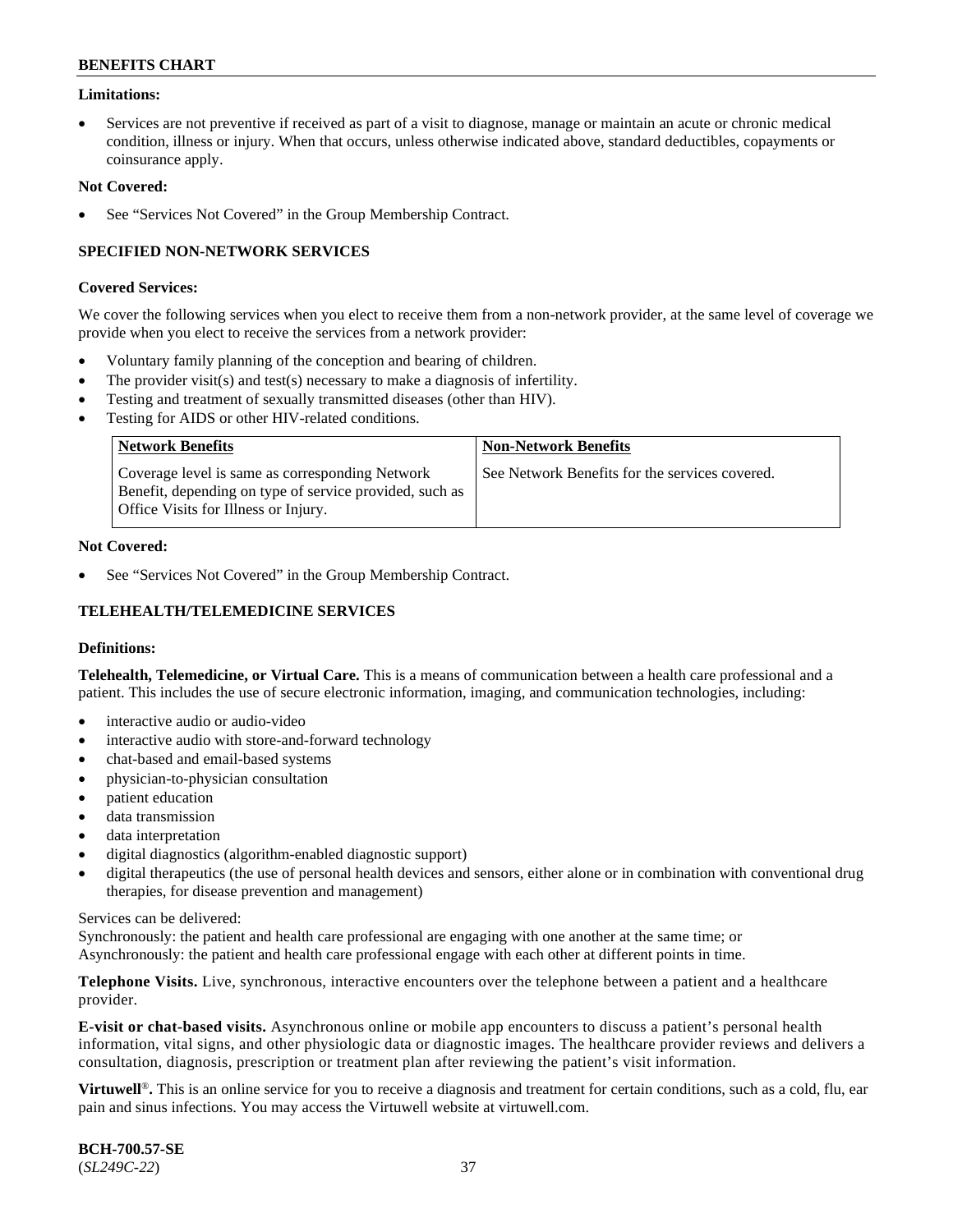**Video Visits.** Live, synchronous, interactive encounters using secure web-based video between a patient and a healthcare provider.

#### **Covered Services:**

The Plan covers the following methods of receiving care for services that would be eligible under the Plan if the service were provided in person.

### **Scheduled telephone visits**

*Select Tier - Subject to the Select Tier Deductibles and Out-of-Pocket Limits*

| Network Benefits              | <b>Non-Network Benefits</b>  |
|-------------------------------|------------------------------|
| 100% of the charges incurred. | 50% of the charges incurred. |

*Standard Tier - Subject to the Standard Tier Deductibles and Out-of-Pocket Limits*

| Network Benefits              | <b>Non-Network Benefits</b>  |
|-------------------------------|------------------------------|
| 100% of the charges incurred. | 50% of the charges incurred. |

### **E-visits**

### **Access to online care through Virtuwell at [virtuwell.com](https://www.virtuwell.com/)**

*Subject to the Select Tier Deductibles and Out-of-Pocket Limits*

| <b>Network Benefits</b>       | <b>Non-Network Benefits</b> |
|-------------------------------|-----------------------------|
| 100% of the charges incurred. | Not applicable.             |

### **All other E-visits**

*Select Tier - Subject to the Select Tier Deductibles and Out-of-Pocket Limits*

| Network Benefits              | Non-Network Benefits         |
|-------------------------------|------------------------------|
| 100% of the charges incurred. | 50% of the charges incurred. |

*Standard Tier - Subject to the Standard Tier Deductibles and Out-of-Pocket Limits*

| Network Benefits              | <b>Non-Network Benefits</b>  |
|-------------------------------|------------------------------|
| 100% of the charges incurred. | 50% of the charges incurred. |

#### **Video visits**

| <b>Network Benefits</b>                                | <b>Non-Network Benefits</b>                            |
|--------------------------------------------------------|--------------------------------------------------------|
| Coverage level is same as corresponding Network        | Coverage level is same as corresponding Non-Network    |
| Benefit, depending upon type of service provided, such | Benefit, depending upon type of service provided, such |
| as Office Visits for Illness or Injury.                | as Office Visits for Illness or Injury.                |

### **Not Covered:**

See "Services Not Covered" in the Group Membership Contract.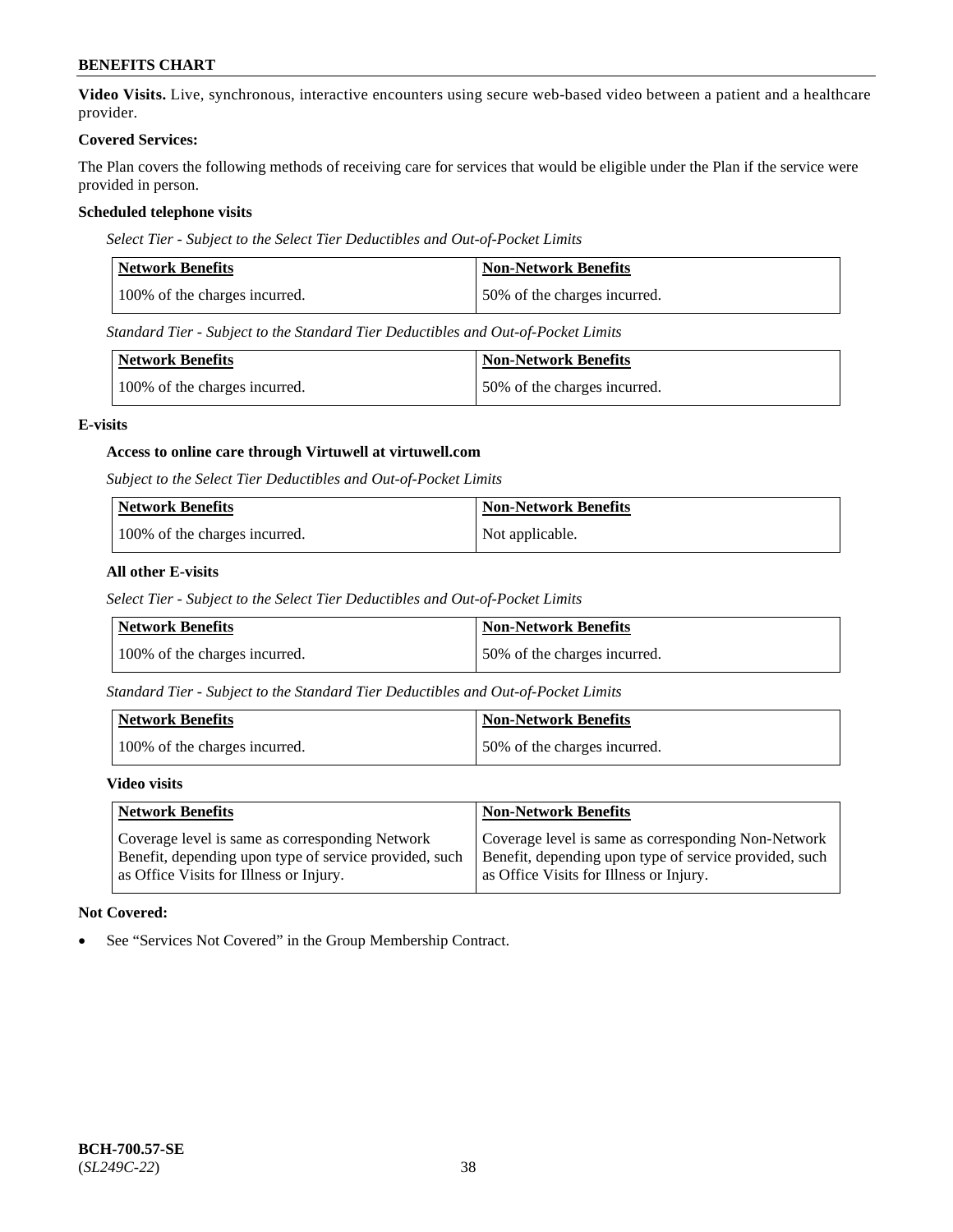# **TRANSPLANT SERVICES**

#### **Applicable Definitions:**

**Autologous.** This is when the source of cells is from the individual's own marrow or stem cells.

**Allogeneic.** This is when the source of cells is from a related or unrelated donor's marrow or stem cells.

**Autologous Bone Marrow Transplant.** This is when the bone marrow is harvested from the individual and stored. The patient undergoes treatment which includes tumor ablation with high-dose chemotherapy and/or radiation. The bone marrow is reinfused (transplanted).

**Allogeneic Bone Marrow Transplant.** This is when the bone marrow is harvested from the related or unrelated donor and stored. The patient undergoes treatment which includes tumor ablation with high-dose chemotherapy and/or radiation. The bone marrow is reinfused (transplanted).

**Autologous/Allogeneic Stem Cell Support.** This is a treatment process that includes stem cell harvest from either bone marrow or peripheral blood, tumor ablation with high-dose chemotherapy and/or radiation, stem cell reinfusion, and related care. Autologous/allogeneic bone marrow transplantation and high dose chemotherapy with peripheral stem cell rescue/support are considered to be autologous/allogeneic stem cell support.

**Designated Transplant Center.** This is any health care provider, group or association of health care providers designated by us to provide services, supplies or drugs for specified transplants for our members.

**Transplant Services.** This is transplantation (including retransplants) of the human organs or tissue listed below, including all related post-surgical treatment and drugs and multiple transplants for a related cause. Transplant services do not include other organ or tissue transplants or surgical implantation of mechanical devices functioning as a human organ, except surgical implantation of an FDA approved Ventricular Assist Device (VAD) or total artificial heart, functioning as a temporary bridge to heart transplantation.

Prior authorization is required prior to consultation to support coordination of care and benefits.

#### **Covered Services:**

We cover eligible transplant services (as defined above) while you are covered under this Benefits Chart. Transplants that will be considered for coverage are limited to the following:

- Kidney transplants for end-stage disease.
- Cornea transplants for end-stage disease.
- Heart transplants for end-stage disease.
- Lung transplants or heart/lung transplants for: (1) primary pulmonary hypertension; (2) Eisenmenger's syndrome; (3) endstage pulmonary fibrosis; (4) alpha 1 antitrypsin disease; (5) cystic fibrosis; and (6) emphysema.
- Liver transplants for: (1) biliary atresia in children; (2) primary biliary cirrhosis; (3) post-acute viral infection (including hepatitis A, hepatitis B antigen e negative and hepatitis C) causing acute atrophy or post-necrotic cirrhosis; (4) primary sclerosing cholangitis; (5) alcoholic cirrhosis; and (6) hepatocellular carcinoma.
- Allogeneic bone marrow transplants or peripheral stem cell support associated with high dose chemotherapy for: (1) acute myelogenous leukemia; (2) acute lymphocytic leukemia; (3) chronic myelogenous leukemia; (4) severe combined immunodeficiency disease; (5) Wiskott-Aldrich syndrome; (6) aplastic anemia; (7) sickle cell anemia; (8) non-relapsed or relapsed non-Hodgkin's lymphoma; (9) multiple myeloma; and (10) testicular cancer.
- Autologous bone marrow transplants or peripheral stem cell support associated with high-dose chemotherapy for: (1) acute leukemias; (2) non-Hodgkin's lymphoma; (3) Hodgkin's disease; (4) Burkitt's lymphoma; (5) neuroblastoma; (6) multiple myeloma; (7) chronic myelogenous leukemia; and (8) non-relapsed non-Hodgkin's lymphoma.
- Pancreas transplants for simultaneous pancreas-kidney transplants for diabetes, pancreas after kidney, living related segmental simultaneous pancreas kidney transplantation and pancreas transplant alone.

For Network Benefits, charges for transplant services must be incurred at a designated transplant center.

The transplant-related treatment provided, including expenses incurred for directly related donor services, shall be subject to and in accordance with the provisions, limitations, maximum and other terms of this Benefits Chart.

Medical and hospital expenses of the donor are covered only when the recipient is a member and the transplant and directly related donor expenses have been prior authorized for coverage. Treatment of medical complications that may occur to the donor are not covered. Donors are not considered members, and are therefore not eligible for the rights afforded to members under the Contract.